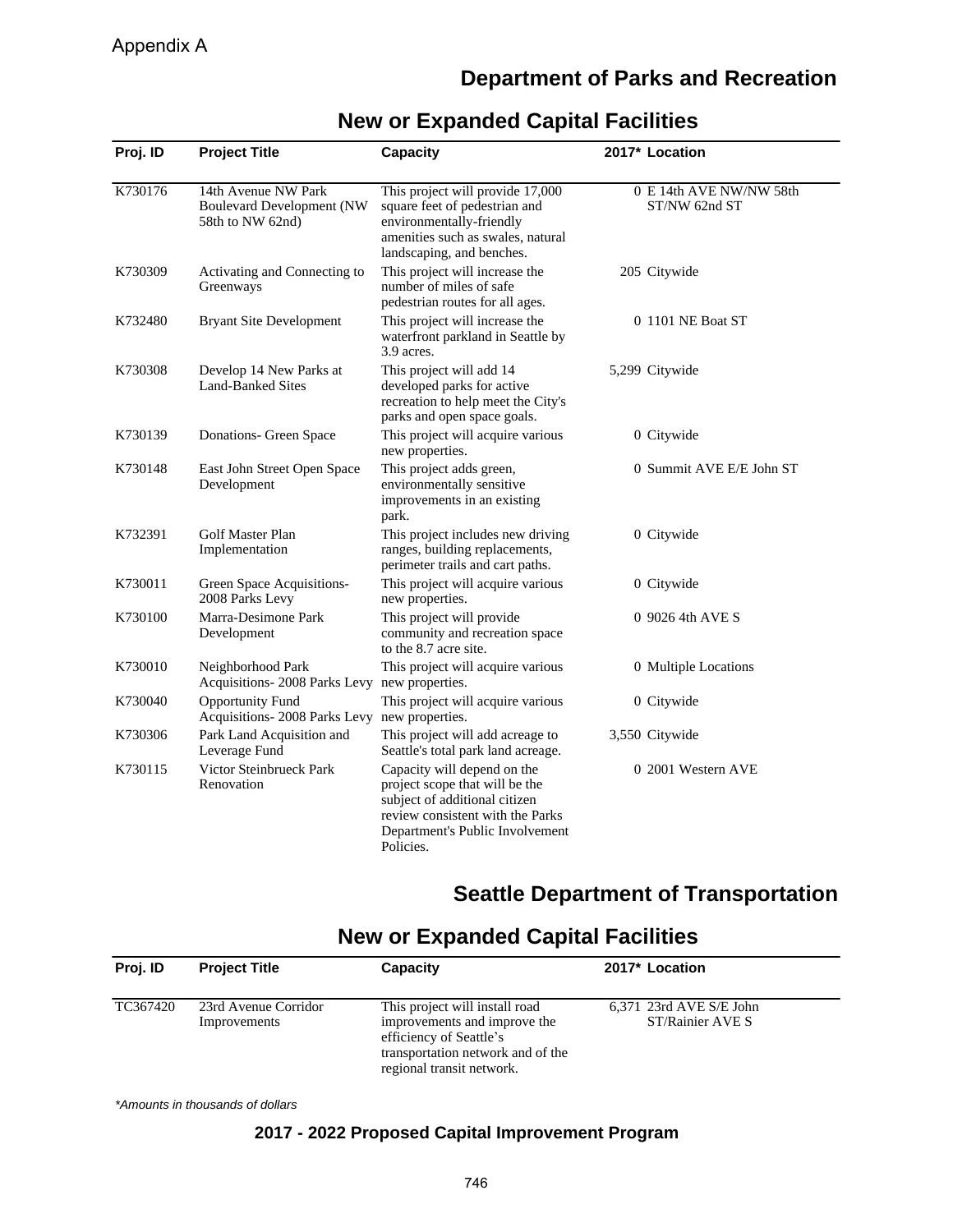## **Seattle Department of Transportation**

| Proj. ID | <b>Project Title</b>                                                                          | <b>Capacity</b>                                                                                                                                                                               | 2017* Location                                        |
|----------|-----------------------------------------------------------------------------------------------|-----------------------------------------------------------------------------------------------------------------------------------------------------------------------------------------------|-------------------------------------------------------|
| TC367370 | 3rd Avenue Corridor<br>Improvements                                                           | This project will increase the<br>person-carrying capacity of<br>Seattle's transportation network<br>and of the regional transit<br>network.                                                  | 935 3rd AVE/S Jackson<br>ST/Denny WAY                 |
| TC367330 | Alaskan Way Main Corridor                                                                     | The program will construct a new<br>Alaskan Way surface street and<br>public space.                                                                                                           | 23,618 Various                                        |
| TC366050 | Alaskan Way Viaduct<br>Replacement                                                            | This project funds the City's<br>involvement in the replacement<br>of the Alaskan Way Viaduct and<br>Seawall.                                                                                 | 0 ALASKAN WY VI<br><b>SB/BATTERY ST TUN</b><br>OFF RP |
| TC367220 | Aurora Rapid Ride<br>Improvements                                                             | This project implements<br>improvements for transit speed,<br>reliability, access and<br>convenience, consistent with the<br>Transit Master Plan.                                             | 0 Various                                             |
| TC367390 | <b>Ballard to Downtown High</b><br>Capacity Transit and Ship<br><b>Canal Crossing Project</b> | This project will increase the<br>person-carrying capacity of<br>Seattle's transportation network<br>and of the regional transit<br>network                                                   | 0 Downtown<br><b>Ballard/Downtown Seattle</b>         |
| TC366760 | <b>Bike Master Plan</b><br>Implementation                                                     | This program will install bike<br>lanes and bicycle route signing,<br>and complete links or reconstruct<br>key sections of urban trails in<br>order to increase bicycle safety<br>and access. | 9,165 Citywide                                        |
| TC367690 | <b>Bike Share Expansion</b>                                                                   | Expand the bikeshare system to<br>250 stations with 2,500 bikes.                                                                                                                              | 0 Citywide                                            |
| TC367240 | <b>Broadway Streetcar Extension</b>                                                           | This project will build a half-mile<br>streetcar line.                                                                                                                                        | 0 Broadway E/E Denny<br>Way/E Roy ST                  |
| TC364830 | Burke-Gilman Trail Extension                                                                  | This project will construct three<br>miles of new multi-use trail.                                                                                                                            | 0 Various                                             |
| TC367070 | Cheshiahud Lake Union Trail<br>Project                                                        | This project will install a six mile<br>loop trail.                                                                                                                                           | 0 Lake Union                                          |
| TC323860 | <b>Collision Evaluation Program</b>                                                           | This program identifies and<br>facilitates safety improvements<br>for high collision street locations.                                                                                        | 170 Citywide                                          |
| TC367100 | <b>First Hill Streetcar</b>                                                                   | The project constructs a modern,<br>low-floor streetcar system.                                                                                                                               | 0 Various                                             |
| TC365850 | Freight Spot Improvement<br>Program                                                           | This project will improve<br>mobility. Specific projects and<br>the corresponding impacts on<br>capacity are still to be<br>determined.                                                       | 1,500 Citywide                                        |
| TC367530 | Greenwood Avenue Sidewalks This project will complete the                                     | sidewalk system on the east side<br>of Greenwood Avenue N,<br>between NW 92nd St and NW<br>105th St.                                                                                          | 0 Greenwood AVE N/NW<br>92nd ST/NW 105th ST           |

# **New or Expanded Capital Facilities**

\*Amounts in thousands of dollars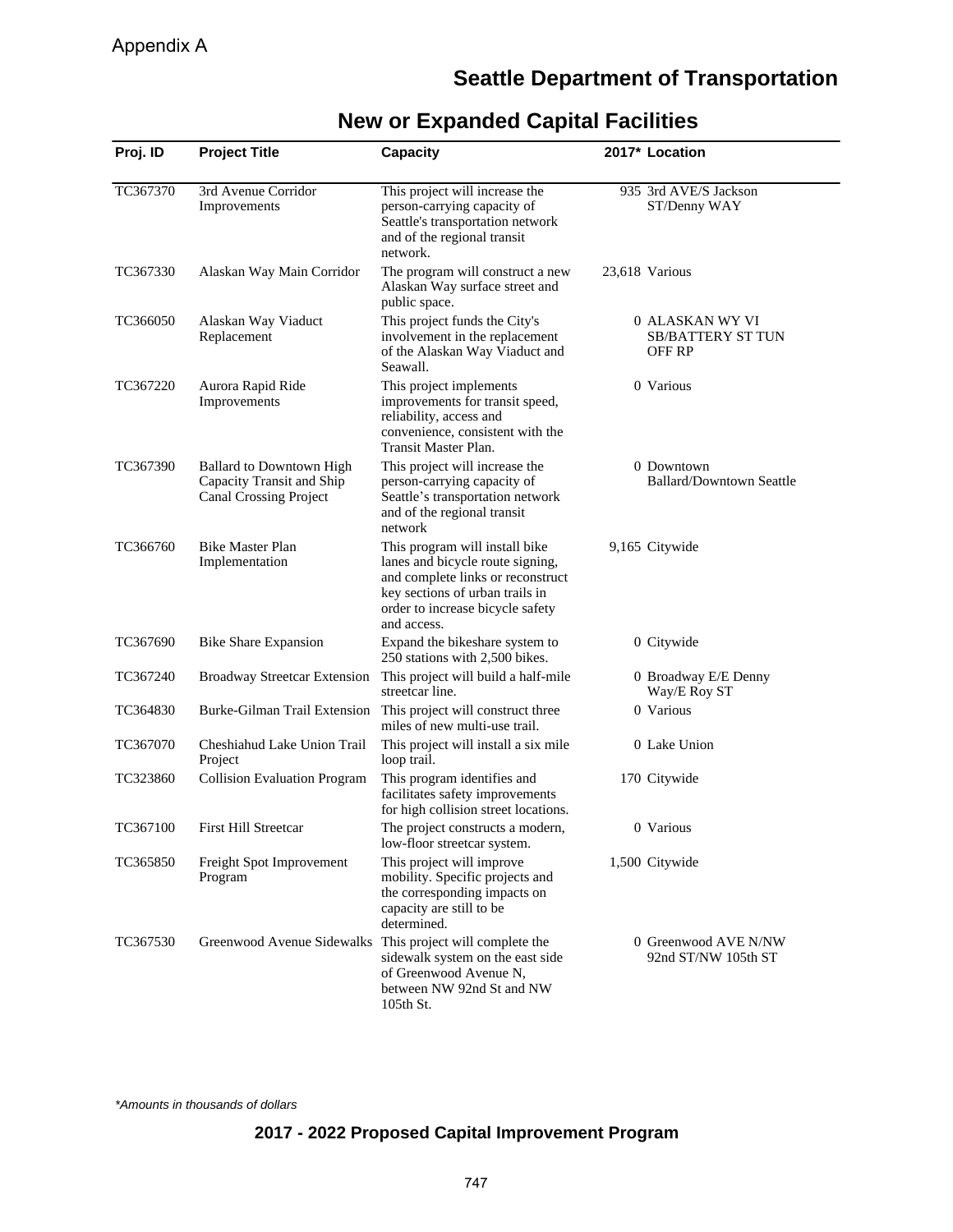## **Seattle Department of Transportation**

| Proj. ID | <b>Project Title</b>                                                 | Capacity                                                                                                                                                                                                         |           | 2017* Location                                                     |
|----------|----------------------------------------------------------------------|------------------------------------------------------------------------------------------------------------------------------------------------------------------------------------------------------------------|-----------|--------------------------------------------------------------------|
| TC366930 | Linden Avenue North<br><b>Complete Streets</b>                       | This project will install road<br>improvements (concrete<br>sidewalks, curb and gutters, and<br>asphalt road section) on Linden<br>from N 145th - N 128th.                                                       |           | 0 Linden Ave N/N 128th St/N<br>$145th$ St                          |
| TC367480 | Madison Street Bus Rapid<br>Transit                                  | This project will increase the<br>person-carrying capacity of<br>Seattle's transportation network<br>and of the regional transit<br>network.                                                                     |           | 2,200 Madison ST/Alaskan<br>WAY/Martin Luther King<br>Junior WAY E |
| TC366060 | Magnolia Bridge Replacement This project will build a new<br>Project | bridge to current engineering<br>standards to replace the existing<br>bridge.                                                                                                                                    |           | 0 W Garfield St/15th Ave<br>W/Thorndyke Ave W                      |
| TC365500 | Mercer Corridor Project                                              | This project will provide<br>transportation improvements to<br>enhance all modes of travel,<br>including pedestrian mobility,<br>and better utilize existing street<br>capacity in the South Lake Union<br>area. |           | 0 Mercer St/Fairview Ave<br>N/Dexter Ave N                         |
| TC367110 | Mercer Corridor Project West<br>Phase                                | The project will provide an<br>east/west connection between I-5,<br>SR99, and Elliott Ave W.                                                                                                                     |           | 0 Mercer ST/Elliot AVE<br>W/Dexter AVE N                           |
| TC323250 | Neighborhood Traffic Control<br>Program                              | This program will install traffic<br>calming devices on neighborhood<br>streets.                                                                                                                                 |           | 298 Citywide                                                       |
| TC367700 | New Traffic Signals                                                  | This project will install new<br>traffic signals to improve traffic<br>flow, reduce the frequency and<br>severity of traffic accidents, and<br>support pedestrian activity.                                      |           | 515 Citywide                                                       |
| TC367350 | Northgate Bridge and Cycle<br>Track                                  | This program will design and<br>build pedestrian and bicycle<br>improvements in order to<br>increase safety and improve<br>access to transit modes.                                                              | 4,510 TBD |                                                                    |
| TC367380 | Roosevelt Multimodal<br>Corridor                                     | This project will increase the<br>person-carrying capacity of<br>Seattle's transportation network<br>and of the regional transit<br>network.                                                                     |           | 0 Eastlake AVE/Stewart<br>ST/NE 65th ST                            |
| TC366150 | S Lander St. Grade Separation                                        | The project will construct a grade<br>separation of the S Lander St.<br>roadway and the Burlington<br>Northern mainline tracks between<br>1st and 4th Avenues S.                                                 |           | 17,200 S Lander St/1st Ave S/4th<br>Ave S                          |
| TC367410 | Sound Transit - East Link                                            | This project will provide design<br>review, permitting, and<br>construction support services for<br>the Sound Transit - East Link<br>project.                                                                    |           | 0 Citywide                                                         |
| TC367190 | Sound Transit North Link                                             | Construct a 4.3-mile light rail<br>line and three stations at<br>Northgate, Roosevelt and<br>University District.                                                                                                |           | 300 Various                                                        |

## **New or Expanded Capital Facilities**

\*Amounts in thousands of dollars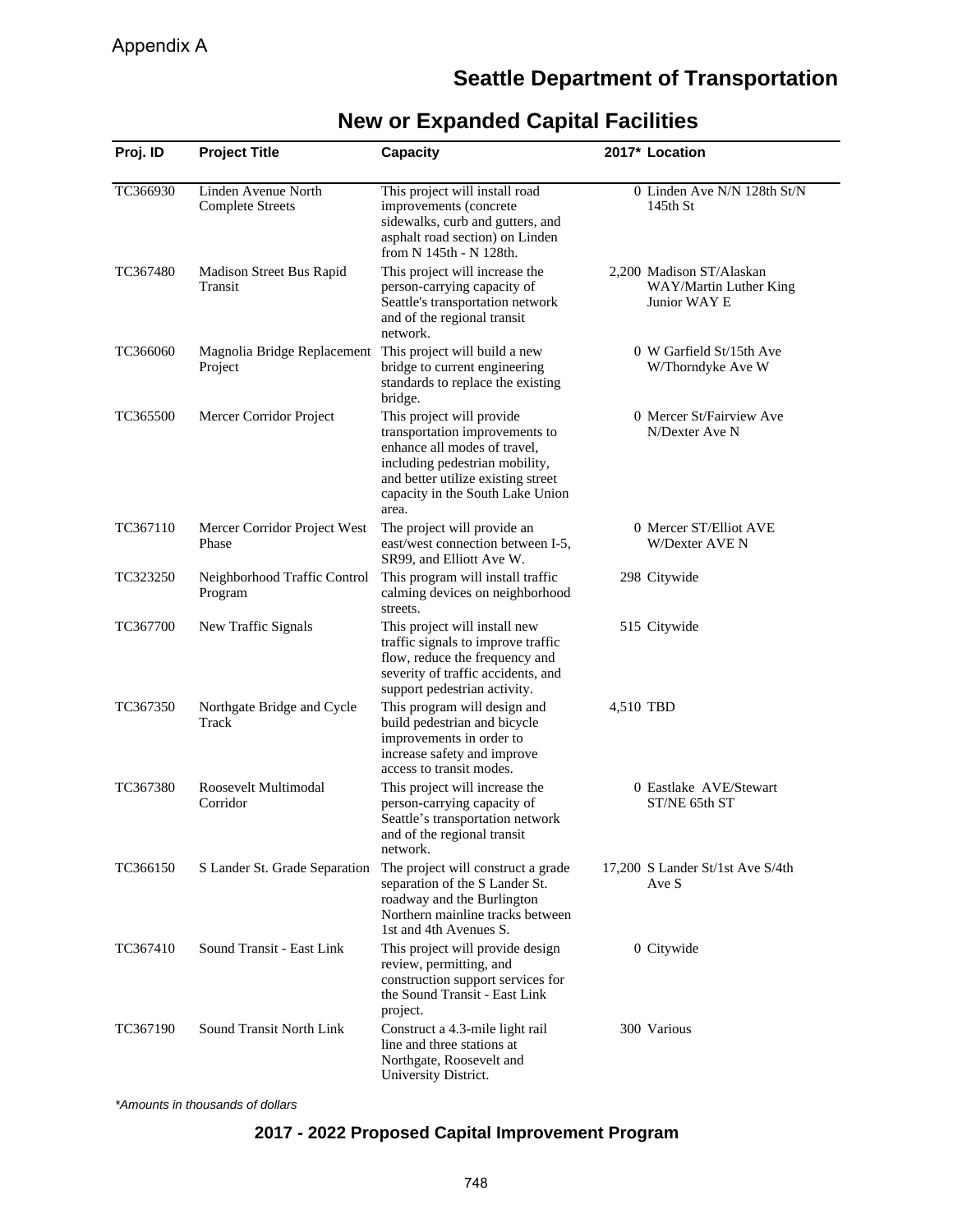## **Seattle Department of Transportation**

| Proj. ID | <b>Project Title</b>                                  | <b>Capacity</b>                                                                                                                                                 | 2017* Location                              |
|----------|-------------------------------------------------------|-----------------------------------------------------------------------------------------------------------------------------------------------------------------|---------------------------------------------|
| TC367400 | South Lake Union Streetcar                            | This project will add one<br>streetcar to the South Lake Union<br>line.                                                                                         | 0 Various                                   |
| TC364800 | Spokane St. Viaduct                                   | This project will install a<br>temporary median barrier, make<br>seismic improvements, widen the<br>viaduct structure and build a new<br>off-ramp at 4th Ave S. | 0 S Spokane St/6th Ave S/E<br>Marginal Wy S |
| TC366860 | Transit Corridor Improvements This program implements | projects that improve transit<br>speed, reliability, access, and<br>convenience, consistent with the<br>Transit Master Plan.                                    | 3,800 Citywide                              |
| TC367520 | Vision Zero                                           | This project will upgrade existing<br>signals and signs, and install new<br>ADA ramps, and pedestrian<br>safety improvements.                                   | 2,400 Citywide                              |

# **New or Expanded Capital Facilities**

## **Finance and Administrative Services**

| Proj. ID | <b>Project Title</b>                                                               | Capacity                                                                                                                                                     | 2017* Location           |
|----------|------------------------------------------------------------------------------------|--------------------------------------------------------------------------------------------------------------------------------------------------------------|--------------------------|
| A1GM902  | ADA Improvements -<br>Citywide                                                     | This is an Asset Preservation<br>project and has no requirements<br>under the Growth Management<br>Act (GMA).                                                | 172                      |
| A1ADA01  | ADA Improvements - FAS                                                             | This is an Asset Preservation<br>project and has no requirements<br>under the Growth Management<br>Act (GMA).                                                | 687                      |
| A1GM501  | Civic Square                                                                       | The Civic Square will extend the<br>accessible public space of the<br>municipal civic center in a<br>manner consistent with the Civic<br>Center Master Plan. | 0 600 3rd Ave            |
| A1MSY02  | Electric Vehicle Charging<br><b>Stations for Airport Way</b><br>Center, Building C | This is an Asset Preservation<br>project and has no requirements<br>under the Growth Management<br>Act (GMA).                                                | 0 2203 Airport WAY S     |
| A1FL122  | Fire Station 22                                                                    | This project replaces the existing<br>Fire Station 22 with a new 8,200<br>square foot facility, adding<br>approximately 4,000 square feet.                   | 6,611 901 E Roanoke St   |
| A1PS207  | Fire Station 31 Improvements                                                       |                                                                                                                                                              | 650 1319 N Northgate Way |
| A1FL132  | Fire Station 32                                                                    | This project replaces the existing<br>Fire Station 32 with a new 20,000<br>square foot, 3 story facility,<br>adding approximately 11,500<br>square feet.     | 2,000 3715 SW Alaska St  |

## **New or Expanded Capital Facilities**

\*Amounts in thousands of dollars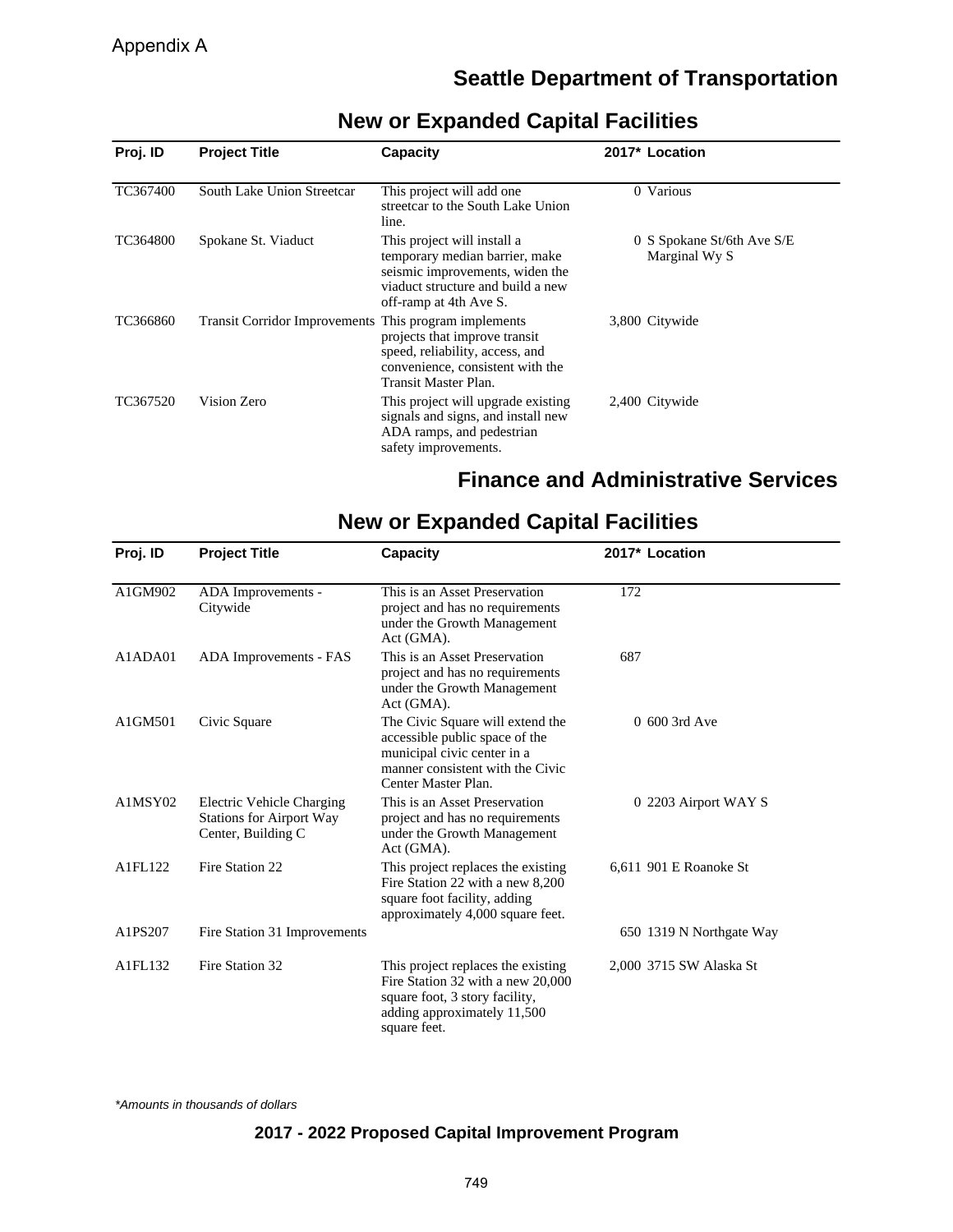## **Finance and Administrative Services**

| Proj. ID | <b>Project Title</b>                                          | <b>Capacity</b>                                                                                                                                                                                                                                                                                                                                                                                                                                                                                                                                                                                                                                                                                                                                                                                                                                                                                     | 2017* Location                   |
|----------|---------------------------------------------------------------|-----------------------------------------------------------------------------------------------------------------------------------------------------------------------------------------------------------------------------------------------------------------------------------------------------------------------------------------------------------------------------------------------------------------------------------------------------------------------------------------------------------------------------------------------------------------------------------------------------------------------------------------------------------------------------------------------------------------------------------------------------------------------------------------------------------------------------------------------------------------------------------------------------|----------------------------------|
| A1PS107  | North Precinct                                                | The North Precinct serves all of<br>Seattle north of the ship canal.<br>The existing facility was built for<br>a staff of 154 and is severely<br>undersized for its current staffing<br>of more than 254. SPD expects<br>that the staffing for this precinct<br>will continue to rise to meet<br>public safety needs in the north<br>end. Expanding the facility<br>beyond the existing footprint is<br>not feasible because of<br>environmental concerns on the<br>existing site. SPD would prefer to<br>keep the precinct facility as a<br>single command to minimize<br>command and administrative<br>costs. Conceptual planning<br>considers replacing the existing<br>facility with a new 60,000 square<br>foot facility at a different<br>location, adding approximately<br>43,000 square feet of precinct<br>space, including holding cells and<br>locker rooms, and a parking<br>structure. | 0 WAY/N 130th ST/Aurora<br>AVE N |
| A1GM129  | <b>Seattle Municipal Courts</b>                               | This is an Asset Preservation<br>project and has no requirements<br>under the Growth Management<br>Act (GMA).                                                                                                                                                                                                                                                                                                                                                                                                                                                                                                                                                                                                                                                                                                                                                                                       | 0 600 5th AVE                    |
| A1GM127  | Seattle Municipal Tower IDF<br><b>Infrastructure Upgrades</b> | This is an Asset Preservation<br>project and has no requirements<br>under the Growth Management<br>Act (GMA).                                                                                                                                                                                                                                                                                                                                                                                                                                                                                                                                                                                                                                                                                                                                                                                       | 0 700 Fifth AVE                  |

## **New or Expanded Capital Facilities**

# **Seattle City Light**

## **New or Expanded Capital Facilities**

| Proj. ID | <b>Project Title</b>                       | <b>Capacity</b>                                                                                                                                                                                                                                                                                                                                                                                                                                                                                                                                              | 2017* Location |  |
|----------|--------------------------------------------|--------------------------------------------------------------------------------------------------------------------------------------------------------------------------------------------------------------------------------------------------------------------------------------------------------------------------------------------------------------------------------------------------------------------------------------------------------------------------------------------------------------------------------------------------------------|----------------|--|
| 8426     | <b>Advanced Metering</b><br>Infrastructure | Rationale: City Light is at a point<br>where replacement is<br>unavoidable and needed in the<br>short term due to the age and<br>condition of its meters, meter<br>reading equipment, and software.<br>Approximately 50% of 350,000<br>residential meters in the field are<br>at least 30 years old, which is<br>outside the estimated lifespan for<br>electro-mechanical meters. As of<br>February 2009, residential<br>electro-mechanical meters are no<br>longer being manufactured. The<br>software and handheld devices<br>currently used by City Light | 7,980          |  |

\*Amounts in thousands of dollars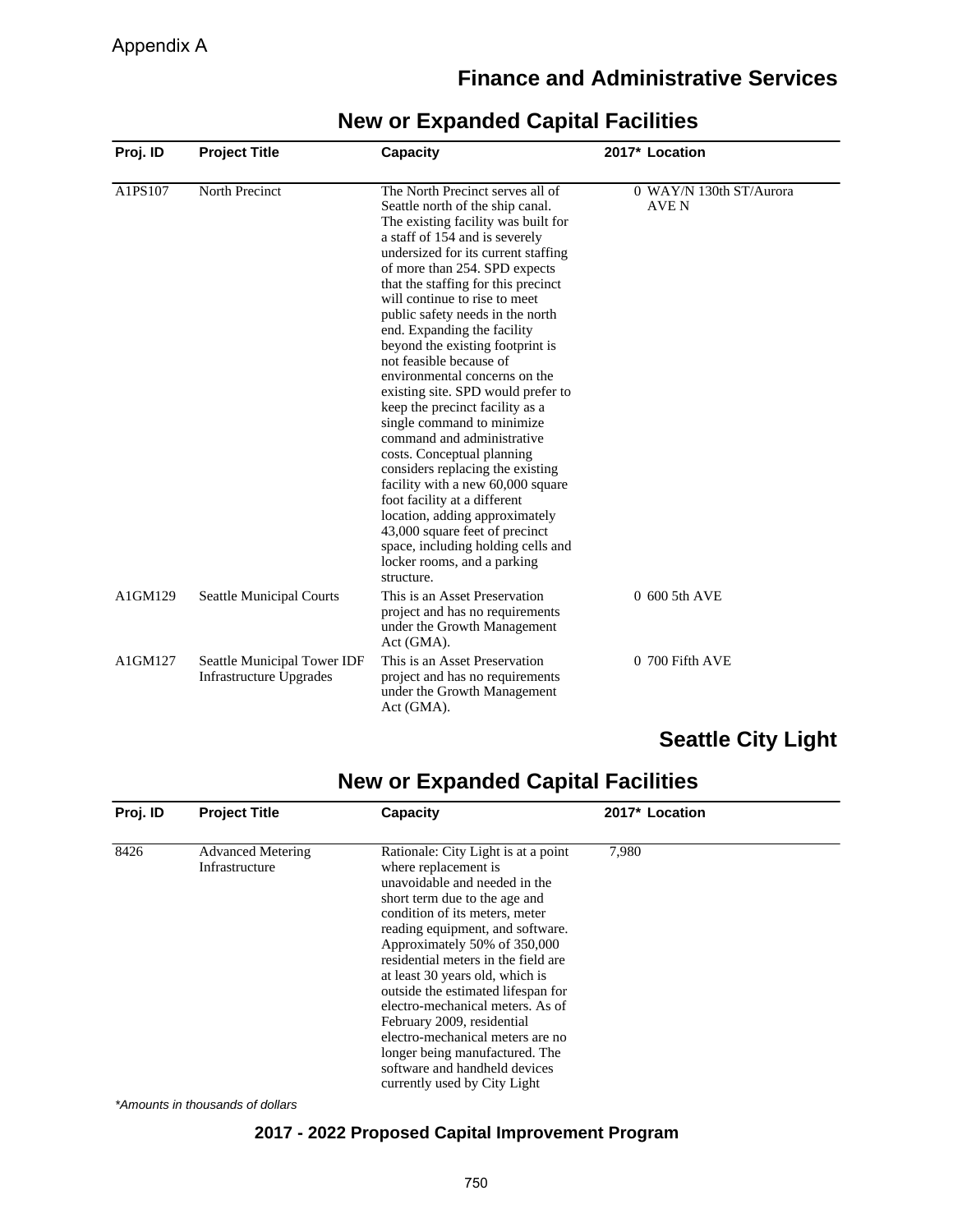meter readers to manually capture and record reads will no longer be supported after 2012. In addition, City Light currently employs 57 FTEs in Customer Billing and 44 FTE Meter Readers, of which 43%, or 25 FTE and 19 FTE respectively, are eligible to retire by 2014. This presents an opportunity for SCL to make operational changes that move the utility from a manual to an automated system at a time when it is needed. Alternative(s): Option 1 - Recommended solution: Full AMI implementation as entered. This option's up front capital costs result in significant net savings due primarily to reduced labor costs and increased revenue. In addition, it establishes the infrastructure, technology, and capabilities for improved customer service and support for future plans and operations. Option 2 - Status quo: Continue current meter replacement cycle using current commercially available digital meters without communication capabilities. At the current expenditure rate, between 5,000 and 7,000 meters are installed annually (replacement of failed meters, new meter growth, service changes, etc.). This option minimizes current annual capital costs, but does not provide for timely replacement of all electromechanical meters. In the event of accelerated failure rates from the aging meter population, capital costs would escalate. Other options previously screened out: A. Replace failed electromechanical meters with working electro-mechanical meters. The cost of purchasing electromechanical meters is currently lower than digital units but they are no longer being manufactured. SCL would have to acquire used or refurbished replacement meters from other utilities or companies, with the risk that availability will be reduced over time. B. Replace current electromechanical meters on an accelerated schedule using commercially available digital meters without communication capabilities. This option carries significant capital costs for

\*Amounts in thousands of dollars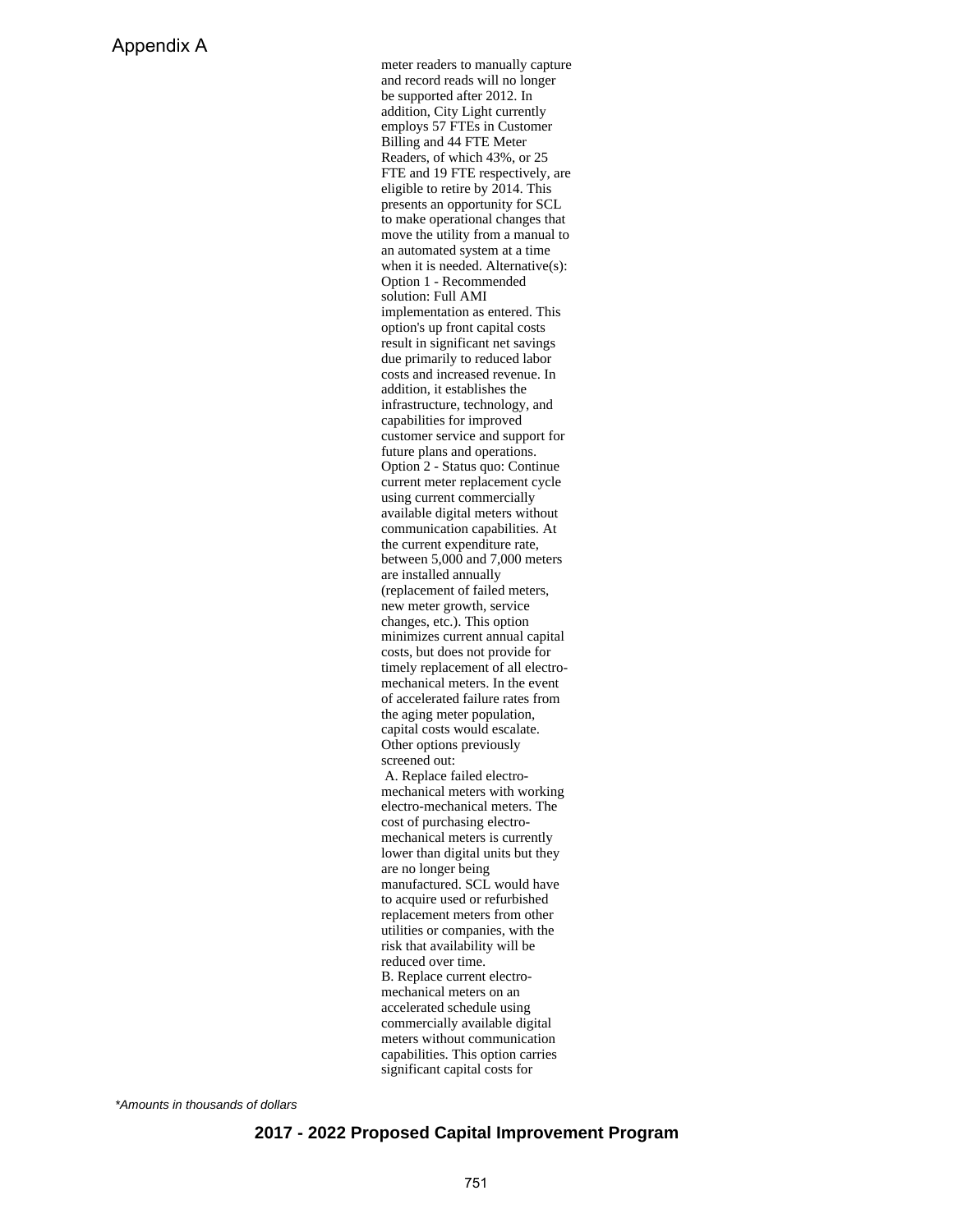8307 Alaskan Way Viaduct and Seawall Replacement - Utility Relocs

limited benefits compared to AMI deployment. C. Deploy AMI on a limited basis to Commercial and Industrial customers, plus a limited number of small services with access problems. Partial implementation would require reduced capital costs but substantially the same investment. Rationale: The Alaskan Way Viaduct replacement includes a complex transmission and network/non-network relocation, design and construction, and is on a fast track. This work is integrated and required by the broader transportation project. The externally generated project and schedule includes significant electrical relocation work in the near term that will extend for over a decade. The utility is required to relocate for transportation relocated projects. The City's overall plan for the Alaskan Way Viaduct project includes utility funded relocations for the viaduct replacement and for rebuilding the Seawall. The series of subprojects that make up the Alaskan Way Viaduct replacement have opportunities for system improvements that will also be funded under this program. For most of the subprojects in the Alaskan Way Viaduct project, utility relocations will lead the construction. Therefore any delay in accomplishing SCL work will result in delays along the overall projects critical path. While the designs & construction schedules for the various subprojects in the Alaskan Way Viaduct program are being sequenced and detail design is underway for the immediate projects, the central waterfront elements of the overall project are beyond this budget cycle and are still in the preliminary design phases. Alternative(s): The Alaskan Way Viaduct program provides the utility with a combination of obligations and opportunities for system improvements over the next 6 years. The Alaskan Way

meters, although it does not require the communications and IT infrastructure. It provides limited benefits, primarily through increased meter accuracy, but provides severely

39,881 SR 99 / Battery St

\*Amounts in thousands of dollars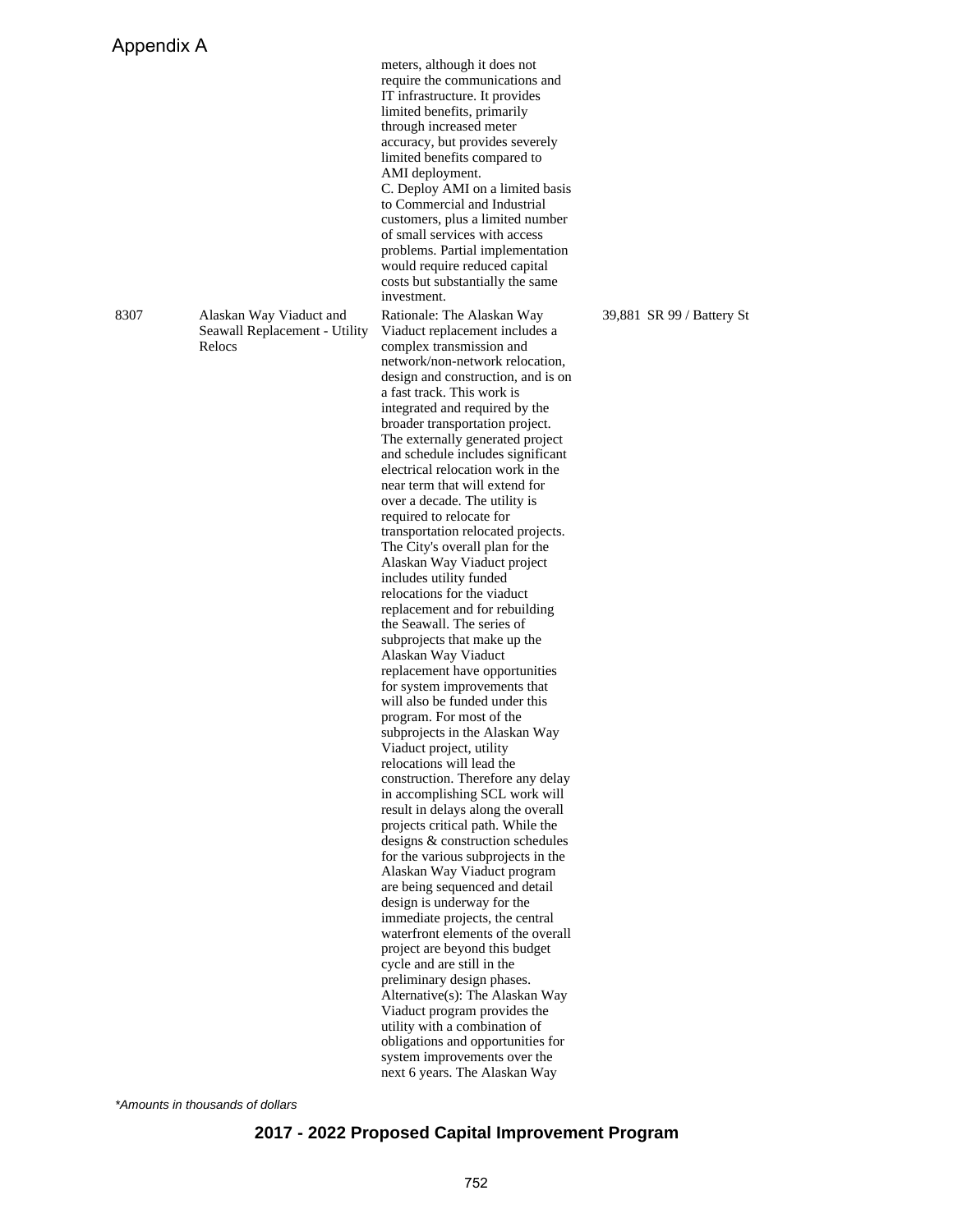9950 Automated Utility Design Implementation

Viaduct program will likely be the City's primary construction focus as its various projects impact traffic and roadway construction, seawall stabilization, and urban design on the waterfront. Seattle City Light facility relocations will be a part of each of these projects. The global nature of the Viaduct Program also provides the opportunity to make system improvements that will provide for increased reliability and capacity for our customers. For example, work in the south end will include system improvements that will increase feeder capacity and reliability for Port customers. Undergrounding of transmission lines near Broad Sub are being done as part of an overall SDOT street improvement with costs shared based on a negotiated MOA with SDOT. The return of Aurora, north of Harrison Street to a city street, and the decommissioning of the Battery Street Tunnel provides an opportunity to extend ducts and vault across Aurora to help provide system capability to the NODO area. Rationale: Presently, non-Network distribution engineers use a four version old release of a drafting tool called AutoCad. This tool incorporates significant custom code, making any updates costly and impractical. It has very limited design functionality needed to produce engineering designs and drawings. AutoCad cannot retrieve essential design data from the Distribution Automated Mapping System, requiring a manual process to incorporate needed data into the final design and drawings. It also does not provide design functionality such as cost estimating, material request creation, and customer letters. These design tasks are now done using a variety of stand alone manual tools which are inefficient, error prone, and time consuming. The AUD software will provide significant design and production efficiencies at a time when the engineering work load is increasing because of a shift to the engineers of production tasks. Additionally, the AUD software will enforce common North and South Service

869 System Wide

\*Amounts in thousands of dollars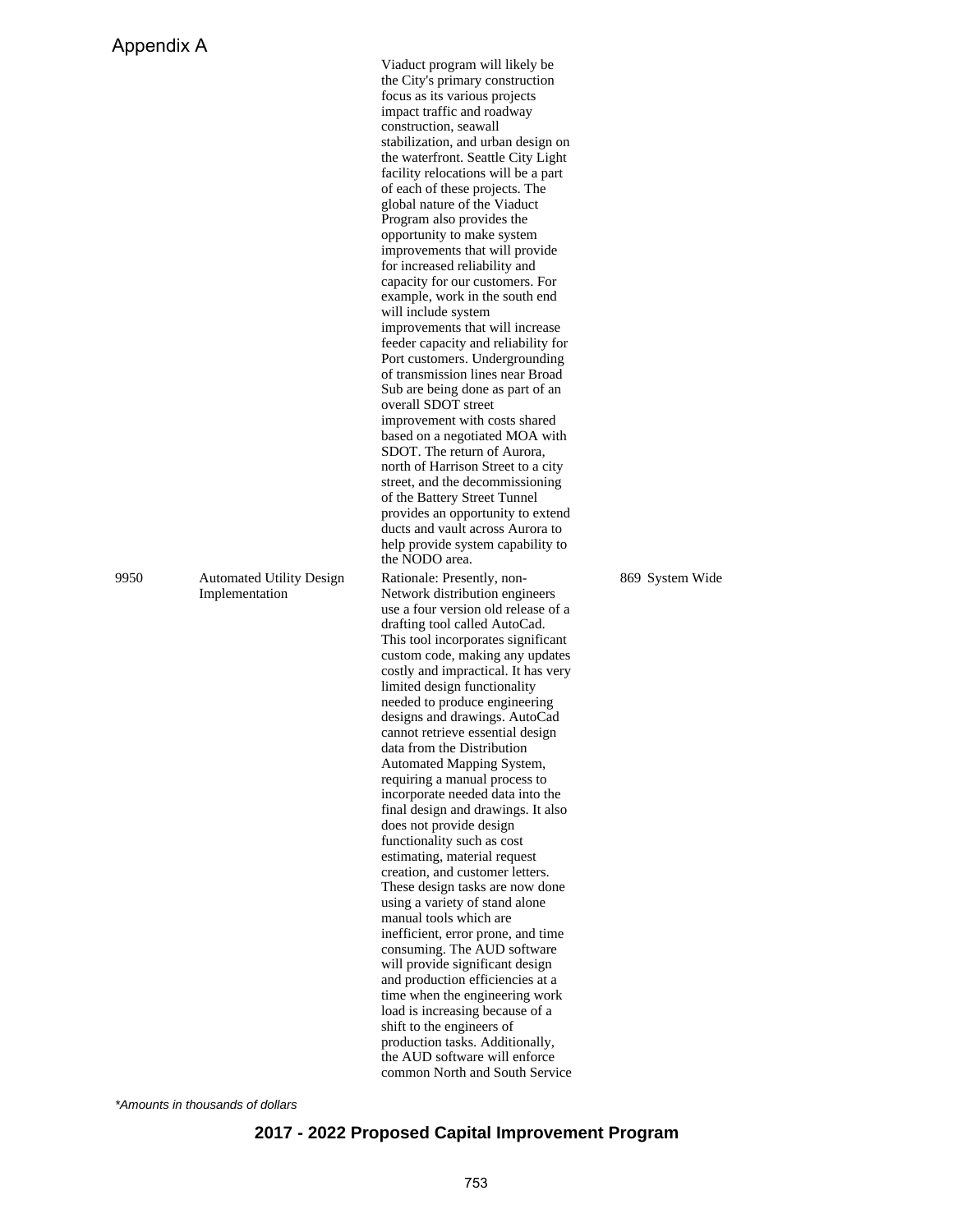|      |                                                                   | Center engineering practices and<br>procedures and provide an<br>essential interface with WAMS<br>(Work and Asset Management)<br>System) and OMS (Outage<br>Management System).<br>Alternative(s): Option I. Purchase<br>design software and consultant<br>services: This will result in<br>appreciable savings, efficiencies,<br>better staff utilization, and more<br>standard and accurate<br>engineering drawings and supply<br>chain data. It will also eliminate<br>custom code, enabling easy<br>version updates. This is the<br>preferred option because it will<br>result in appreciable savings,<br>efficiencies, better staff<br>utilization, common engineering<br>practices, and more accurate<br>engineering drawings and supply<br>chain data. It will also eliminate<br>custom code enabling easy<br>version updates and systems<br>integration of AutoCad data with<br>OMS and WAMS. Option II. Do<br>nothing: The do nothing option<br>will perpetuate the inefficient and<br>costly engineering practices<br>resulting from the use of drafting<br>tools instead of design tools in<br>the engineering process. It will<br>also continue reliance and use of |                                                |
|------|-------------------------------------------------------------------|---------------------------------------------------------------------------------------------------------------------------------------------------------------------------------------------------------------------------------------------------------------------------------------------------------------------------------------------------------------------------------------------------------------------------------------------------------------------------------------------------------------------------------------------------------------------------------------------------------------------------------------------------------------------------------------------------------------------------------------------------------------------------------------------------------------------------------------------------------------------------------------------------------------------------------------------------------------------------------------------------------------------------------------------------------------------------------------------------------------------------------------------------------------------------------|------------------------------------------------|
| 6493 | Boundary Switchyard -<br>Generator Step-up<br><b>Transformers</b> | unsupported vendor software.<br>Rationale: Design to begin in<br>2010. Closeout in 2017. First<br>transormer delivered in 2012.<br>Alternative(s): An alternative<br>approach would be to repair or<br>replace units as they fail from<br>deferred maintenance. This<br>approach would eventually result<br>in a significant loss of revenue<br>and/or fines from a regulatory<br>agency. Accepting the risk of<br>failure would not be in the best<br>interest of the utility. Having a<br>spare unit onsite would prevent<br>such failures.                                                                                                                                                                                                                                                                                                                                                                                                                                                                                                                                                                                                                                   | 6,802 10382 Boundary Rd,<br>Metaline, WA 99153 |
| 8203 | <b>Broad Street Substation -</b><br><b>Network</b>                | Rationale: Customer demand for<br>higher loads continues. Capacity<br>of the cables serving two sub-<br>networks is near overload,<br>requiring immediate attention to<br>avoid cable failure and customer<br>outages. In the next five years,<br>customers are projected to exceed<br>the capacity of cables in another<br>five network subareas. This<br>capital project addresses the<br>means to serve customer demand<br>for higher capacity. Reliability<br>measures identified in the<br>Network Strategic System Plan<br>are incorporated into this capacity                                                                                                                                                                                                                                                                                                                                                                                                                                                                                                                                                                                                            | 6,060 319 6th AVE N                            |

\*Amounts in thousands of dollars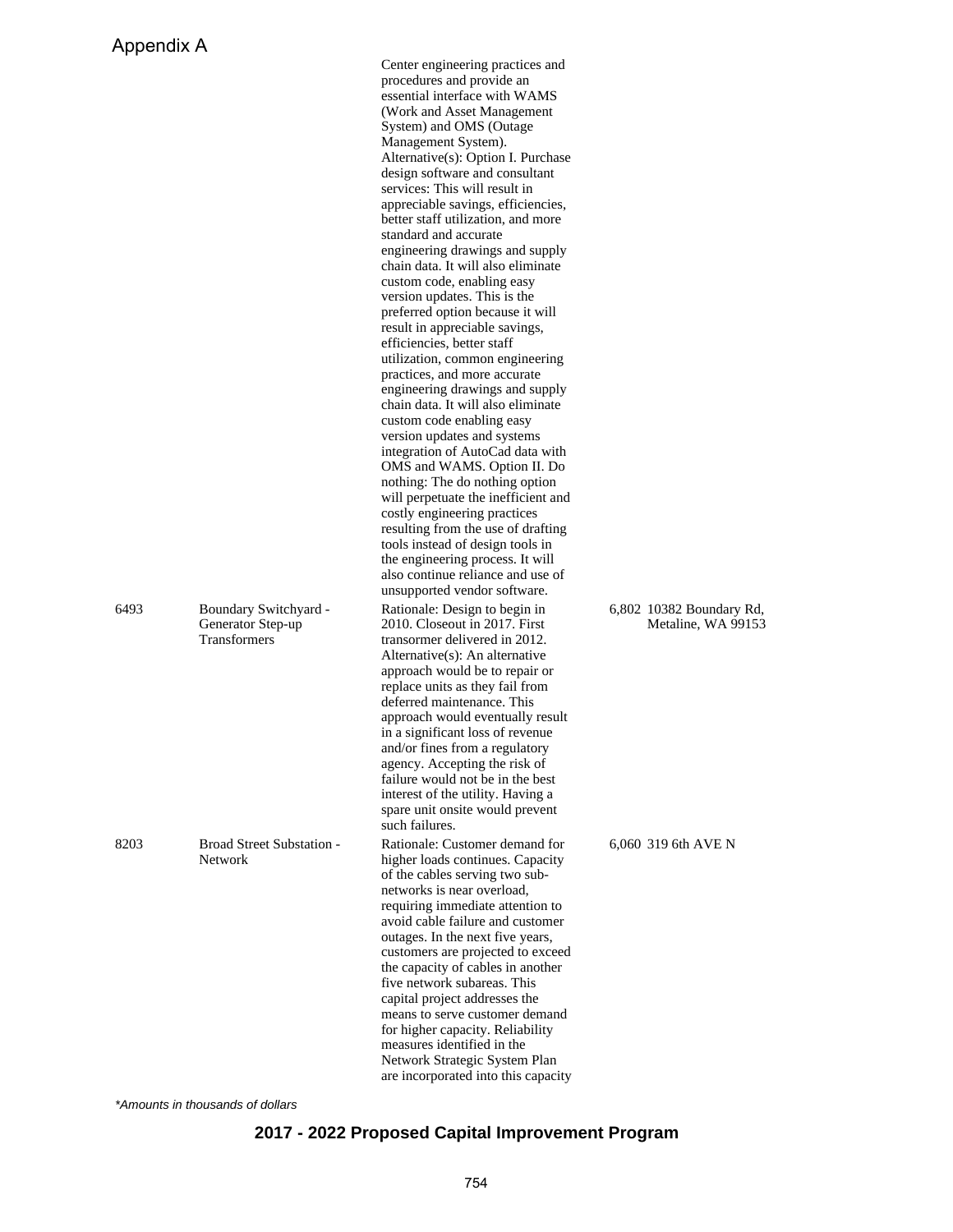driven work. Without this critical project it is very likely that there will be insufficient reliable electrical capacity in the very near future to hook up new customers and to serve present customers such as the Westin building. hernanju (7/29/21010): The project goal increases capacity of present Broad Street Substation network feeder cables to their ultimate service build-out limit (an overall increase of just under 100 MVA) as determined by Broad Street Substation's transformer capacity. This project constructs ten vaults and ten blocks of duct banks, reconductors and relocates three primary feeders per year, upgrades/optimizes network transformers as needed, reduces secondary bus ties (reduce the size of the secondary grid resulting in greater reliability), and performs ancillary work. Alternative(s): Alternatives include: 1. Do nothing. Make no improvements to system reliability or additions to feeder capacity. This would allow customer load to continue growing without commensurate additions to capacity of feeders serving this area, ultimately leading to multiple cable failures and extended customer outages. This would reduce the customer reliability of the network systems from its present level, subjecting it to infrequent but lengthier outages. 2. Reduce customer demand for more loads with demand side management measures. This alternative was evaluated in the Network Strategic Systems Plan and found to have negligible ability to reduce customer demand in the network area. 3. Increase capacity of network feeders incrementally, as little as possible and as close to near-term load requirements as possible. 4. Increase capacity of network feeders to the full limit of the substations capability to deliver power. 5. Add measures that improve system reliability to mitigate the severity of any network event. 6. Add measures that improve customer reliability by preventing the chain of events leading to major customer impacts. 8465 Broadband - City Light Rationale: The Gigabit Seattle

2,755

\*Amounts in thousands of dollars

### **2017 - 2022 Proposed Capital Improvement Program**

project is a priority of the Mayor,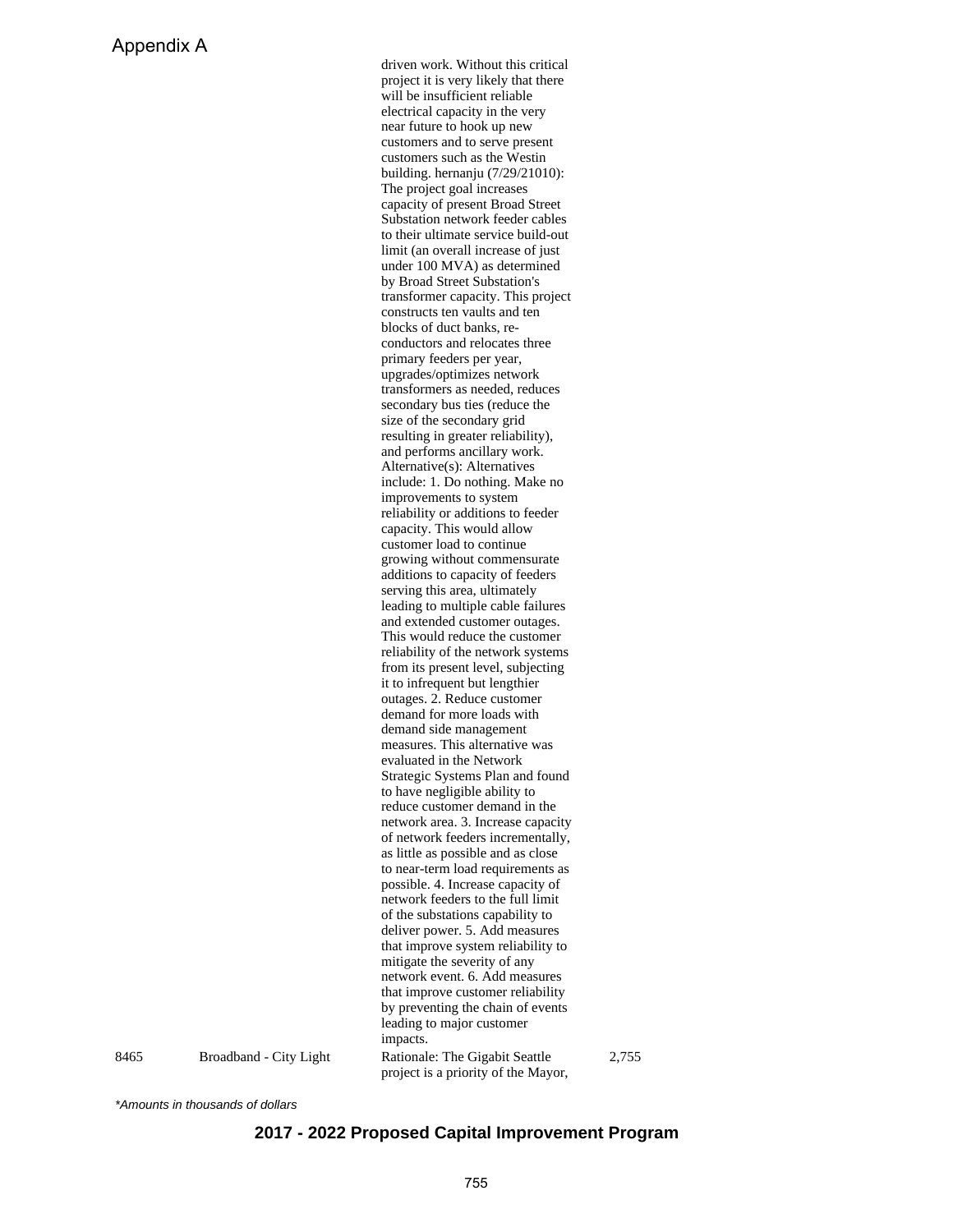with a letter of intent already signed. It is currently in planning and implementation is expected to start 2013. The Gigabit Squared project alone may generate an additional 250 Joint Use permit applications, doubling the annual average and tripling the number of poles impacted annually. Based on the customer fee to attach to poles and potential for 10,000 poles to be impacted. Types of construction necessary include pole replacement, relocations of existing wires, equipment installation, commissioning, and inspections. All work must meet NESC, SCL, and vendor standards. A Small Works Roster, administered with the Public Works program of Finance and Administration (FAS), is being established to meet customer requests in a timely manner. Construction will be broken up into sections moving through the 14 designated neighborhoods. Approximately 20% of the preparation and installation is expected to be installed by the end of 2013. The first phase of work will include installing wireless equipment on designated roof tops throughout the identified 14 neighborhoods and extending high speed fiber from the City's fiber backbone. The remainder of the work will be executed in 2014 including the individual residential street build outs, corrective work, inspections, and close out of the initial deployment will extend into 2015. The goal for Gigabit Squared service is to reach 60,000 homes across 14 different Seattle neighborhoods. This will involve the installation of approximately 200-250 miles of fiber optic cable, impacting about 8,000 - 10,000 utility poles. The majority of the initial Gigabit Squared work will be connected to poles on arterial roadways. These poles are generally in better shape than poles along residential roadways. Additional work to bring fiber to the remaining Seattle neighborhoods is expected to be driven by another vendor that will partner with Gigabit Squared. This work is expected to Alternative(s): No Alternatives Provided.

\*Amounts in thousands of dollars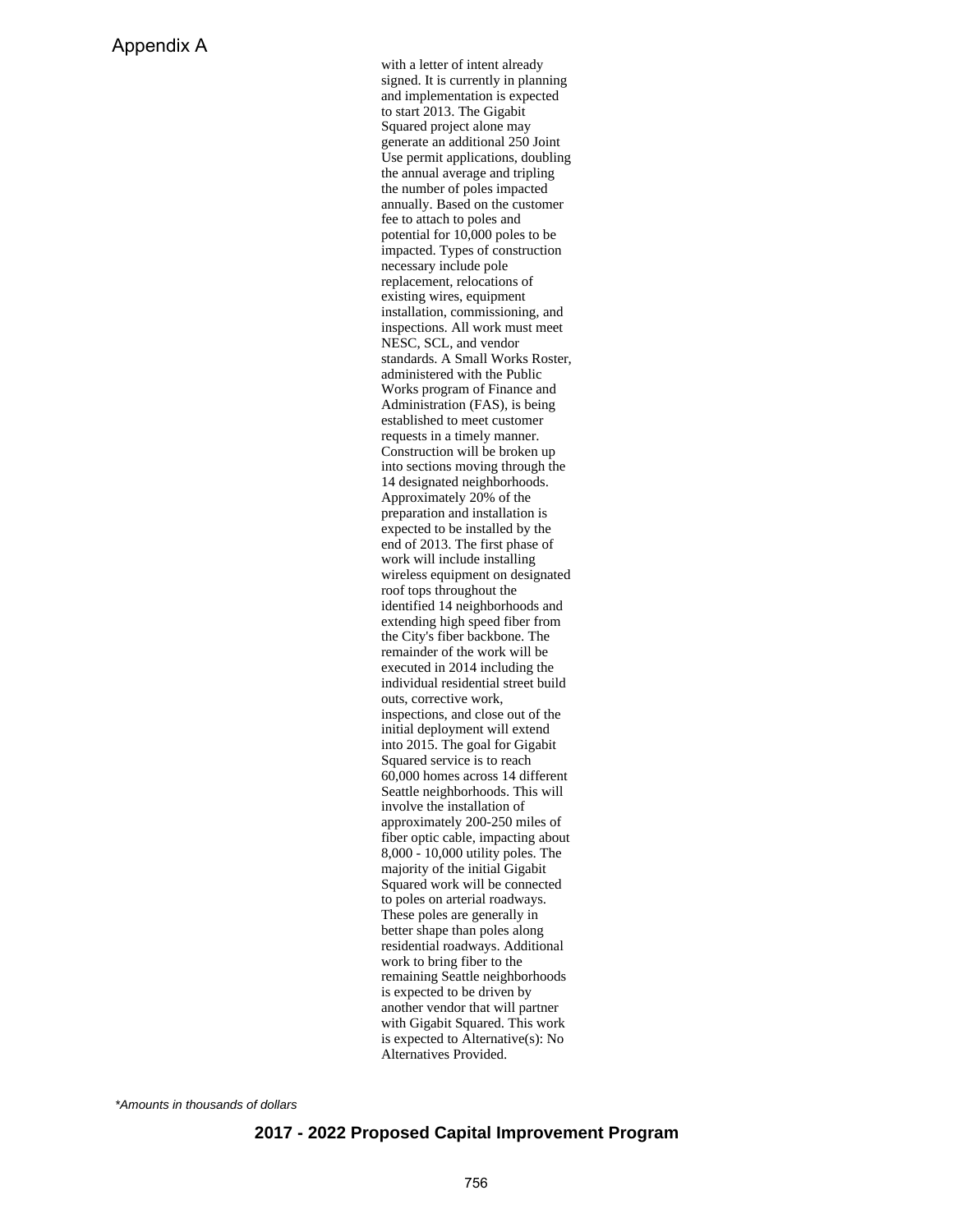# **Seattle City Light**

| Proj. ID | <b>Project Title</b>                                           | Capacity                                                                                                                                                                                                                                                                                                                                                                                                                                                                                                                                                                                                                                                                                                                                                                                                                                                                                                                                                                                                                                                                                                                                                                                                                                                                                                                                                                                                                                                                                                                                                                                                                                                                                                                                                                                                                            | 2017* Location                |
|----------|----------------------------------------------------------------|-------------------------------------------------------------------------------------------------------------------------------------------------------------------------------------------------------------------------------------------------------------------------------------------------------------------------------------------------------------------------------------------------------------------------------------------------------------------------------------------------------------------------------------------------------------------------------------------------------------------------------------------------------------------------------------------------------------------------------------------------------------------------------------------------------------------------------------------------------------------------------------------------------------------------------------------------------------------------------------------------------------------------------------------------------------------------------------------------------------------------------------------------------------------------------------------------------------------------------------------------------------------------------------------------------------------------------------------------------------------------------------------------------------------------------------------------------------------------------------------------------------------------------------------------------------------------------------------------------------------------------------------------------------------------------------------------------------------------------------------------------------------------------------------------------------------------------------|-------------------------------|
| 8403     | Citywide Undergrounding<br>Initiative - City Light             | Rationale: No Rationale<br>Provided. Alternative(s): No<br>Alternatives Provided.                                                                                                                                                                                                                                                                                                                                                                                                                                                                                                                                                                                                                                                                                                                                                                                                                                                                                                                                                                                                                                                                                                                                                                                                                                                                                                                                                                                                                                                                                                                                                                                                                                                                                                                                                   | 10 System Wide                |
| 8430     | Creston-Nelson to Intergate<br><b>East Feeder Installation</b> | Rationale: No Rationale<br>Provided. Alternative(s): No<br>Alternatives Provided.                                                                                                                                                                                                                                                                                                                                                                                                                                                                                                                                                                                                                                                                                                                                                                                                                                                                                                                                                                                                                                                                                                                                                                                                                                                                                                                                                                                                                                                                                                                                                                                                                                                                                                                                                   | 301 Tukwila                   |
| 8404     | Denny Substation - Network                                     | Rationale: This project is a result<br>of a four years of advocacy by<br>customers to make sure that the<br>electrical distribution system has<br>sufficient capacity to meet the<br>projected loads in the rapidly<br>growing area of North<br>Downtown, and that the system<br>has the reliability and voltage<br>stability to support the research<br>activities of the emerging biotech<br>industry there. The principal<br>stakeholders are the Fred<br>Hutchinson Cancer Research<br>Center, the UW School of<br>Medicine, the Seattle Biomedical<br>Research Institute, Rosetta<br>Inpharmatics, ZymoGenetics,<br>Children's Hospital and Medical<br>Center, and the startups at the<br>Accelerator Project. This five to<br>seven year infrastructure project<br>is specifically tailored and<br>designed to the core needs of this<br>business sector in the North<br>Downtown area. The research<br>activities and the laboratory<br>equipment are so sensitive to<br>system reliability and voltage<br>stability that this area requires an<br>extraordinary level of service<br>from the utility. The motto is<br>"World class research requires<br>world class facilities.". The utility<br>through this project is a partner in<br>that effort. Because existing City<br>Light substations cannot<br>accommodate the new network<br>feeders, this project requires the<br>construction of a new North<br>Downtown substation in a three<br>to five year period, proposed as<br>project 7757, North Downtown<br>Substation Development. This<br>network project cannot exist<br>without the new substation.<br>Alternative $(s)$ : 1. Enhance the<br>service using non-network<br>feeders from other substations. 2.<br>Have individual customers invest<br>in private reliability<br>improvements. 3. Install network | 7,582 Valley Street/Denny Ave |

## **New or Expanded Capital Facilities**

\*Amounts in thousands of dollars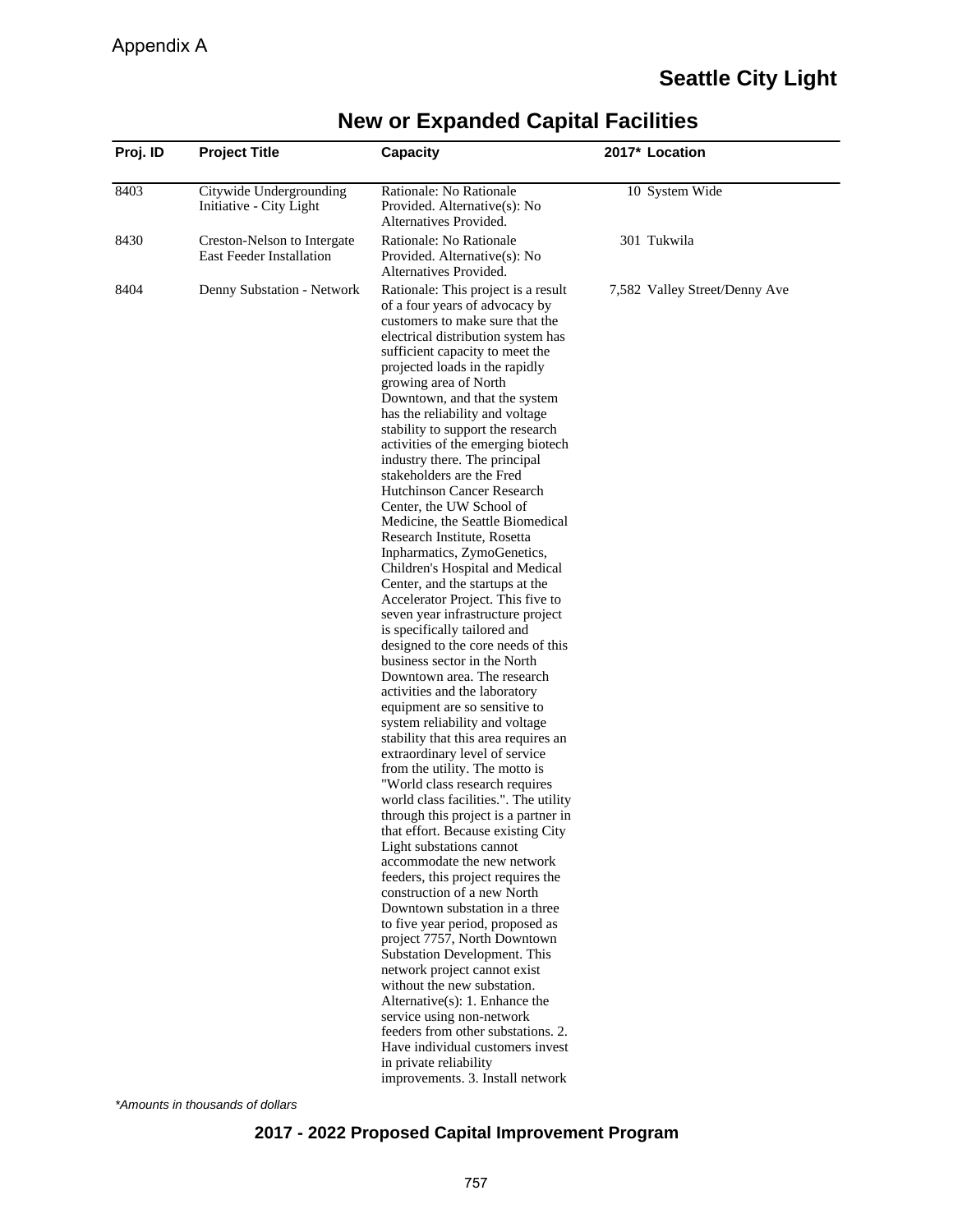system in core service area, including the biotech industries. 4. Install network system throughout North Downtown area. Option 1 is not feasible because the availability of feeders from adjacent substations is limited and in question over time. Option 2 has been tried recently, but did not meet the reliability needs of this set of customers. Option 3 is the recommended option, as it is effective in meeting the need and cost effective. Option 4 includes all customers in the area, which is not necessary and expensive.

\*Amounts in thousands of dollars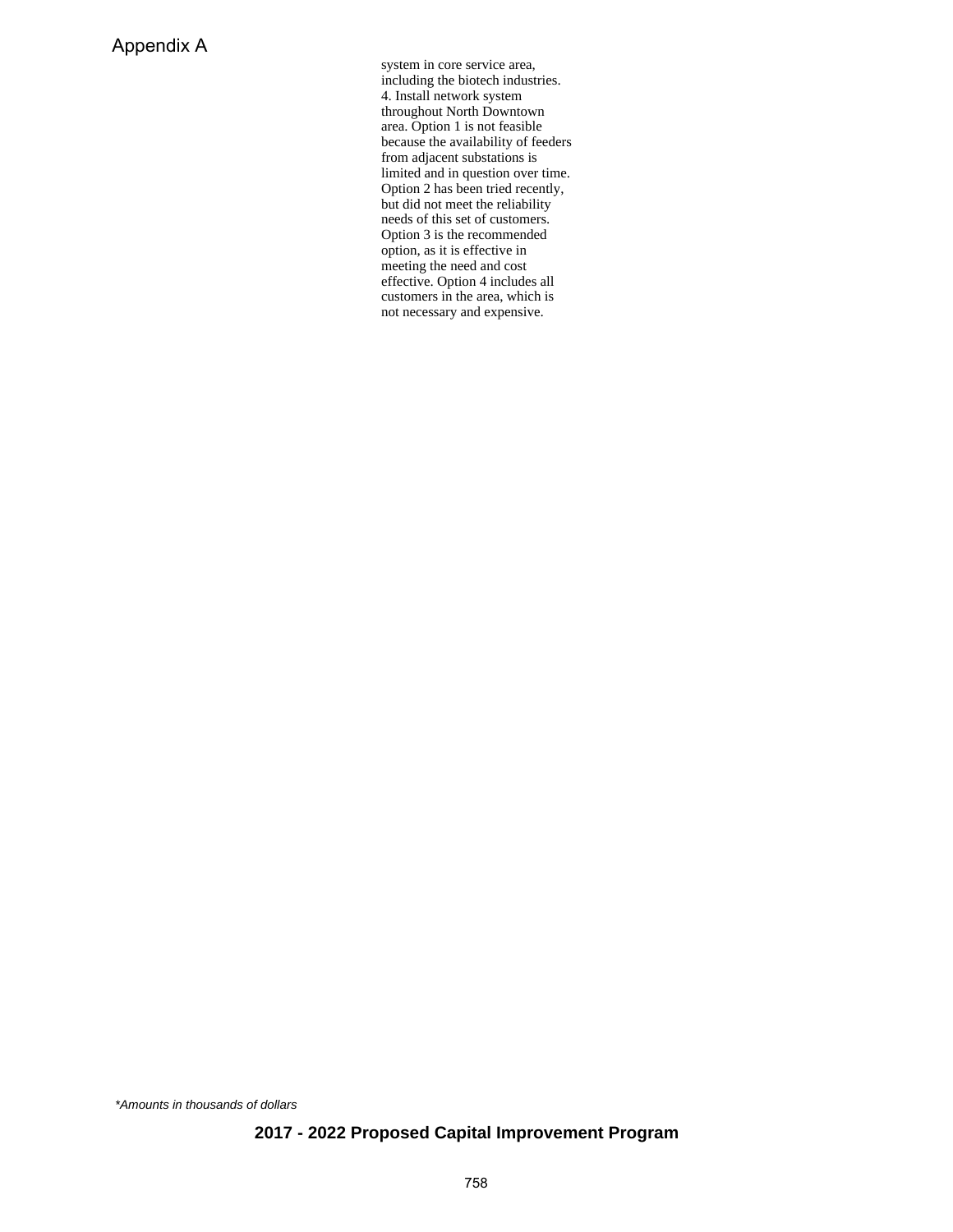| Proj. ID | <b>Project Title</b>            | Capacity                                                                                                                                                                                                                                                                                                                                                                                                                                                                                                                                                                                                                                                                                                                                                                                                                                                                                                                                                                                                                                                                                                                                                                                                                                                                                                                   | 2017* Location     |
|----------|---------------------------------|----------------------------------------------------------------------------------------------------------------------------------------------------------------------------------------------------------------------------------------------------------------------------------------------------------------------------------------------------------------------------------------------------------------------------------------------------------------------------------------------------------------------------------------------------------------------------------------------------------------------------------------------------------------------------------------------------------------------------------------------------------------------------------------------------------------------------------------------------------------------------------------------------------------------------------------------------------------------------------------------------------------------------------------------------------------------------------------------------------------------------------------------------------------------------------------------------------------------------------------------------------------------------------------------------------------------------|--------------------|
| 7757     | Denny Substation<br>Development | Rationale: The key premise of the<br>North Downtown capacity plan is<br>preparedness and flexibility to<br>respond to future growth as it<br>occurs and to provide the<br>operational flexibility to operate<br>the electrical system to serve new<br>development and existing load.<br>The estimates assume that the<br>transmission and distribution<br>getaways into North Downtown<br>Substation will be underground.<br>However, the figures in this<br>project do not provide for<br>undergrounding existing<br>overhead circuits in the<br>neighborhood. See project 8404,<br>North Downtown System<br>Network, which will construct<br>the underground network that<br>links the customers to the<br>substation. City Light expects<br>that the current and planned<br>development of the North<br>Downtown district requires a 200<br>MVA substation in the area. The<br>factors determining the timing of<br>this substation include actual and<br>anticipated load growth in the<br>North Downtown Area, and the<br>demand for power from other<br>substations that could possibly<br>serve the area. Alternative(s):<br>Updated by Michael Clark<br>$6/10/11$ : SCL System Planning<br>Group is working with a<br>consultant to validate existing<br>SCL Service Area Loads,<br>perform a 10yr & 20yr forecast | 57,405 System Wide |
|          |                                 | for entire SCL Service area, and<br>prepare small area load forecast<br>for the North Downtown service<br>area, with specific<br>recommendations regarding<br>development of a NODO<br>Substation and NODO Network                                                                                                                                                                                                                                                                                                                                                                                                                                                                                                                                                                                                                                                                                                                                                                                                                                                                                                                                                                                                                                                                                                         |                    |
|          |                                 | to provide service to this area.<br>The alternatives for the NODO<br>Substation will be: 1. Do nothing.<br>2. Transfer load to adjacent<br>substations. 3. Reinforce Broad<br>Substation. 4. Construct new                                                                                                                                                                                                                                                                                                                                                                                                                                                                                                                                                                                                                                                                                                                                                                                                                                                                                                                                                                                                                                                                                                                 |                    |
|          |                                 | North Downtown Substation with<br>Radial or Network Distribution<br>System, Voltage Level (13.8kV<br>or 26kV), and Transmission<br>Alternatives. SCL System<br>Planning Group anticipates<br>making formal recommendations<br>regarding NODO Substation in<br>QTR3 2011.                                                                                                                                                                                                                                                                                                                                                                                                                                                                                                                                                                                                                                                                                                                                                                                                                                                                                                                                                                                                                                                   |                    |

\*Amounts in thousands of dollars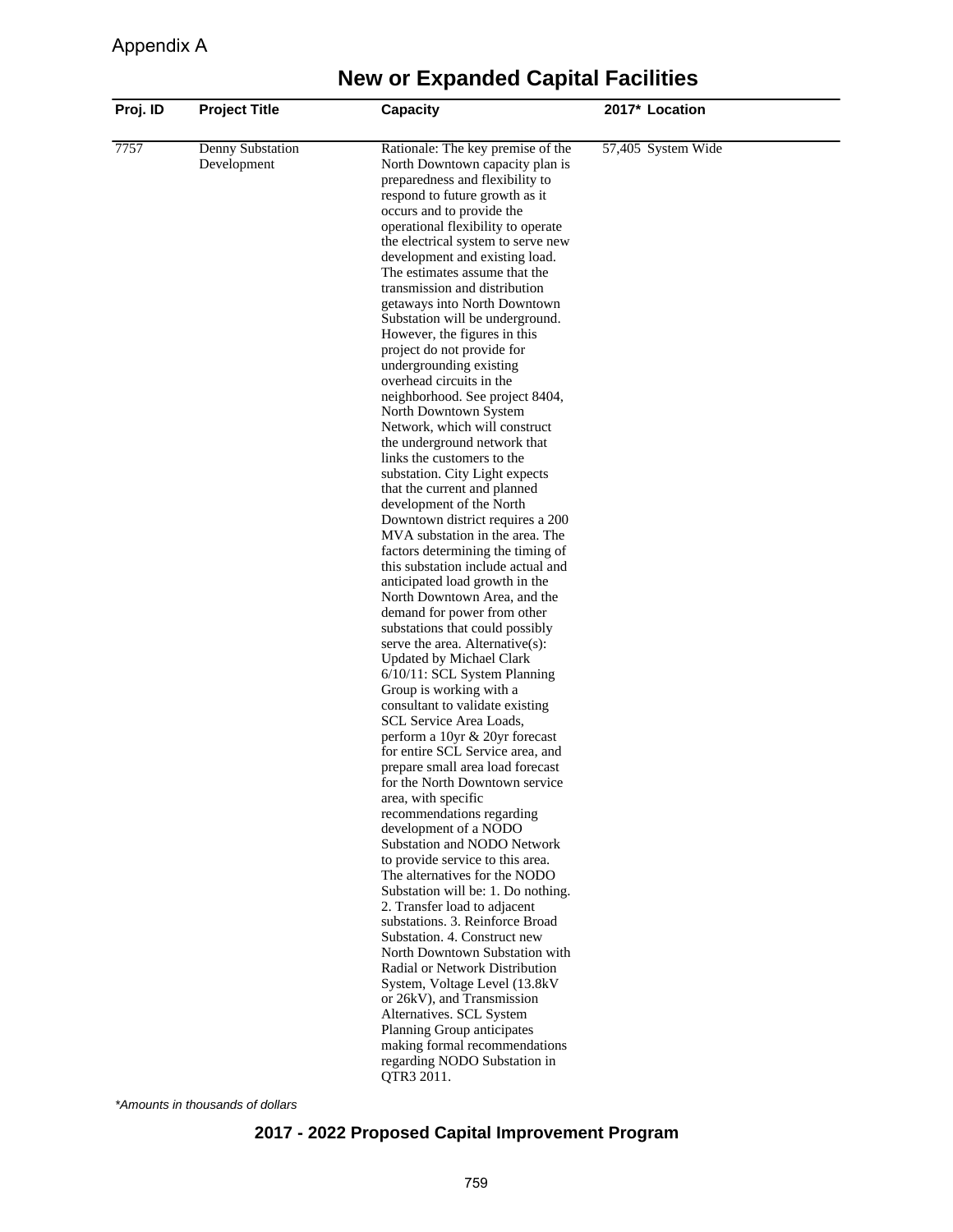| Proj. ID | <b>Project Title</b>                                | <b>Capacity</b>                                                                                                                                                                                                                                                                                                                                                                                                                                                                                                                                                                                                                                                                                                                                                                                                                                                                                                                                                                                                                                                                                                                                                                     | 2017* Location    |  |
|----------|-----------------------------------------------------|-------------------------------------------------------------------------------------------------------------------------------------------------------------------------------------------------------------------------------------------------------------------------------------------------------------------------------------------------------------------------------------------------------------------------------------------------------------------------------------------------------------------------------------------------------------------------------------------------------------------------------------------------------------------------------------------------------------------------------------------------------------------------------------------------------------------------------------------------------------------------------------------------------------------------------------------------------------------------------------------------------------------------------------------------------------------------------------------------------------------------------------------------------------------------------------|-------------------|--|
| 7125     | Denny Substation<br><b>Transmission Lines</b>       | Rationale: No Rationale<br>Provided. Alternative(s): No<br>Alternatives Provided.                                                                                                                                                                                                                                                                                                                                                                                                                                                                                                                                                                                                                                                                                                                                                                                                                                                                                                                                                                                                                                                                                                   | 8,096 System Wide |  |
| 9307     | Distribution Area<br><b>Communications Networks</b> | Rationale: The communication<br>systems now employed are in<br>need increased capacity, better<br>security, faster speeds, and<br>increased reliability to meet new<br>regulatory requirements. This<br>will meet our ever increasing data<br>and voice communication needs<br>and take us twenty years or more<br>into the future. Maintenant costs<br>are lower because increased<br>redundancy and reliability as well<br>as better system alarms and the<br>capability to remotely<br>troubleshoot and reprogram the<br>system. Traffic on the network is<br>easily rerouted until major<br>failures can be repaired. The new<br>requirements of security,<br>relaying, Automated Meter<br>Reading, Automated Distribution<br>and other automated systems will<br>be easier to implement at lower<br>cost once this project is<br>completed. The system is easily<br>upgraded to increase capacity or<br>take advantage of new<br>technology as it becomes<br>available. Alternative(s): Option<br>1 Proceed as proposed.<br>Install/complete fiber optic rings.<br>Option 2 Do nothing. Have an<br>inadequate communications<br>network, with a high expense<br>O&M component. | 1,115 Citywide    |  |

\*Amounts in thousands of dollars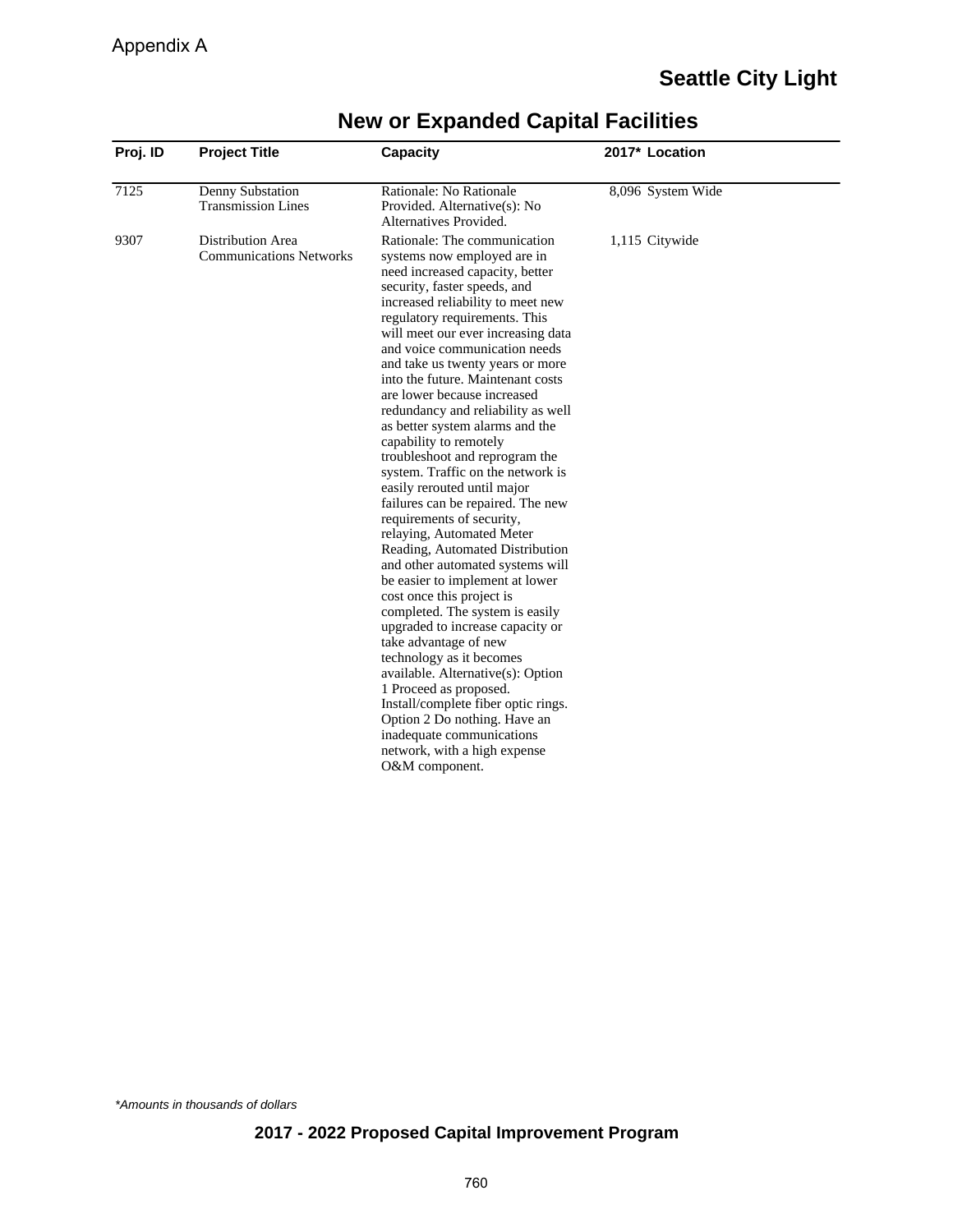| Proj. ID | <b>Project Title</b>               | Capacity                                                              | 2017* Location    |
|----------|------------------------------------|-----------------------------------------------------------------------|-------------------|
| 9966     | Distribution Management            | Rationale: City Light currently                                       | 0                 |
|          | System                             | uses manual processes to                                              |                   |
|          |                                    | accomplish this work, but                                             |                   |
|          |                                    | without the same outcome.                                             |                   |
|          |                                    | Manual processes require                                              |                   |
|          |                                    | reviewing maps to determine<br>system configuration and options.      |                   |
|          |                                    | They also do not provide accurate                                     |                   |
|          |                                    | estimates of customers impacted                                       |                   |
|          |                                    | by planned outages, and require                                       |                   |
|          |                                    | additional labor to perform                                           |                   |
|          |                                    | planning. DMS would be                                                |                   |
|          |                                    | installed when it is determined                                       |                   |
|          |                                    | that City Light has enough                                            |                   |
|          |                                    | substation automation,                                                |                   |
|          |                                    | communication infrastructure,                                         |                   |
|          |                                    | <b>Advanced Metering</b><br>Infrastructure (AMI), and                 |                   |
|          |                                    | Supervisory Control and Data                                          |                   |
|          |                                    | Acquisition (SCADA) field                                             |                   |
|          |                                    | switching equipment in place to                                       |                   |
|          |                                    | benefit from its use. The labor                                       |                   |
|          |                                    | saving benefit will be achieved                                       |                   |
|          |                                    | by maximizing the utilization of                                      |                   |
|          |                                    | the substation and SCADA field                                        |                   |
|          |                                    | switching equipment linked to the                                     |                   |
|          |                                    | DMS. Customers will receive<br>more accurate information              |                   |
|          |                                    | regarding planned outages, and in                                     |                   |
|          |                                    | some cases, reduce the area                                           |                   |
|          |                                    | needed for the outage because of                                      |                   |
|          |                                    | the ability to create switching                                       |                   |
|          |                                    | scenarios during the planning                                         |                   |
|          |                                    | process. Alternative(s): The only                                     |                   |
|          |                                    | alternative direction would be to                                     |                   |
|          |                                    | delay installation of DMS or                                          |                   |
|          |                                    | choose not to install.                                                |                   |
| 9101     | <b>Equipment Fleet Replacement</b> | Rationale: As mobile equipment<br>ages, it reaches a point where it   | 7,500 System Wide |
|          |                                    | becomes more economical to                                            |                   |
|          |                                    | replace the equipment than to                                         |                   |
|          |                                    | continue to repair it. In the past,                                   |                   |
|          |                                    | the mobile equipment fleet                                            |                   |
|          |                                    | coordinator used a twenty year                                        |                   |
|          |                                    | replacement plan to maintain City                                     |                   |
|          |                                    | Light's vehicle pool. Due to                                          |                   |
|          |                                    | replacement deferrals starting in<br>the mid 90's and the budget cuts |                   |
|          |                                    | which began in 2000, that                                             |                   |
|          |                                    | replacement plan by necessity                                         |                   |
|          |                                    | was revised. We are now faced                                         |                   |
|          |                                    | with replacing fleet on an as                                         |                   |
|          |                                    | needed basis. That priority is to                                     |                   |
|          |                                    | replace the most often used,                                          |                   |
|          |                                    | specialized, or critical equipment                                    |                   |
|          |                                    | to the Utility, or the most costly                                    |                   |
|          |                                    | to maintain and least reliable                                        |                   |
|          |                                    | vehicles first. To get back to an                                     |                   |

\*Amounts in thousands of dollars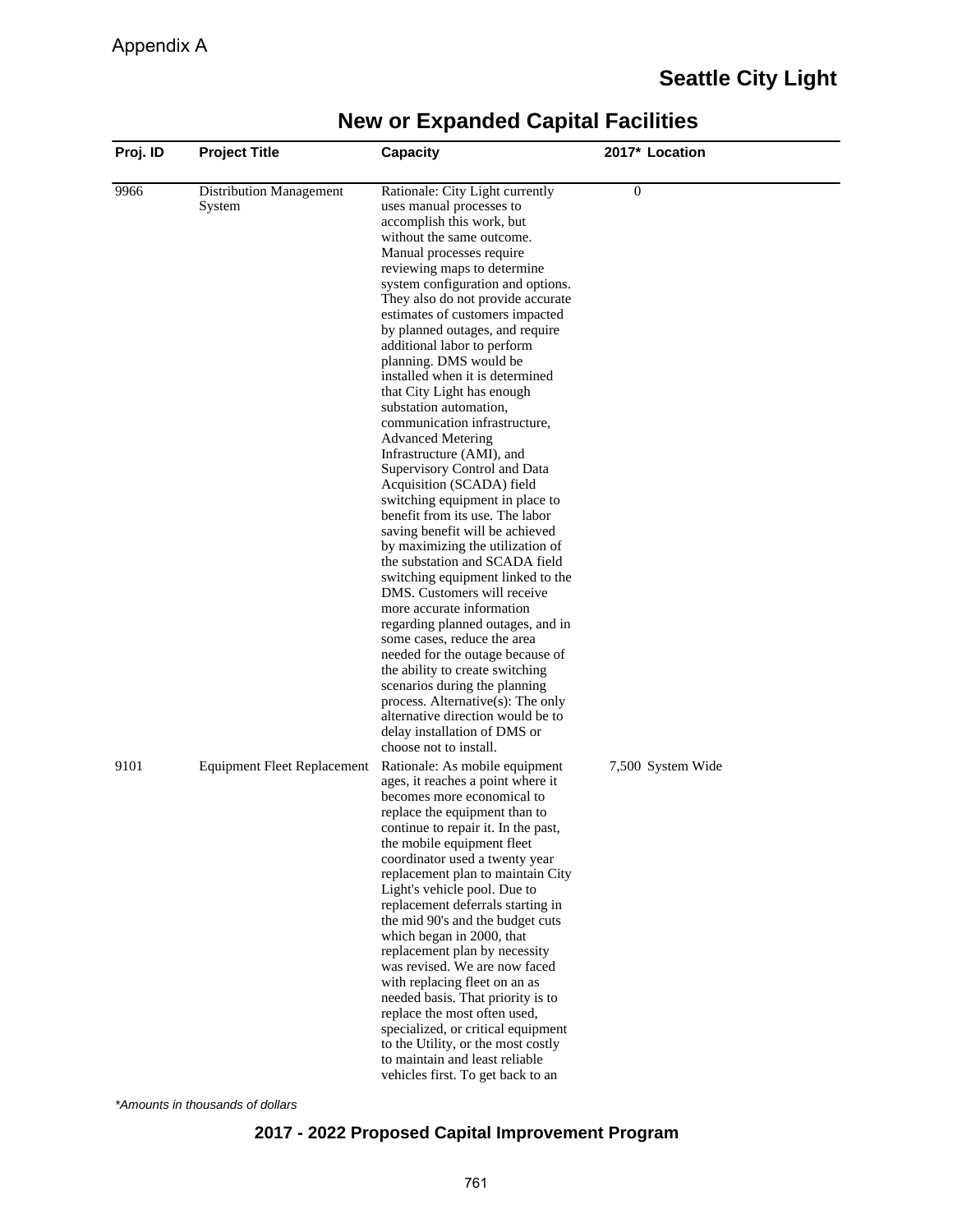established plan will require seven plus years of enhanced financing. A seven year recovery plan requires \$10 million annually. That plan has been underfunded for 15 years. The planned annual purchases, per the twenty year plan for the heavy fleet equates to approximately \$8 million per year. That \$10 million replaces the equipment that normally needs to be replaced every year and addresses some of the equipment that has been deferred. The proposed \$10 million will not fully cover inflation and the increasing cost of materials as many purchases now have a steel surcharge added. There are also added emissions requirements for the coming years starting in 2007. This will require about \$10,000 per diesel engine along with design changes to accommodate space for higher heat and larger exhaust pipes. The Memorandum of Understanding between the Fleet Management Department (FMD) and Seattle City Light (SCL) regarding financing and management of the City Light Fleet states on June 22, 1998, the City Council adopted Resolution 29771. In that resolution is reference to Timely Replacement of Vehicles. The recommendation is to replace vehicles in a timely manner, when fully depreciated. Alternative(s): The recommended alternative is to address the backlog of City Light vehicles, heavy and light fleet, on a plan spread over 7 or more years (a \$30 million backlog currently on a \$130 million fleet) A second plan would be to not purchase fleet vehicles. This option would result in paying both higher maintenance costs for worn out vehicles and higher rental costs both for specialized vehicles and daily use vehicles currently at \$2 million annually. It also has safety ramifications when considering malfunctions and inopportune breakdowns. A third plan would be to continue to not address the back log but replace on an as needed basis. This plan requires more rental costs and time loss due to equipment down time. It also does not address the need to be more fuel efficient and environmentally friendly. This plan to replace only as needed

\*Amounts in thousands of dollars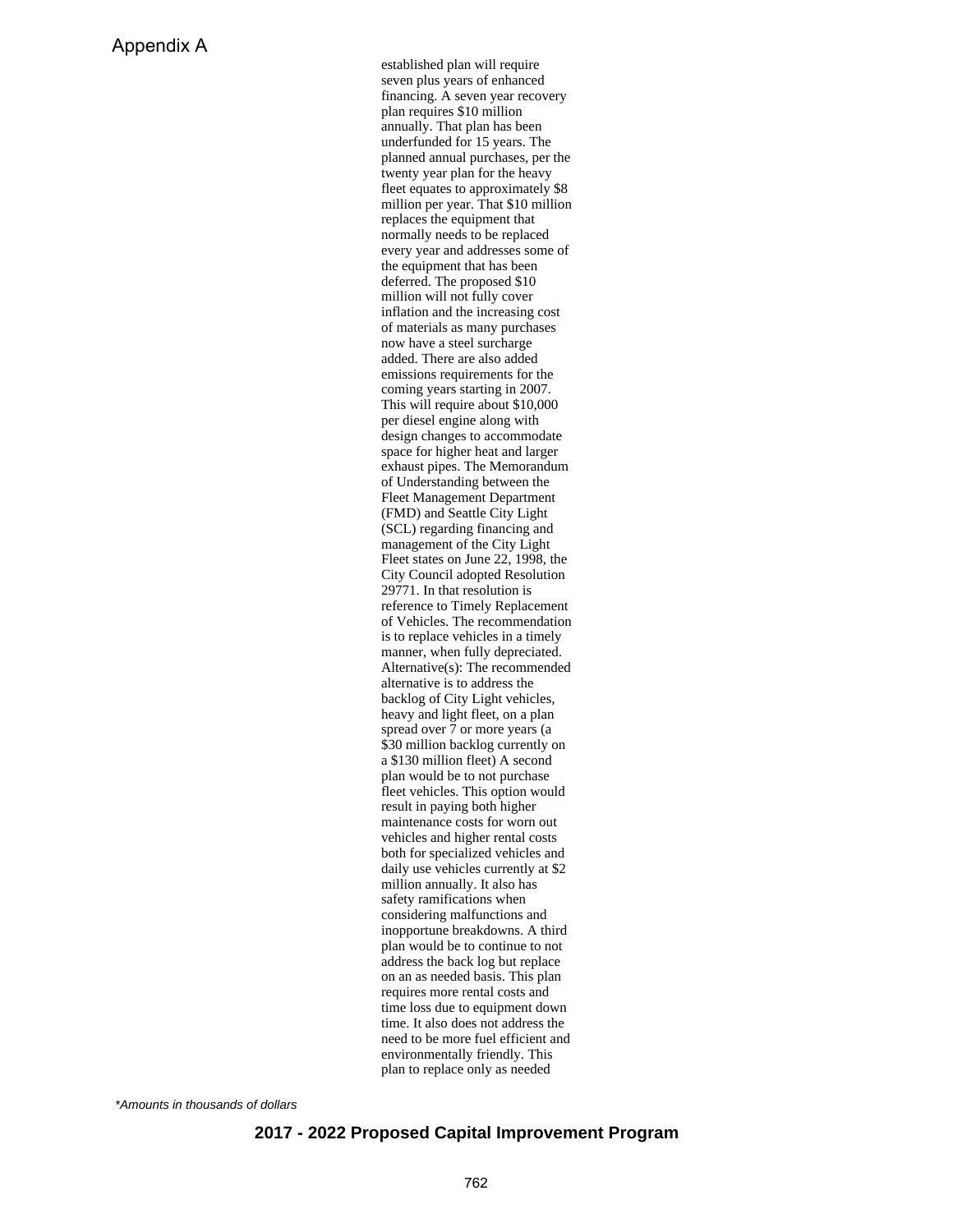## Appendix A

|      |                                                          | would be less reliable for<br>tracking or budgeting. Address<br>the back log through a sevenh                                                                                                                                                                                                                                                                                                                                                                                                                                                                                                                                                                                                                                                                                                                                                                                                                                 |                                                    |
|------|----------------------------------------------------------|-------------------------------------------------------------------------------------------------------------------------------------------------------------------------------------------------------------------------------------------------------------------------------------------------------------------------------------------------------------------------------------------------------------------------------------------------------------------------------------------------------------------------------------------------------------------------------------------------------------------------------------------------------------------------------------------------------------------------------------------------------------------------------------------------------------------------------------------------------------------------------------------------------------------------------|----------------------------------------------------|
| 8407 | First Hill - Network Load<br>Transfer                    | year or longer plan.<br>Rationale: No Rationale<br>Provided. Alternative(s): No<br>Alternatives Provided.                                                                                                                                                                                                                                                                                                                                                                                                                                                                                                                                                                                                                                                                                                                                                                                                                     | 0 1100 Madison St.                                 |
| 8442 | <b>First Hill Connector Streetcar</b>                    | Rationale: This project is being<br>set up as a separate project<br>similar to other SDOT streetcar<br>projects. The funding for the<br>relocation portion of this project<br>comes from Sound Transit, with<br>the City of Seattle expectation<br>that Sound Transit is covering all<br>construction related costs. SCL is<br>adopting a project management<br>structure to reflect this as a<br>special reimbursement agreement<br>by the City. Alternative(s):<br>Typically, SCL is required by<br>state law to provide power<br>relocations needed to facilitate<br>transportation projects. With<br>Sound Transit funding, this<br>requires special consideration for<br>project structure and<br>reimbursement agreement.<br>SDOT's First Hill Connector<br>project team will establish the<br>final route and placement in the<br>road, based on traffic, utility<br>relocations, and project costs.                   | 306 Broadway / Boren / Jackson<br>/ King           |
| 6470 | Generation Federal Reliability<br>Standards Improvements | Rationale: In June 2007, newly<br>established standards regulating<br>the North American bulk electric<br>power system, which includes<br>generation and transmission,<br>became mandatory. Failure to<br>comply may be punishable by<br>financial penalties of up to \$1<br>million per day per violation. As<br>of April 2008, there are 140<br>standards in force; 30 of these<br>apply to Seattle City Light's<br>(SCL) Power Production<br>Division. SCL is in full<br>compliance with many of the<br>standards, but has identified<br>elements of the new standards<br>which require rapid mitigation to<br>avoid financial penalty or other<br>forms of censure. Publication of<br>new and revised standards<br>requires an on-going project level<br>effort to put improvements into<br>service which keep generation<br>equipment and operations in full<br>compliance. Alternative(s): No<br>Alternatives Provided. | 10 500 Newhalem Creek Rd,<br>Marblemount, WA 98267 |
| 7756 | Interbay Substation -<br>Development                     | Rationale: The Broad Street<br>Substation is reaching its<br>capacity to serve the network and<br>the growing South Lake Union<br>neighborhood. The limiting factor<br>is an inability to construct                                                                                                                                                                                                                                                                                                                                                                                                                                                                                                                                                                                                                                                                                                                           | 0 17th Ave West/West Bertona<br>St                 |

\*Amounts in thousands of dollars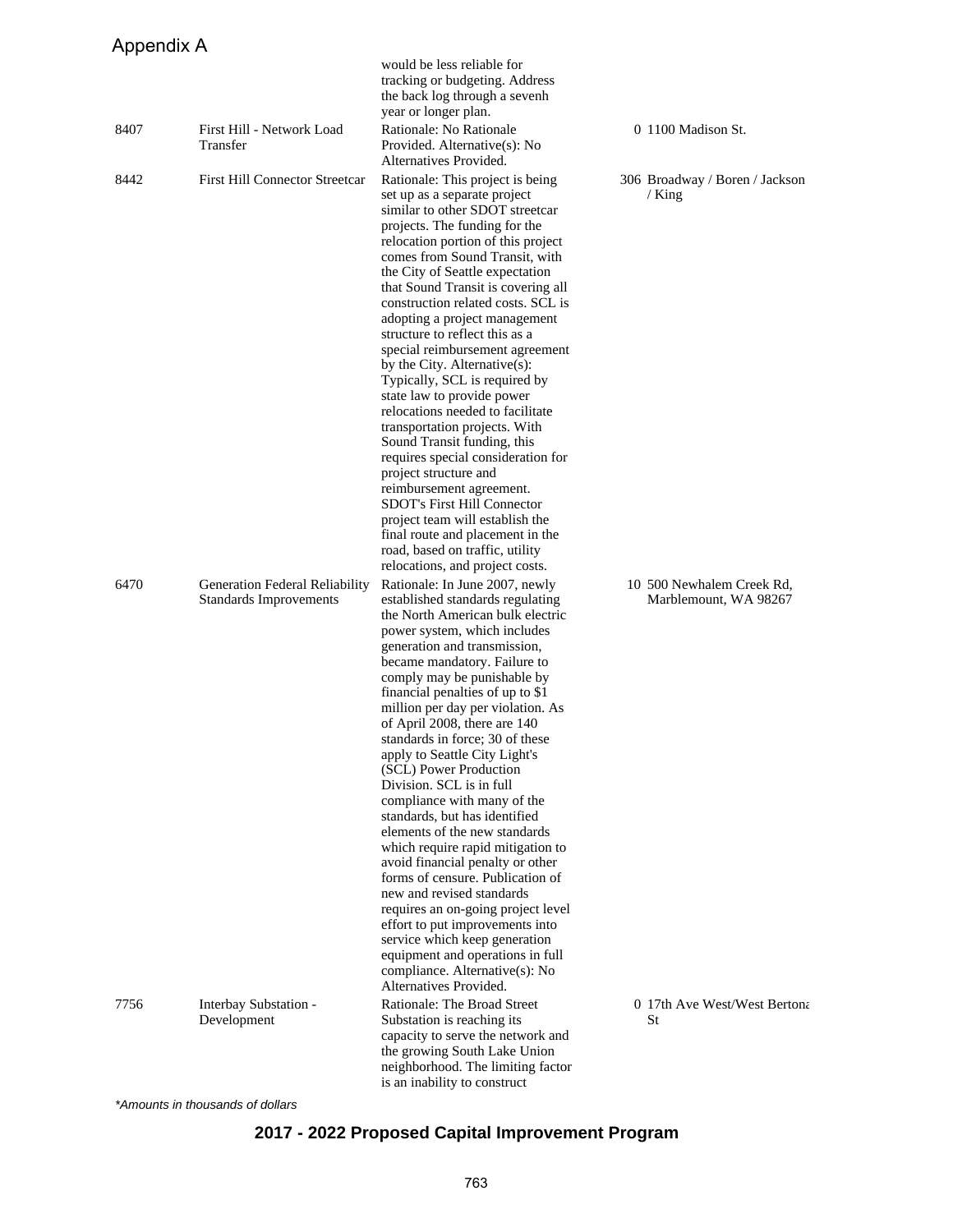additional underground feeders to carry electrical current in to the area. The existing 26 kV distribution system and substations are becoming overloaded and a new 26-kV substation will feed the areas load growth. The 115 kV ring bus work at Broad Street and Canal Substations will provide the connections to the transmission system. The new substations will provide 10 to 15 new 26 kV getaways, adding to the distribution network and providing a new path for power to the area. Because City Light already owns property for a station in Interbay, it is the nearest opportunity we have to add capacity in the western part of the service area that will offload demand from the Broad Street Substation for the South Lake Union district. Developers who are interested in projects in the SLU district want to know that City Light will be able to serve their needs reliably. Alternative(s): 1. Not build the new substation. 2. Option one build: Contract out the design and construction 3. Option two build: Have City Light design and integrate the facility into the distribution system, and construct the facility.

It requires at least 36 months to site, contract for design, construct, and energize a distribution substation. There are several alternatives such as installing distributed generation facilities to meet load growth. City Light has considered constructing additional transmission corridors from the University Substation and/or Canal Substation. Both alternatives require crossing a body of water, which are expensive options even if environmental challenges do not delay or halt progress. Given the recognized growth in South Lake Union, City Light selected the most cost effective and achievable option - constructing a station at Interbay to serve the growing load in that part of the service territory.

\*Amounts in thousands of dollars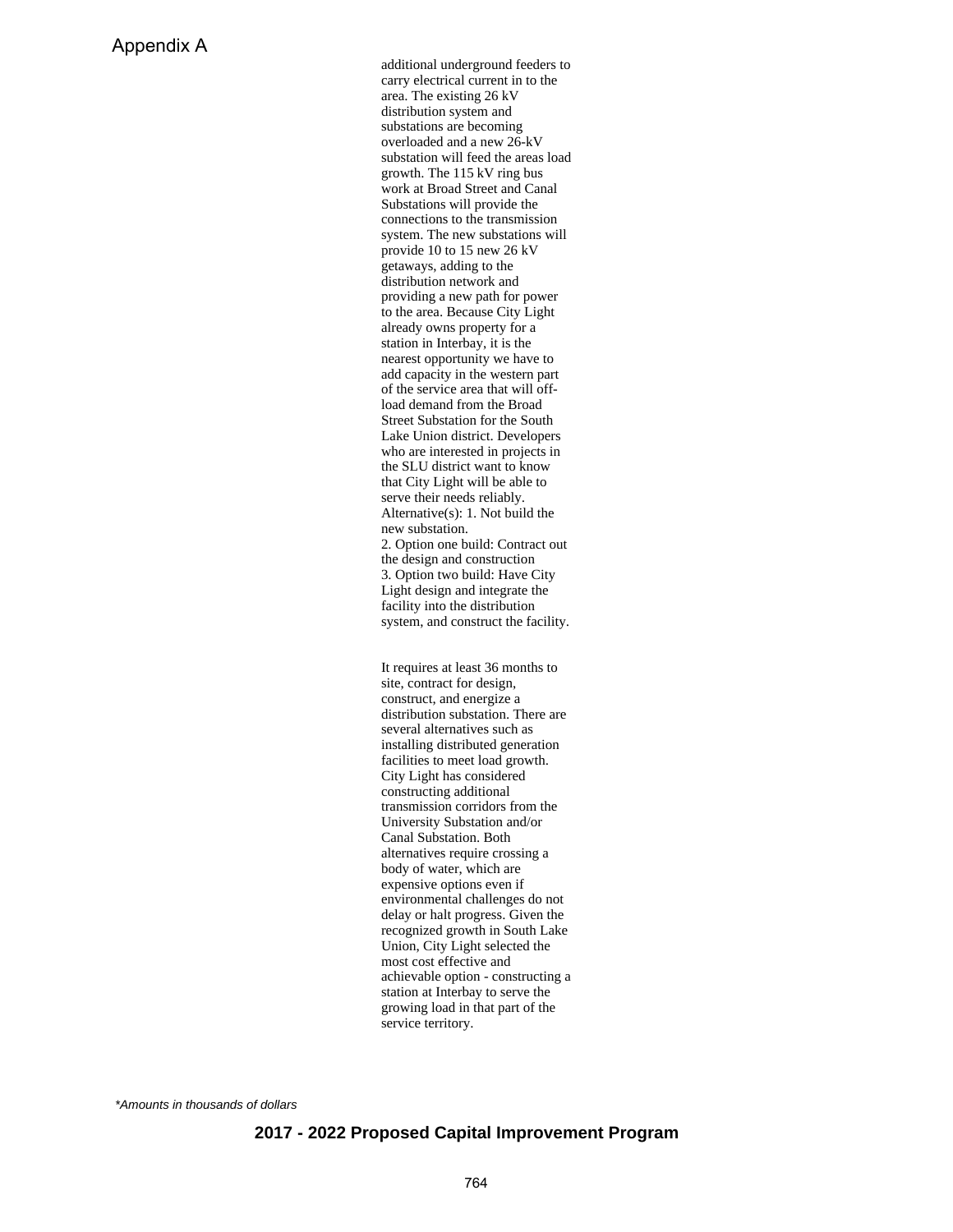| Proj. ID | <b>Project Title</b>                              | Capacity                                                                                                                                                                                                                                                                                                                                                                                                                                                                                                                                                                                                                                                                                          | 2017* Location    |  |
|----------|---------------------------------------------------|---------------------------------------------------------------------------------------------------------------------------------------------------------------------------------------------------------------------------------------------------------------------------------------------------------------------------------------------------------------------------------------------------------------------------------------------------------------------------------------------------------------------------------------------------------------------------------------------------------------------------------------------------------------------------------------------------|-------------------|--|
| 8365     | Large Overhead and<br><b>Underground Services</b> | Rationale: There is a continuous<br>demand for additional electric<br>power services as new<br>construction and renovation work<br>occurs. Seattle City Light<br>provides service to new<br>customers in a safe, reliable,<br>timely, and cost effective manner<br>as a means to fulfill its<br>commitment to be a customer and<br>community focused organization.<br>Alternative(s): Each service<br>connection may have unique<br>aspects that would require or<br>facilitate design, construction,<br>and financing alternatives. Seattle<br>City Light will fully consider<br>alternatives as a means to fulfill<br>its commitment to be a customer<br>and community-focused<br>organization. | 2,944 System Wide |  |

\*Amounts in thousands of dollars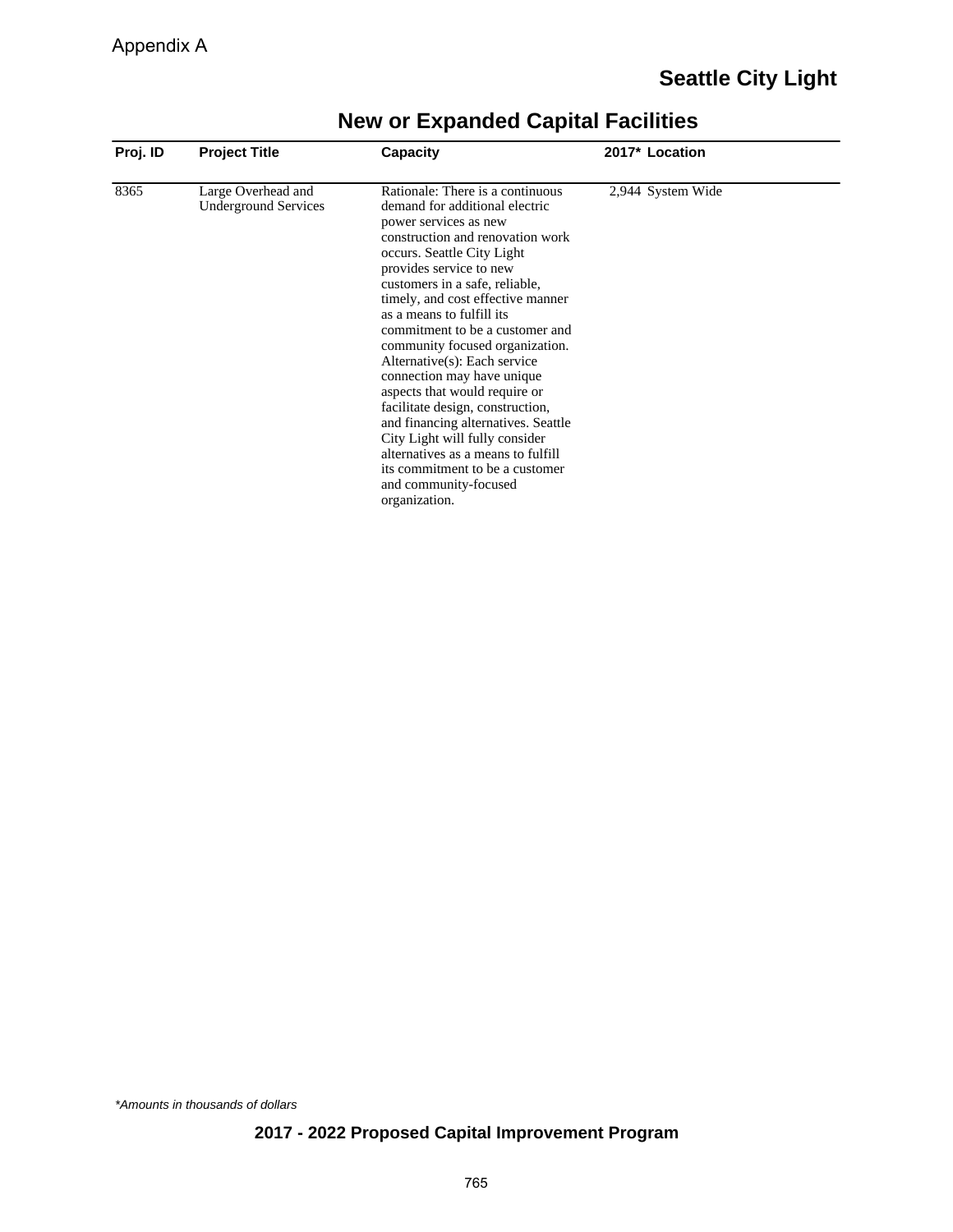#### Appendix A

8202 Massachusetts Street Substation - Networks Rationale: The rational for this project is to increase the capacity and reliability of present Massachusetts Street Substation network feeder cables to their ultimate service build out limit (an overall increase of 69 MVA), as determined by Massachusetts Street Substation's transformer capacity, with allowance for feeder imbalances, feeder diversity and diversity among sub-networks. The Alaska Way Viaduct project will require the relocation of all 13kV distribution feeders that are suspended from the viaduct. These include feeders serving Pioneer Square and the downtown core. Additional duct banks and electrical vaults must be built throughout the Pioneer Square area to accommodate the feeder relocations. Doing the engineering for this relocation during 2007 will ensure that timely civil construction can be done in order to avoid many conflicts with other utilities and mitigate some of the traffic impacts that will occur during the Viaduct and Seawall construction. Alternative(s): Alternatives include: 1. Do nothing. Make no improvements to system reliability or additions to feeder capacity. This would allow customer load to continue growing without commensurate additions to capacity of feeders serving this area, ultimately leading to multiple cable failures and extended customer outages. This would reduce the customer reliability of the network systems from its present level, subjecting it to infrequent but lengthier outages. 2. Reduce customer demand for more load with demand side management measures. This alternative was evaluated in the Network Strategic Systems Plan and found to have negligible ability to reduce customer demand in the network area. 3. Increase capacity of network feeders to the full limit of the substations capability to deliver power. 4. Add measures that improve system reliability to mitigate the severity of any network event. 5. Add measures that improve customer reliability by preventing the chain of events leading to major customer impacts.

4,124 1555 Utah AV S

\*Amounts in thousands of dollars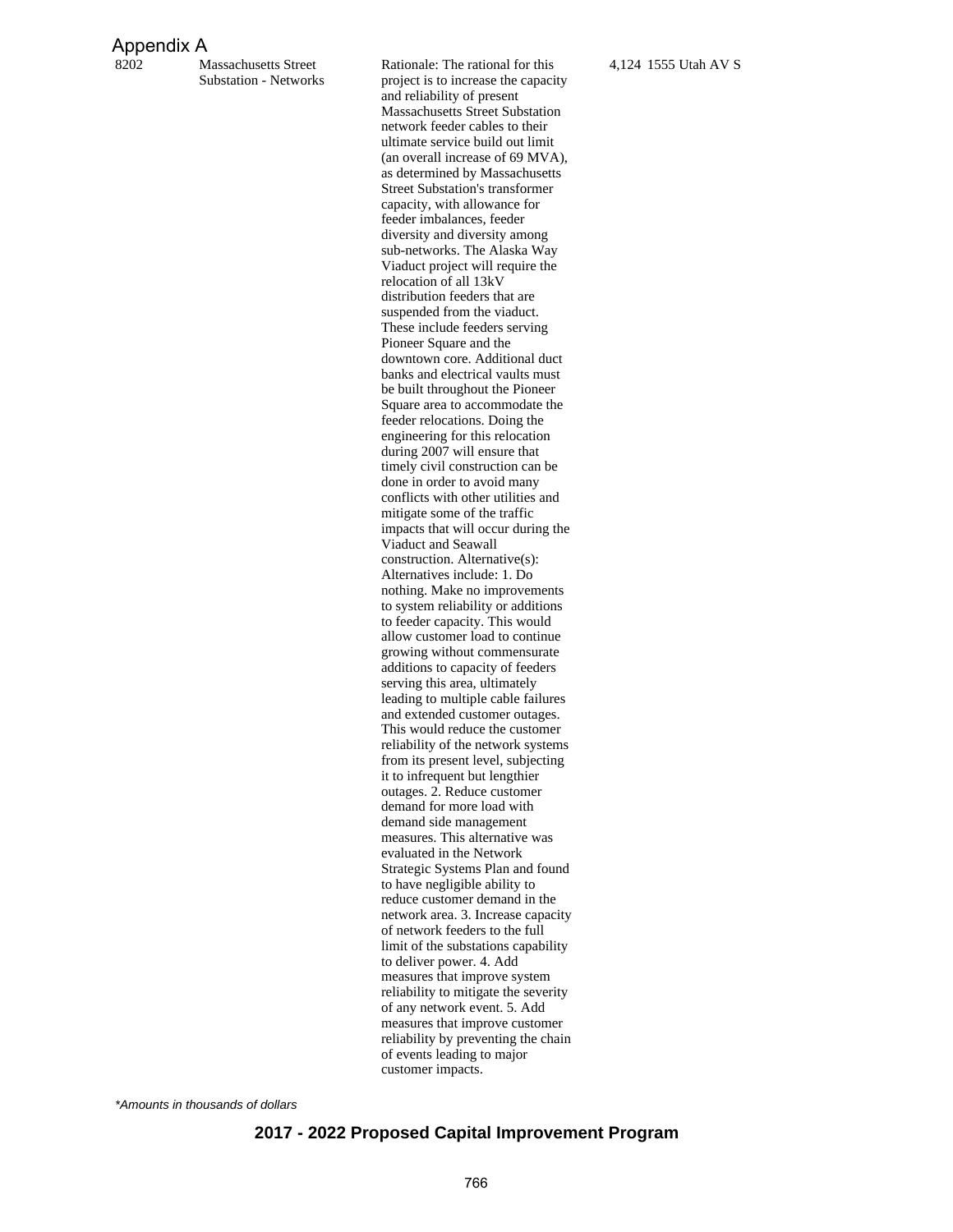| Proj. ID | <b>Project Title</b>                               | <b>Capacity</b>                                                                                                                                                                                                                                                                                                                                                                                                                                                                                                                                                                                                                                                                                   | 2017* Location     |  |
|----------|----------------------------------------------------|---------------------------------------------------------------------------------------------------------------------------------------------------------------------------------------------------------------------------------------------------------------------------------------------------------------------------------------------------------------------------------------------------------------------------------------------------------------------------------------------------------------------------------------------------------------------------------------------------------------------------------------------------------------------------------------------------|--------------------|--|
| 8366     | Medium Overhead and<br><b>Underground Services</b> | Rationale: There is a continuous<br>demand for additional electric<br>power services as new<br>construction and renovation work<br>occurs. Seattle City Light<br>provides service to new<br>customers in a safe, reliable,<br>timely, and cost effective manner<br>as a means to fulfill its<br>commitment to be a customer and<br>community focused organization.<br>Alternative(s): Each service<br>connection may have unique<br>aspects that would require or<br>facilitate design, construction,<br>and financing alternatives. Seattle<br>City Light will fully consider<br>alternatives as a means to fulfill<br>its commitment to be a customer<br>and community-focused<br>organization. | 13,845 System Wide |  |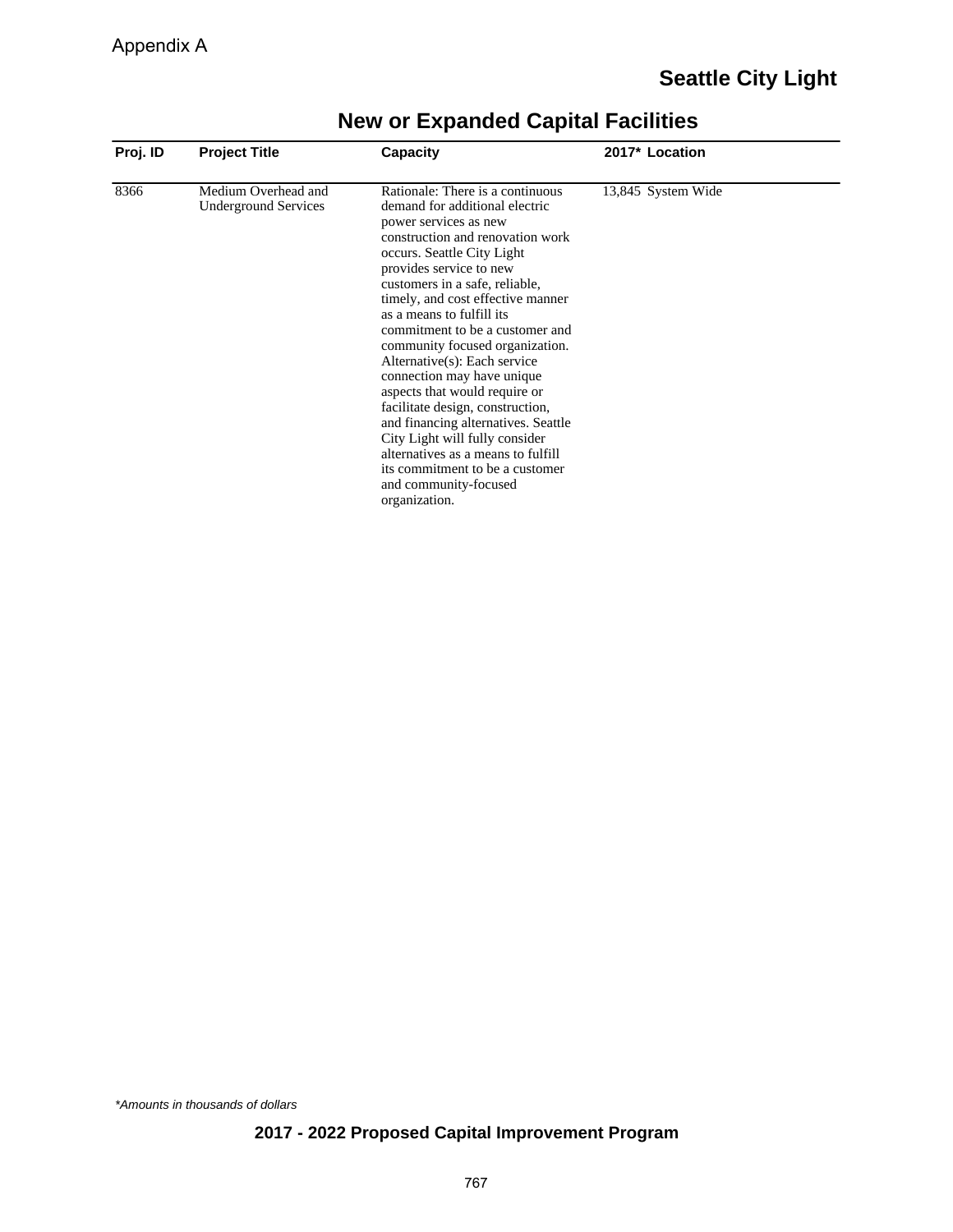| Appendix A |                        |                                                                                                                                                                                                                                                                                                                                                                                                                                                                                                                                                                                                                                                                                                                                                                                                                                              |                   |  |
|------------|------------------------|----------------------------------------------------------------------------------------------------------------------------------------------------------------------------------------------------------------------------------------------------------------------------------------------------------------------------------------------------------------------------------------------------------------------------------------------------------------------------------------------------------------------------------------------------------------------------------------------------------------------------------------------------------------------------------------------------------------------------------------------------------------------------------------------------------------------------------------------|-------------------|--|
| Proj. ID   | <b>Project Title</b>   | Capacity                                                                                                                                                                                                                                                                                                                                                                                                                                                                                                                                                                                                                                                                                                                                                                                                                                     | 2017* Location    |  |
| 8054       | <b>Meter Additions</b> | Rationale: Background: Of the<br>400,000 meters in City Light's<br>metering system, approximately<br>80,000 are older than 30 years.<br>City Light's Rates Unit estimates<br>that replacing the meters would<br>result in an increase in revenues<br>of more than \$450,000 annually.<br>City Light has a fiduciary<br>responsibility to continually<br>update the metering system. Due<br>to continuous budget constraints,<br>both in labor and material, targets<br>of 10,000 obsolete meter<br>exchanges were reduced in 2000,<br>2006 and 2008 to our current<br>level of 5300, thus the backlog of<br>older meters continues to<br>increase. Methodology: New<br>Service Installations: Over the<br>past 9 years, new or upgraded<br>services have averaged 5,500 a<br>year. Material budgeting was<br>based on a 2006 to 2008 average | 2,282 System Wide |  |
|            |                        | and current labor figures. These<br>project funds support the<br>demands of new construction and<br>upgraded services. Obsolete<br>Meter Exchange: The life cycle<br>of a meter is 30 years based on                                                                                                                                                                                                                                                                                                                                                                                                                                                                                                                                                                                                                                         |                   |  |
|            |                        | the electro-mechanical meter.<br>However, current and future<br>electronic technology may reduce<br>this life-span up to 50%. Older<br>meters slow with age, resulting in<br>a loss of revenue to the                                                                                                                                                                                                                                                                                                                                                                                                                                                                                                                                                                                                                                        |                   |  |
|            |                        | Department. Obsolete meters can<br>account for up to 3 percent loss in<br>department revenue. The<br><b>Technical Metering Unit expects</b><br>to exchange 10,000 obsolete<br>meters annually starting in 2013                                                                                                                                                                                                                                                                                                                                                                                                                                                                                                                                                                                                                               |                   |  |
|            |                        | through 2016. Alternative $(s)$ : 1.<br>Continue to replace obsolete<br>meters at current level of 5,300<br>annually. City Light could not<br>accurately bill for electrical                                                                                                                                                                                                                                                                                                                                                                                                                                                                                                                                                                                                                                                                 |                   |  |
|            |                        | consumption. Incur loss of City<br>Light revenue due to slow meters.<br>Results in increasing backlog of<br>meters over 30 years old.<br>Increased future utility costs due                                                                                                                                                                                                                                                                                                                                                                                                                                                                                                                                                                                                                                                                  |                   |  |
|            |                        | to replacing obsolete meters at an<br>accelerated pace with higher<br>labor and material costs. 2.<br>Continue to replace obsolete<br>meters at higher level of 10,000                                                                                                                                                                                                                                                                                                                                                                                                                                                                                                                                                                                                                                                                       |                   |  |
|            |                        | annually. Increase number of<br>customers who receive accurate<br>and timely bills. Reduce loss of<br>utility revenues due to slow                                                                                                                                                                                                                                                                                                                                                                                                                                                                                                                                                                                                                                                                                                           |                   |  |
|            |                        | meters. Avoid higher cost of<br>meter replacement when meters<br>fail.                                                                                                                                                                                                                                                                                                                                                                                                                                                                                                                                                                                                                                                                                                                                                                       |                   |  |

\*Amounts in thousands of dollars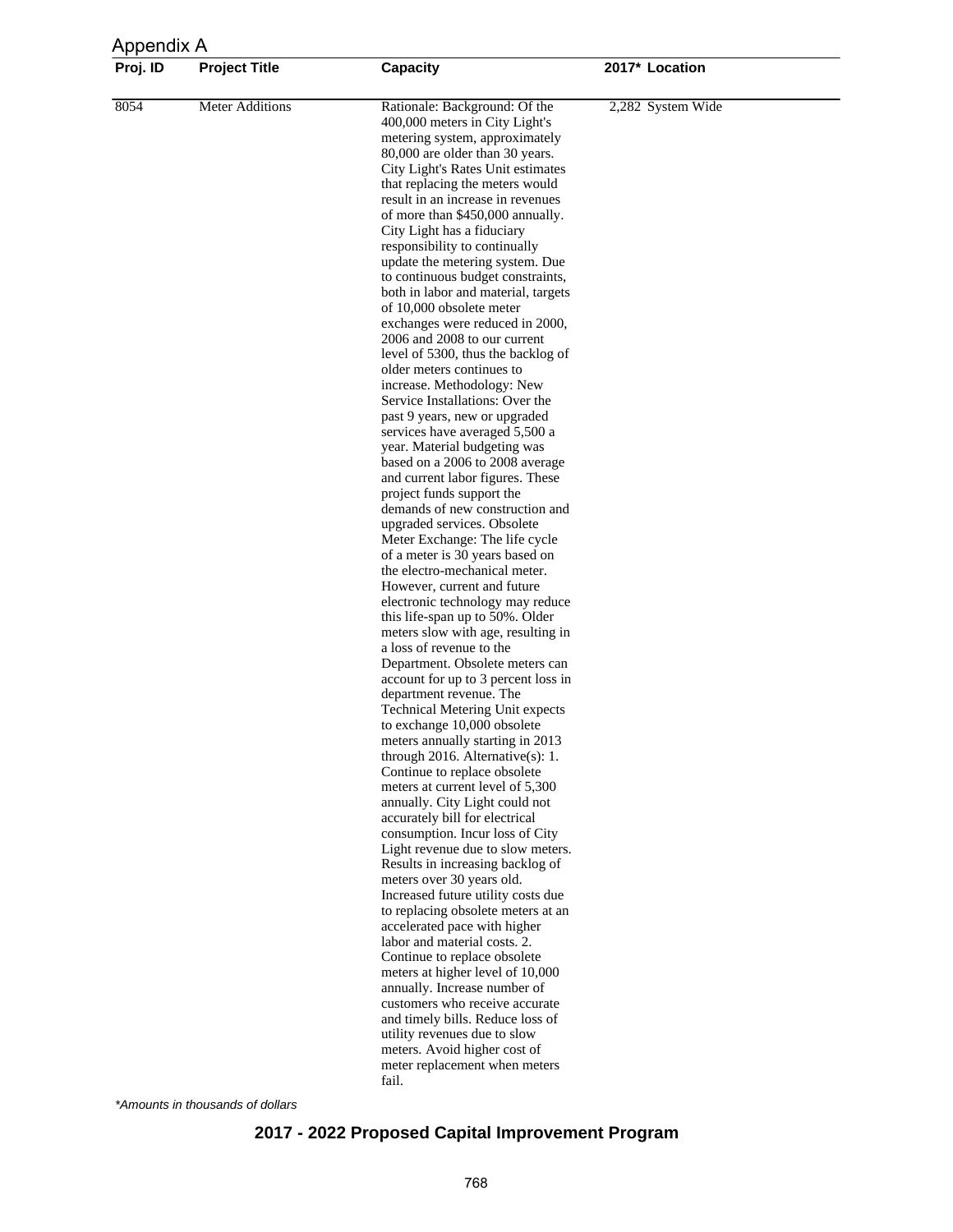| Proj. ID | <b>Project Title</b>                                    | Capacity                                                                                                                                                                                                                                                                                                                                                                                                                                                                                                                                                                                                                                                                                                                                                                                                                                                                                                                                                                                                                                                                                                                                                                                                                                                                                                                           | 2017* Location |
|----------|---------------------------------------------------------|------------------------------------------------------------------------------------------------------------------------------------------------------------------------------------------------------------------------------------------------------------------------------------------------------------------------------------------------------------------------------------------------------------------------------------------------------------------------------------------------------------------------------------------------------------------------------------------------------------------------------------------------------------------------------------------------------------------------------------------------------------------------------------------------------------------------------------------------------------------------------------------------------------------------------------------------------------------------------------------------------------------------------------------------------------------------------------------------------------------------------------------------------------------------------------------------------------------------------------------------------------------------------------------------------------------------------------|----------------|
| 8429     | Mobile Workforce<br>Implementation                      | Rationale: No Rationale<br>Provided. Alternative(s): No<br>Alternatives Provided.                                                                                                                                                                                                                                                                                                                                                                                                                                                                                                                                                                                                                                                                                                                                                                                                                                                                                                                                                                                                                                                                                                                                                                                                                                                  | 205 Citywide   |
| 8383     | Neighborhood Voluntary<br><b>Undergrounding Program</b> | Rationale: Many residential<br>customers have a strong interest<br>in converting overhead power<br>lines to underground lines.<br>Legislation limits City Light<br>from subsidizing this activity<br>from the general rate base. Since<br>the City enacted Council<br>Ordinance 112738 in 1986,<br>customers wishing to convert an<br>existing service from an overhead<br>to an underground connection<br>have utilized the utility's<br>Voluntary Underground Program<br>(VUP). It requires that the<br>customers pay all costs<br>associated with any residential<br>undergrounding. This is still<br>currently a part of the Seattle<br>Municipal Code (SMC) in<br>Section 21.49.110.T. The Seattle<br>City Light VUP coordinator<br>works with any customer or<br>customer group expressing an<br>interest in undergrounding to<br>form a VUP project. The purpose<br>of the Voluntary Underground<br>Program (VUP) is to satisfy<br>residential customers who are<br>interested in converting their<br>overhead distribution system to<br>an underground system. This<br>project allocates customer<br>support, design, and construction<br>services so that the customers<br>feel well treated whether or not<br>they ultimately decide to go<br>ahead with the conversion.<br>Alternative(s): No Alternatives<br>Provided. | 8 System Wide  |

\*Amounts in thousands of dollars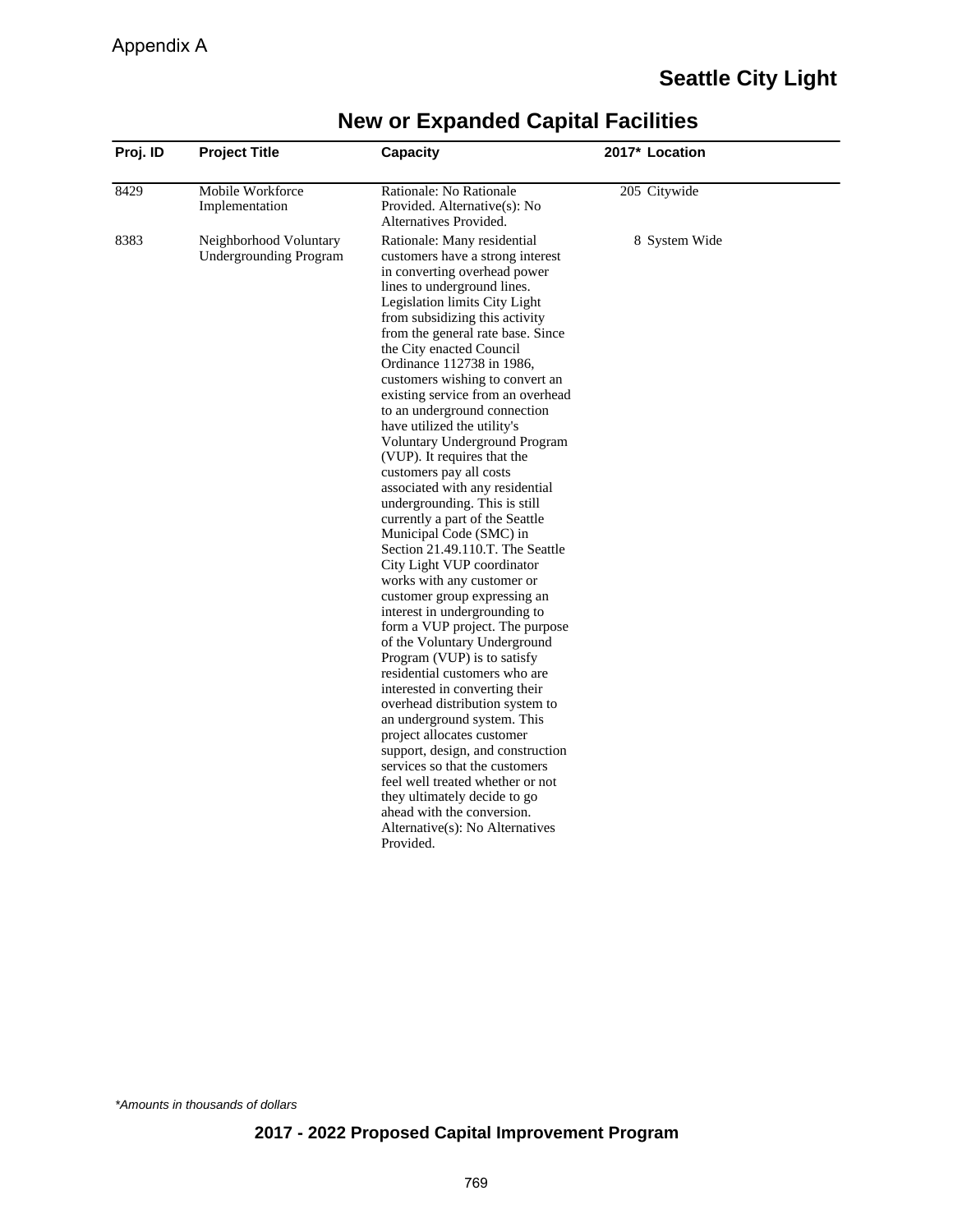|  | <b>New or Expanded Capital Facilities</b> |  |  |
|--|-------------------------------------------|--|--|
|--|-------------------------------------------|--|--|

| Proj. ID | <b>Project Title</b>                                          | Capacity                                                                                                                                                                                                                                                                                                                                                                                                                                                                                                                                                                                                                                                                                                                                                                                                                                                                                                                                                                                                                                   | 2017* Location                |
|----------|---------------------------------------------------------------|--------------------------------------------------------------------------------------------------------------------------------------------------------------------------------------------------------------------------------------------------------------------------------------------------------------------------------------------------------------------------------------------------------------------------------------------------------------------------------------------------------------------------------------------------------------------------------------------------------------------------------------------------------------------------------------------------------------------------------------------------------------------------------------------------------------------------------------------------------------------------------------------------------------------------------------------------------------------------------------------------------------------------------------------|-------------------------------|
| 8405     | Network Additions and<br>Services - Denny                     | Rationale: This is a mandated<br>project that provides electrical<br>service connections and related<br>improvements in response to<br>requests for service from<br>customers. The project provides<br>targeted civil and electrical<br>design assistance to customers to<br>connect existing and proposed<br>buildings to the North Downtown<br>network system. The conversion<br>effort is quite large since we are<br>installing a new network in this<br>area. It is imperative to<br>participate in early design<br>discussions with customers<br>building in the area. For existing<br>buildings, the conversions to<br>network service are complicated<br>and require expert assistance.<br>This project provides service<br>connections to biotech industry,<br>condominiums, office buildings,<br>medical facilities, hotels, and<br>commercial and apartment<br>buildings. Alternative(s): 1. Do<br>nothing. 2. Hook up customers as<br>they request. Option 2 is<br>recommended as it is most<br>compatible with our mission of | 2,311 Valley Street/Denny Ave |
| 8363     | Network Additions and<br>Services: Broad Street<br>Substation | customer service.<br>Rationale: The Broad Street<br><b>Substation Network Additions</b><br>and Services project connects<br>approximately five small, four<br>medium, and five large properties<br>costing \$4.6 million and performs<br>capacity additions work<br>associated with service<br>connections. These connections<br>include condominiums, office<br>buildings, medical facilities,<br>hotels, and commercial and<br>apartment buildings. Alternative<br>(s): No Alternatives Provided.                                                                                                                                                                                                                                                                                                                                                                                                                                                                                                                                        | 6,504 319 6th AV N            |

\*Amounts in thousands of dollars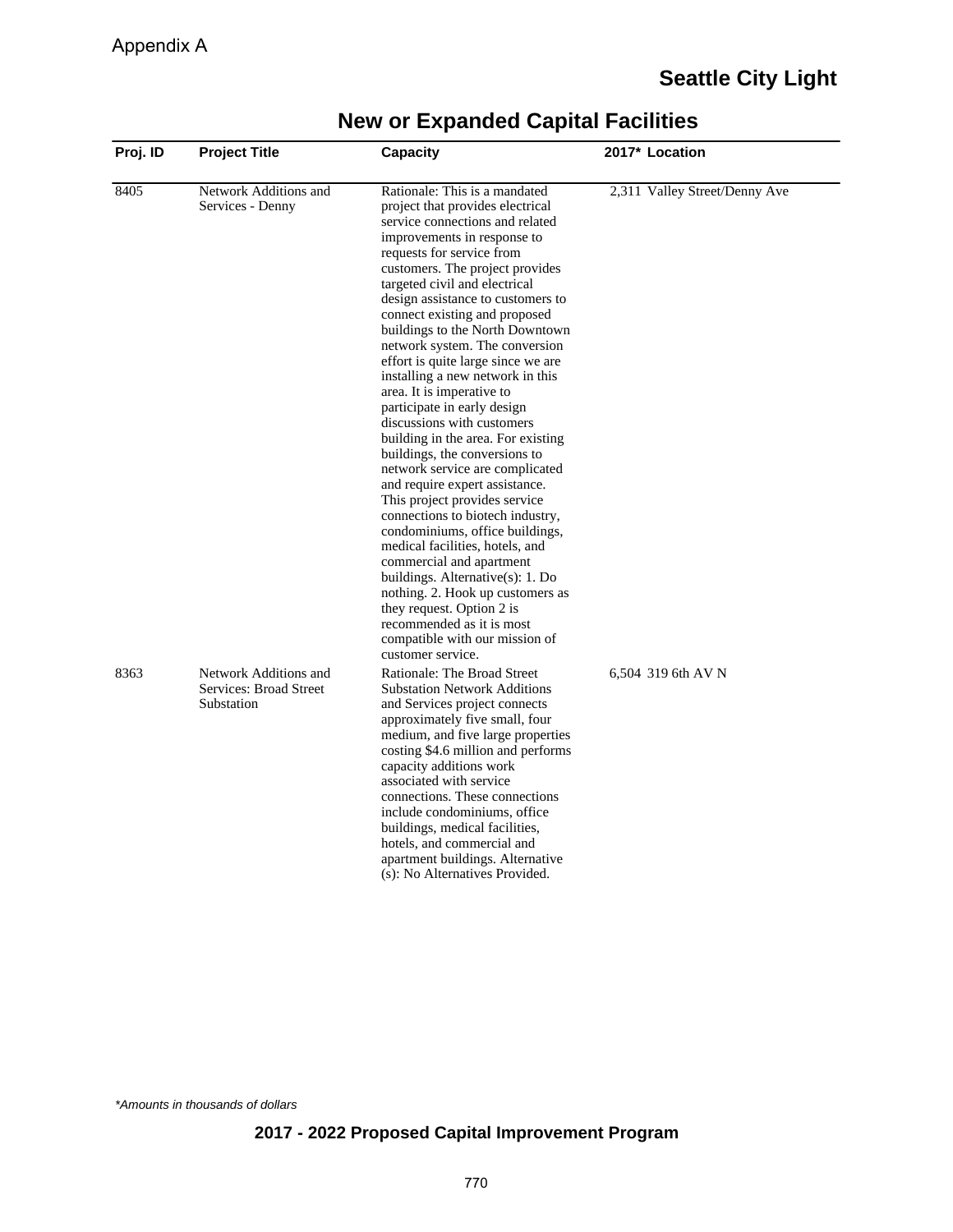| Proj. ID | <b>Project Title</b>                                               | Capacity                                                                                                                                                                                                                                                                                                                                                                                                                                                                                                                                                                                                                                                                                                                                                                                                                                                                                                                                                                                                                                                                                                                                                                                                                                                                                                                                                                                                                                                               | 2017* Location       |
|----------|--------------------------------------------------------------------|------------------------------------------------------------------------------------------------------------------------------------------------------------------------------------------------------------------------------------------------------------------------------------------------------------------------------------------------------------------------------------------------------------------------------------------------------------------------------------------------------------------------------------------------------------------------------------------------------------------------------------------------------------------------------------------------------------------------------------------------------------------------------------------------------------------------------------------------------------------------------------------------------------------------------------------------------------------------------------------------------------------------------------------------------------------------------------------------------------------------------------------------------------------------------------------------------------------------------------------------------------------------------------------------------------------------------------------------------------------------------------------------------------------------------------------------------------------------|----------------------|
| 8364     | Network Additions and Svcs:<br>First Hill, Mass, Union &<br>Univer | Rationale: This Network<br>Additions and Services project<br>for the customers in the First<br>Hill, Massachusetts, Union, and<br>University District network areas<br>provides service connections to<br>approximately nine small, five<br>medium, and four large<br>properties costing \$3.5 million.<br>These connections include<br>condominiums, office buildings,<br>medical facilities, hotels, and<br>commercial and apartment<br>buildings. Alternative(s): No<br>Alternatives Provided.                                                                                                                                                                                                                                                                                                                                                                                                                                                                                                                                                                                                                                                                                                                                                                                                                                                                                                                                                                      | 4,037 1555 Utah AV S |
| 8129     | Network Hazeltine Upgrade                                          | Rationale: Using the Network<br>Hazeltine system provides<br>reliable power by remotely<br>monitoring the electrical vaults<br>and electrical equipment within<br>the entire downtown service area.<br>The Power Dispatchers<br>constantly monitor the real time<br>status of the network using the<br>Hazeltine system. This program<br>costs \$304K per year and avoids<br>problems that can easily exceed<br>twice that amount for Seattle City<br>Light and its customers. The<br>utility's cost for one such<br>problem can range from \$200K<br>up to as much as \$3M.<br>Aggregated customer costs can<br>range from \$100K up to \$5M.<br>The benefit cost ratio for any one<br>problem can range from 0.99<br>$([\$200k+\$100k]/\$304k)$ to be as<br>high as 26.3 ([\$3M+\$5M]/<br>\$304k). We usually avoid 4 to 5<br>smaller problems each year and a<br>larger problem, with combined<br>costs of \$1.53M, every 5 years.<br>The yearly benefit cost is then<br>$[4*0.99 + 1.53M/(304k*5)] = 5.0.$<br>Alternative $(s)$ : 1. Do nothing. Do<br>not change existing Hazeltine<br>system. Hazeltine has changed<br>the production of their<br>transmitters, forcing utilities to<br>pay a premium for the<br>transformers that is a fraction of<br>the cost of upgrading to their<br>Next Generation equipment. 2.<br>Upgrade to Hazeltine's Next<br>Generation system, changing<br>station receivers and transmitters<br>on each transformer. Total cost is | 545 System Wide      |

\*Amounts in thousands of dollars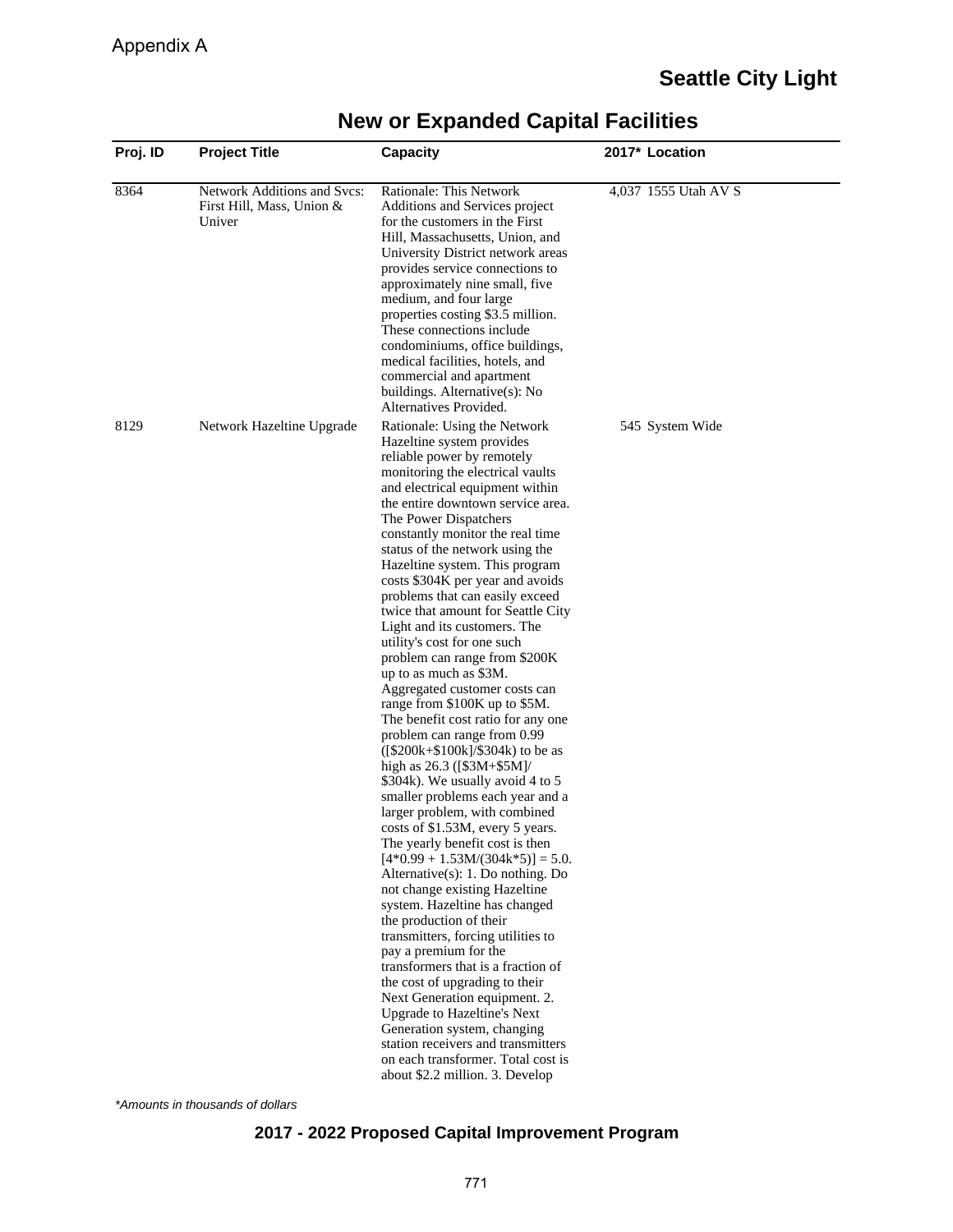|      |                                                   | cost ranges from \$7 million to<br>\$17 million, depending on<br>communications option selected.<br>This excludes developmental<br>costs. 4. Buy any upgrades from<br>vendors only. Wait for Hazeltine<br>or other vendors, to develop<br>network EMS systems with the<br>desired control and monitoring<br>features. No products or<br>competitors to Hazeltine are<br>available at this time for cost<br>estimates. 5. Add sensors to<br>existing or future Hazeltine<br>system to enhance the monitoring<br>of the network environment. This<br>would enable system operators to<br>detect and respond to abnormal<br>field condition and thereby<br>improve customer reliability. 6.<br>Continue existing program of<br>upgrading the sensors to match<br>the current SCL standard. In 2007<br>and 2008, review the Hazeltine<br>program and determine if more<br>significant upgrades are feasible.<br>Presently, this is the<br>recommended action and funding<br>level for 2007 and 2008. The<br>2009 and beyond dollars are<br>expected expenditures for the |                 |
|------|---------------------------------------------------|----------------------------------------------------------------------------------------------------------------------------------------------------------------------------------------------------------------------------------------------------------------------------------------------------------------------------------------------------------------------------------------------------------------------------------------------------------------------------------------------------------------------------------------------------------------------------------------------------------------------------------------------------------------------------------------------------------------------------------------------------------------------------------------------------------------------------------------------------------------------------------------------------------------------------------------------------------------------------------------------------------------------------------------------------------------------|-----------------|
| 9103 | Office Furniture and<br><b>Equipment Purchase</b> | significant Hazeltine upgrades, if<br>approved.<br>Rationale: Workplace and process<br>improvements completed under<br>program 9159, plus ongoing<br>organizational change, require the<br>purchase of office furniture and<br>equipment in order to achieve the<br>project objectives. Each year<br><b>Utility Support Services</b><br>completes approximately 450<br>service requests requiring<br>furniture reconfiguration, at least<br>a third of which involve<br>ergonomic corrections.<br>Alternative(s): 1. Fund program<br>9103. 2. Don't fund program<br>9103 and purchase all office<br>furnishings and equipment from<br>the O&M budget. 3. Maintain<br>office furniture until it can no<br>longer be sustained in acceptable<br>condition and then replace in<br>total with a future ad hoc<br>program.                                                                                                                                                                                                                                                | 683 System Wide |

SCL proprietary network EMS system, capable of monitoring plus a new function of control of NP's, BTS's, and primary switches if they are added. Total

\*Amounts in thousands of dollars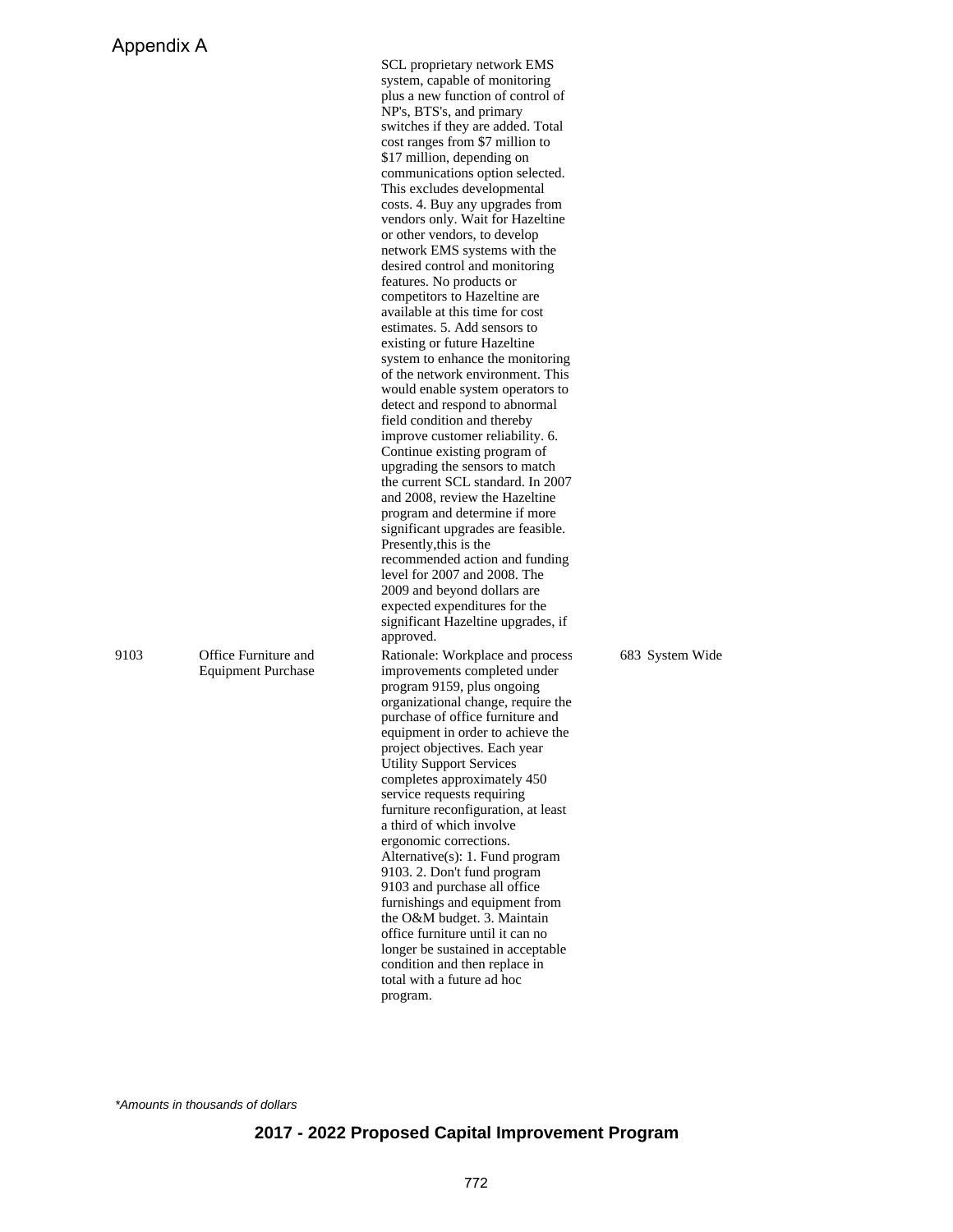| Proj. ID | <b>Project Title</b>                           | Capacity                                                                                                                                                                                                                                                                                                                                                                                                                                                                                                                                                                                                                                                                                                                                                                                                                                                                                                                                                                                                                                                                                                                                                                                                                                                                                                                                                                                        | 2017* Location    |  |
|----------|------------------------------------------------|-------------------------------------------------------------------------------------------------------------------------------------------------------------------------------------------------------------------------------------------------------------------------------------------------------------------------------------------------------------------------------------------------------------------------------------------------------------------------------------------------------------------------------------------------------------------------------------------------------------------------------------------------------------------------------------------------------------------------------------------------------------------------------------------------------------------------------------------------------------------------------------------------------------------------------------------------------------------------------------------------------------------------------------------------------------------------------------------------------------------------------------------------------------------------------------------------------------------------------------------------------------------------------------------------------------------------------------------------------------------------------------------------|-------------------|--|
| 8369     | Overhead and Underground<br>Relocations        | Rationale: This project provides<br>the means to move City Light<br>system infrastructure, located in<br>the public right-of-way for<br>transportation projects, including<br>street widening and street<br>vacation projects. This means<br>moving distribution lines to make<br>way for construction of buildings,<br>bridges, airport runways, tunnels,<br>and for other utilities. This<br>project moves electrical lines to<br>accommodate or take advantage<br>of transportation-related projects<br>being constructed by other<br>agencies. The project builds new<br>and replaces old line segments,<br>installs and replaces poles, and<br>adds or renovates underground<br>facilities to the distribution<br>system, as necessary, to relocate<br>distribution systems for<br>transportation projects, street<br>vacations, or other projects<br>proposed by outside (non-City<br>Light) agencies. Some projects<br>are paid for by City Light and<br>some are paid for by the<br>requesting agencies. This project<br>provides the means to move the<br>system for transportation projects<br>in the public right of way,<br>including street widening and<br>street vacation projects.<br>Alternative(s): The do nothing<br>alternative leaves the distribution<br>of facilities in their current<br>location, which would interfere<br>with the projects of the other<br>agencies. | 2,227 System Wide |  |
| 8355     | Overhead Customer Driven<br>Capacity Additions | Rationale: This project adds<br>capacity to the distribution<br>system to accommodate<br>increased load from new services.<br>Alternative $(s)$ : The do nothing<br>alternative leaves the existing<br>system in place. New loads added<br>to the system will adversely<br>impact system reliability and<br>voltage stability. It may be<br>necessary, if the load increase is<br>significant, to deny new service<br>connections if the feeder capacity<br>is inadequate.                                                                                                                                                                                                                                                                                                                                                                                                                                                                                                                                                                                                                                                                                                                                                                                                                                                                                                                      | 3,799 System Wide |  |

\*Amounts in thousands of dollars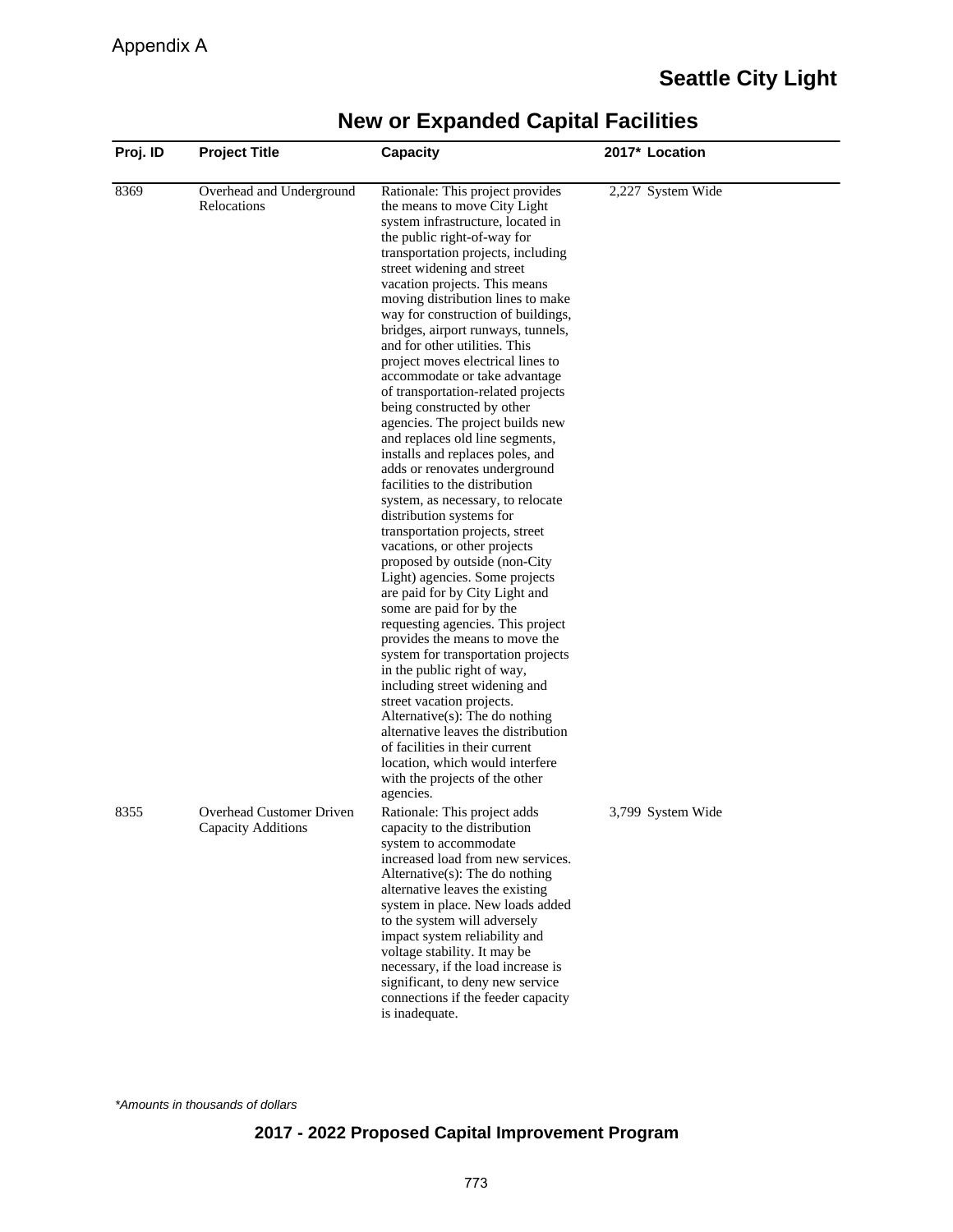| Proj. ID | <b>Project Title</b>                         | <b>Capacity</b>                                                                                                                                                                                                                                                                                                                                                                                                                                                                                                                                                                                                                                                                                                                                                                    | 2017* Location    |
|----------|----------------------------------------------|------------------------------------------------------------------------------------------------------------------------------------------------------------------------------------------------------------------------------------------------------------------------------------------------------------------------------------------------------------------------------------------------------------------------------------------------------------------------------------------------------------------------------------------------------------------------------------------------------------------------------------------------------------------------------------------------------------------------------------------------------------------------------------|-------------------|
| 8356     | Overhead System Capacity<br>Additions        | Rationale: This project adds<br>capacity to the distribution<br>system to maintain the reliability<br>level for the existing customers<br>on the system and accommodate<br>the increased load from new<br>services. Alternative $(s)$ : The do<br>nothing alternative leaves the<br>existing system in place. New<br>loads added to the system will<br>adversely impact system<br>reliability and voltage stability. It<br>may be necessary, if the load<br>increase is significant, to deny<br>new service connections if the<br>feeder capacity is inadequate.                                                                                                                                                                                                                   | 2,735 System Wide |
| 9970     | PeopleSoft Reimplementation<br>- City Light  | Rationale: The City manages the<br>PeopleSoft financial system and<br>City Light needs to be involved<br>in the configuration and<br>implementation in order to ensure<br>the new implementation meets<br>City Light's business needs. The<br>City and its departments have<br>used PeopleSoft as its financial<br>system since 1998, with the last<br>software upgrade done in 2006.<br>Vendor support for the City's<br>current version of PeopleSoft<br>expired on December 31, 2011.<br>Upgrading to the most current<br>version offered by the vendor<br>ensures vendor support through<br>2021. Alternative(s): No<br>Alternatives Provided.                                                                                                                                 | 7,945 System Wide |
| 8452     | Pole Attachment Requests<br>Preparation Work | Rationale: City Light is legally<br>and contractually obligated to<br>make space available on its<br>facilities to government and<br>private entities for<br>communication and other<br>purposes. Customers wishing to<br>utilize space on City Light<br>facilities are required to pay in<br>advance for any necessary work<br>required to provide the necessary<br>space and minimum clearances to<br>the electrical equipment. This<br>ensures that the attachments meet<br>all applicable federal, state and<br>local safety codes. Customers are<br>not allowed to make any<br>attachments until all make ready<br>work, including tree trimming,<br>has been completed and the<br>system made safe for the<br>communication worker. Speed to<br>market in the communications | 3,525 System Wide |

\*Amounts in thousands of dollars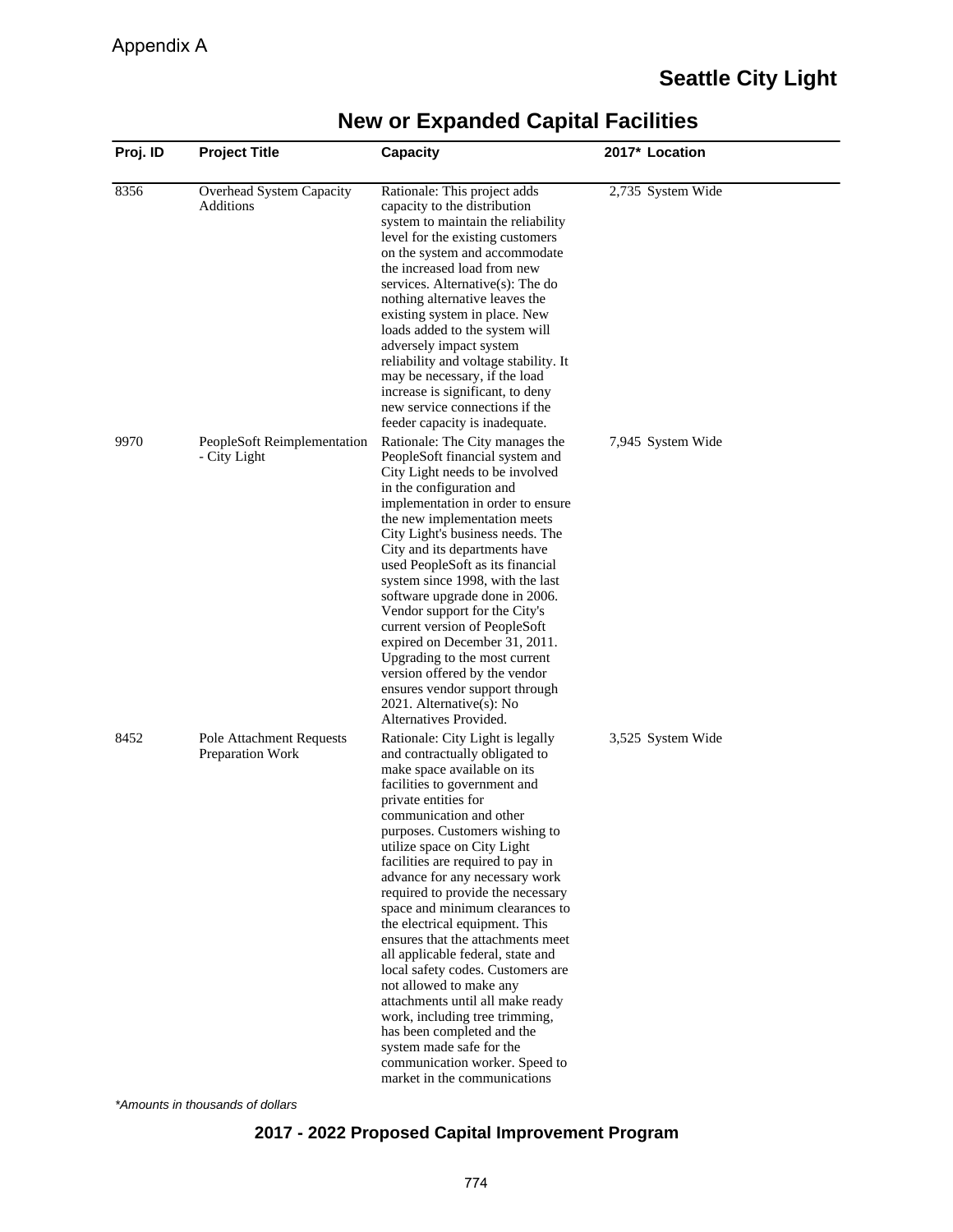industry is critical for them to maintain their competitive advantage. Customers pay in advance for City Light crews to complete this work on overtime, without interrupting the normal assignments of the crews. All construction charges are deposited into the Light Fund. New wireless facilities and pole attachments generate an additional \$100,000 in rental revenue annually. Currently \$3.3 million in annual rental revenue is being generated and will continue to increase as construction and make ready work is completed. All rental revenue is deposited into the Light Fund. The communications industry and associated technology are growing at an astounding rate. City Light has experienced a 375 percent increase in pole attachment applications since 2007. All trends indicate that this growth will increase by an average of 24 percent annually. This does not take into account major initiatives such as fiber to the home, Advanced Metering Infrastructure (AMI), or vast expansion of existing networks and Distributed Antenna Systems (DAS). Completing the construction for make ready work and wireless facilities will enable City Light to fulfill its legal and contractual obligations to our customers. Customers will be provided a small measure of rate relief through increased revenue streams from these additi Alternative(s): It is possible that some or all of this construction work could be outsourced to electrical utility construction companies. This alternative presents obstacles like logistics, compatible parts, quality control, and required electrical reviewers. These challenges negate any cost savings and sometimes take longer to construct.

\*Amounts in thousands of dollars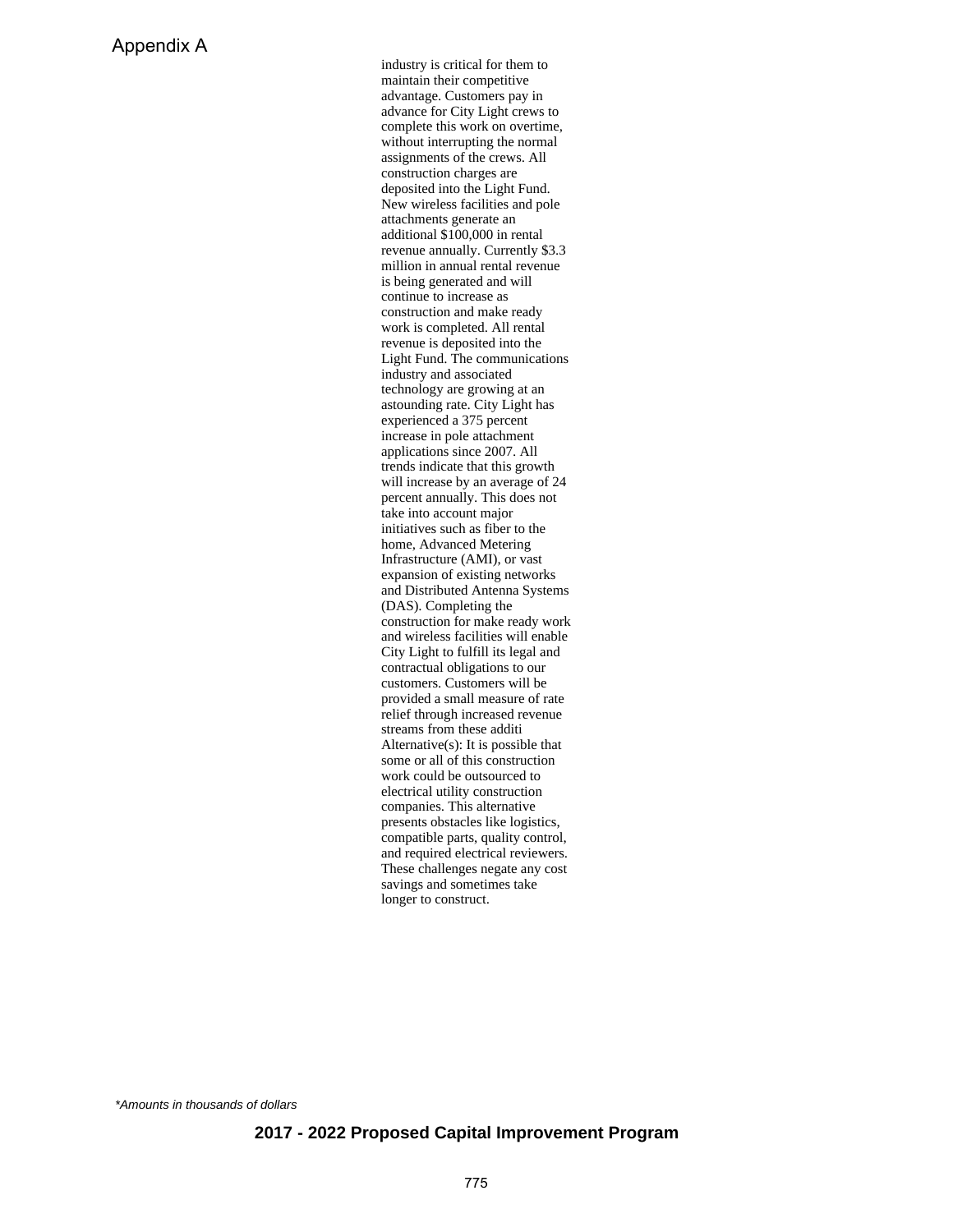| Proj. ID | <b>Project Title</b>                          | Capacity                                                                                                                                                                                                                                                                                                                                                                                                                                                                                                                                                                                                                                                                                                                                                                                                                                                                                                                                                                                                                                                                                                                                                                                                                                                                                                                                                                                                                            | 2017* Location                                      |
|----------|-----------------------------------------------|-------------------------------------------------------------------------------------------------------------------------------------------------------------------------------------------------------------------------------------------------------------------------------------------------------------------------------------------------------------------------------------------------------------------------------------------------------------------------------------------------------------------------------------------------------------------------------------------------------------------------------------------------------------------------------------------------------------------------------------------------------------------------------------------------------------------------------------------------------------------------------------------------------------------------------------------------------------------------------------------------------------------------------------------------------------------------------------------------------------------------------------------------------------------------------------------------------------------------------------------------------------------------------------------------------------------------------------------------------------------------------------------------------------------------------------|-----------------------------------------------------|
| 6385     | <b>Power Production - Network</b><br>Controls | Rationale: A 2003 Report from<br>Westin Engineering identified<br>limits to our automation, remote<br>control and supervisory control<br>capabilities at Skagit. Among<br>other things, the report found that<br>there are protocol issues within<br>and between the facilities and<br>between the facilities and the<br>System Control Center.<br>Improvements are necessary<br>before supervisory control, such<br>as remote start stop and remote<br>loading can be achieved. The<br>consequence of not coordinating<br>all the individual controls and<br>monitoring projects is that we<br>will not resolve our protocol<br>issues, and that we will continue<br>to limit our ability to remotely<br>control and operate the plants.<br>This leads to reduced efficiencies<br>and higher production costs.<br>Project Weighted Rating-26.8,<br>Primary Rationale-Reliability<br>$Alternative(s)$ : Do nothing. This<br>is not advisable as it can lead to<br>higher maintenance costs and to<br>unscheduled outages due to<br>unforeseen catastrophic bearing<br>failures. Do partial replacements.<br>This has been the approach.<br>However, there are incompatible<br>pieces that cannot be replaced or<br>replicated as some components<br>are no longer in production. This<br>results in greater potential of<br>system failures due to outdated<br>electronic components being run<br>past their life or not updatable. | 812 500 Newhalem Creek Rd,<br>Marblemount, WA 98267 |

\*Amounts in thousands of dollars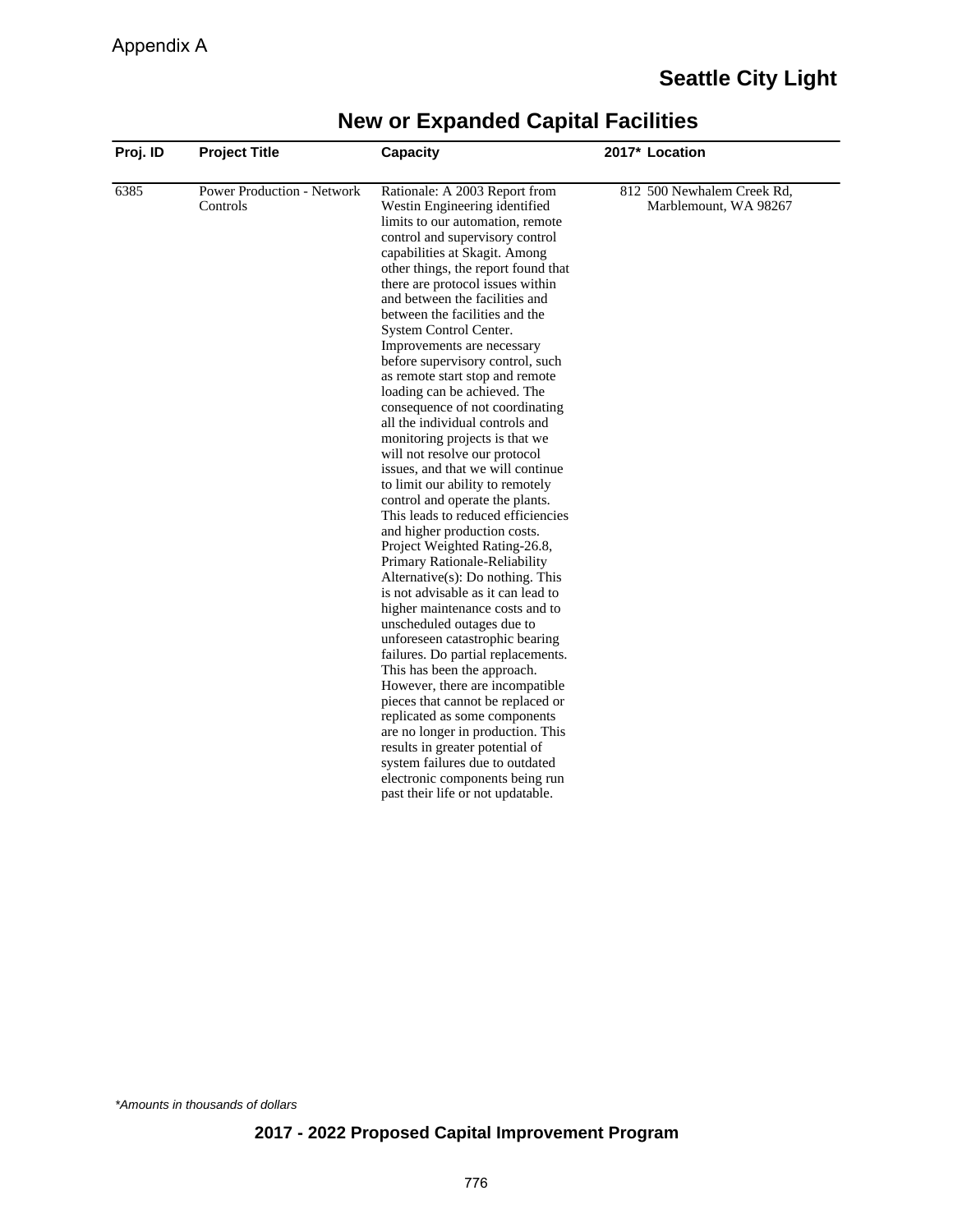| 9202<br>Security Improvements | Rationale: If Seattle City Light's                                                                                                                                                                                                                                                                                                                                                                                                                                                                                                                                                                                                                                                                                                                                                                                                                                                                                                                                                                                                                                                                                                                                                                                                                                                                                                                                                                                                                                                                                                                                                                                                                                                                                                                                                                                                                                                                                                                         |                   |
|-------------------------------|------------------------------------------------------------------------------------------------------------------------------------------------------------------------------------------------------------------------------------------------------------------------------------------------------------------------------------------------------------------------------------------------------------------------------------------------------------------------------------------------------------------------------------------------------------------------------------------------------------------------------------------------------------------------------------------------------------------------------------------------------------------------------------------------------------------------------------------------------------------------------------------------------------------------------------------------------------------------------------------------------------------------------------------------------------------------------------------------------------------------------------------------------------------------------------------------------------------------------------------------------------------------------------------------------------------------------------------------------------------------------------------------------------------------------------------------------------------------------------------------------------------------------------------------------------------------------------------------------------------------------------------------------------------------------------------------------------------------------------------------------------------------------------------------------------------------------------------------------------------------------------------------------------------------------------------------------------|-------------------|
|                               | Security Improvements Program<br>is underfunded, its critical<br>facilities face increased risk to<br>sabotage, vandalism, theft, and<br>terrorism that can result in the<br>loss of valuable infrastructure for<br>generation and distribution of<br>power, as well as noncompliance<br>with North American Reliability<br>Council (NERC) 1200 Standards,<br>adopted May 2, 2006, to improve<br>security at critical facilities that<br>house command and control<br>systems. Curtailment of Seattle<br>City Light's electric operations<br>would impact reliability of the<br>power system in the Pacific<br>Northwest, create lost revenues,<br>and jeopardize public safety and<br>emergency response due to loss<br>of lifeline services such as<br>medical services, water and<br>wastewater systems,<br>communications, law<br>enforcement, banking,<br>transportation system, etc.<br>Alternative(s): Option 1, Status<br>Quo: No centralized security<br>system. Operate local security<br>systems in place and use local<br>law enforcement and private<br>security companies to address<br>security on a limited basis. Use<br>private security services and/or<br>request additional assistance from<br>local law enforcement during<br>times when the Federal<br>government has raised the alert<br>level for the nation or region, or<br>for a situation that has occurred<br>requiring additional security<br>services. Option 2, Centralized<br>Security System: Seattle City<br>Light installs security<br>enhancements to delay, detect,<br>and respond to security intrusions<br>at its critical facilities that are<br>connected to a central security<br>monitoring center that will be<br>staffed by trained security guards<br>on a 24/7 basis to monitor and<br>respond to security incidents.<br>Department wide response<br>procedures will be established<br>and coordination with local law<br>enforcement will be established | 3,275 System Wide |

\*Amounts in thousands of dollars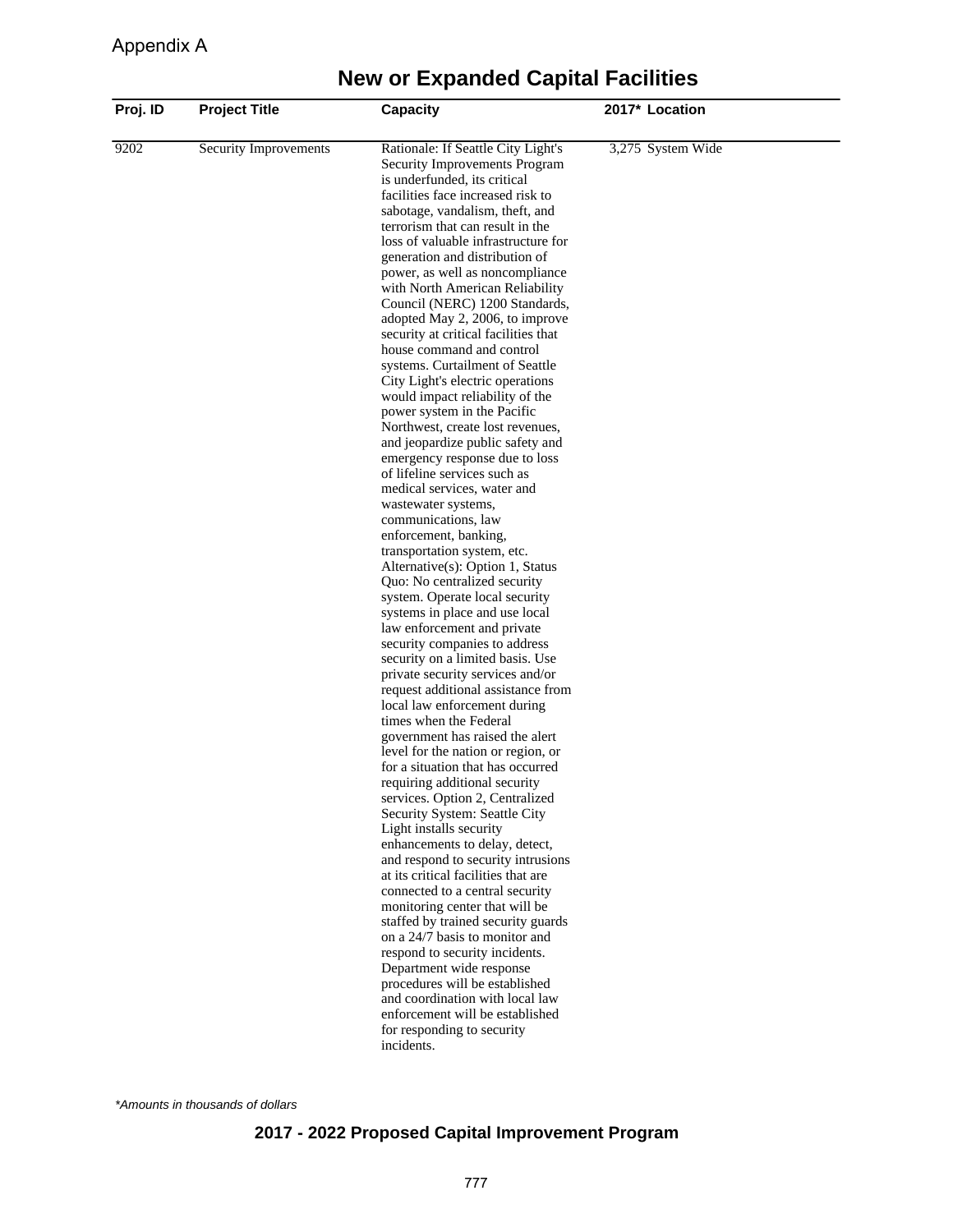| Proj. ID | <b>Project Title</b>                              | <b>Capacity</b>                                                                                                                                                                                                                                                                                                                                                                                                                                                                                                                                                                                                                                                                                                                                                                                                                                                                                                                                                                                                                                                                                                                                                                                                           | 2017* Location    |
|----------|---------------------------------------------------|---------------------------------------------------------------------------------------------------------------------------------------------------------------------------------------------------------------------------------------------------------------------------------------------------------------------------------------------------------------------------------------------------------------------------------------------------------------------------------------------------------------------------------------------------------------------------------------------------------------------------------------------------------------------------------------------------------------------------------------------------------------------------------------------------------------------------------------------------------------------------------------------------------------------------------------------------------------------------------------------------------------------------------------------------------------------------------------------------------------------------------------------------------------------------------------------------------------------------|-------------------|
| 9232     | Service Center Development<br>Project             | Rationale: The existing South<br>Service Center (SSC) is located<br>in a seismic liquefaction zone. If<br>a major seismic event occurred,<br>access to and use of the site could<br>be significantly compromised,<br>potentially affecting City Light's<br>ability to keep operations going.<br>The North Service Center (NSC)<br>is highly congested and<br>inefficiently designed. The<br>desired outcome is to implement<br>the findings of the Service Center<br>Master Planning process in a<br>manner that addresses the<br>existing challenges and ensures<br>efficient customer service,<br>operational excellence, employee<br>performance and financial<br>strength for the next 30 years.<br>Alternative(s): Options under<br>consideration include the addition<br>of a third service center, a large<br>single facility for all service<br>center functions, alterations and<br>additions to the North Service<br>Center, and essential seismic<br>upgrades to the existing<br>structures at the South Service<br>Center to address long term<br>reliability. A future update of the<br>Strategic Plan will include a more<br>substantive discussion of City<br>Light's service center options and<br>costs. | $\overline{0}$    |
| 8367     | Small Overhead and<br><b>Underground Services</b> | Rationale: There is a continuous<br>demand for additional electric<br>power services as new<br>construction and renovation work<br>occurs. Seattle City Light<br>provides service to new<br>customers in a safe, reliable,<br>timely, and cost effective manner<br>as a means to fulfill its<br>commitment to be a customer and<br>community focused organization.<br>Alternative(s): Each service<br>connection may have unique<br>aspects that would require or<br>facilitate design, construction,<br>and financing alternatives. Seattle<br>City Light will fully consider<br>alternatives as a means to fulfill<br>its commitment to be a customer<br>and community-focused<br>organization.                                                                                                                                                                                                                                                                                                                                                                                                                                                                                                                         | 6,205 System Wide |

\*Amounts in thousands of dollars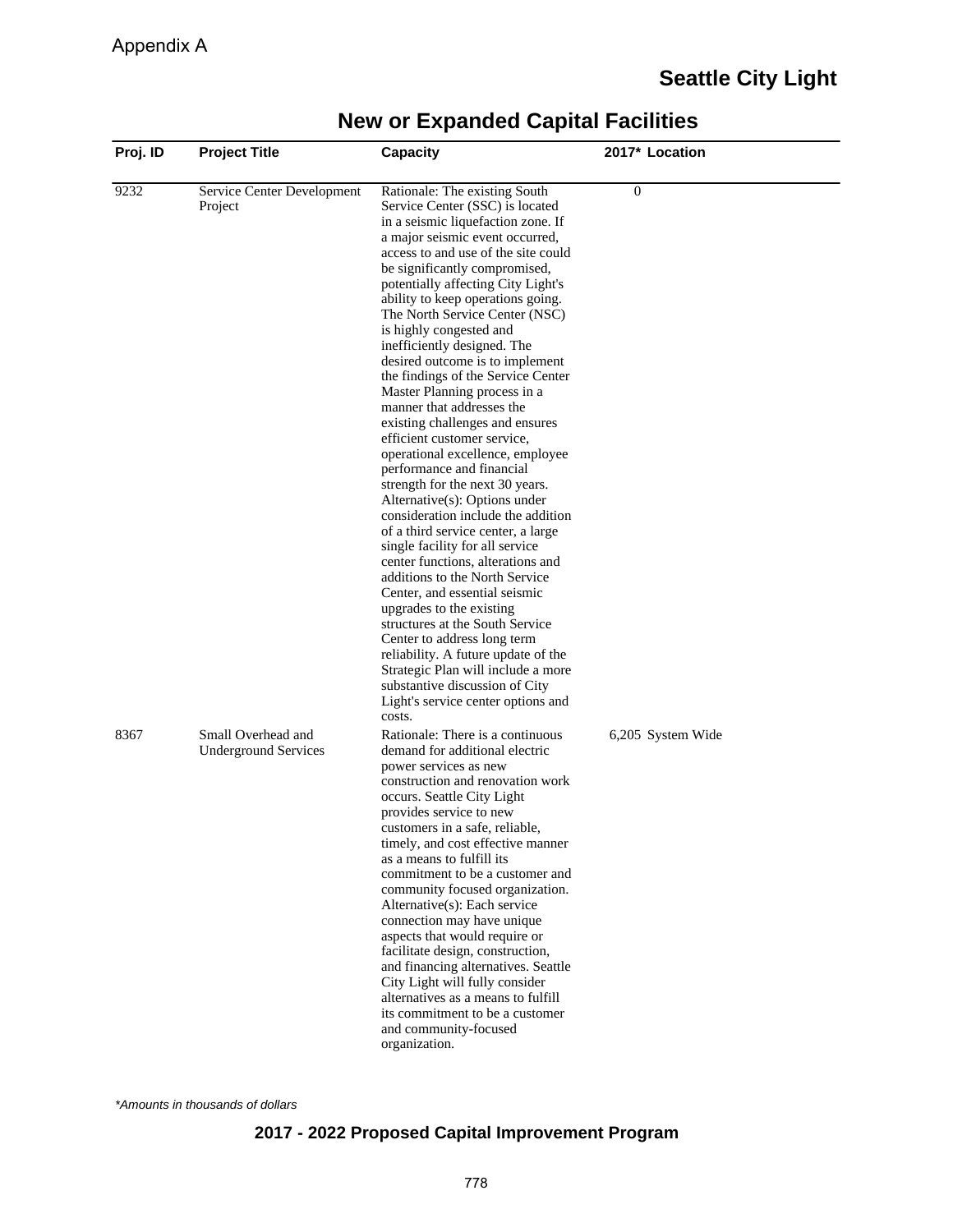| Proj. ID | <b>Project Title</b>                                 | <b>Capacity</b>                                                                                                                                                                                                                                                                                                                                                                                                                                                                                                                                                                                                                                                                                                                                      | 2017* Location |  |
|----------|------------------------------------------------------|------------------------------------------------------------------------------------------------------------------------------------------------------------------------------------------------------------------------------------------------------------------------------------------------------------------------------------------------------------------------------------------------------------------------------------------------------------------------------------------------------------------------------------------------------------------------------------------------------------------------------------------------------------------------------------------------------------------------------------------------------|----------------|--|
| 6600     | <b>SMT</b> AutoLab                                   | Rationale: This project supports<br>continued new cyber security and<br>automation projects. The existing<br>equipment lab is too small and<br>the HVAC system doesn't<br>adequately cool existing<br>equipment. Alternative(s): The<br>project will also look at enlarging<br>the existing lab on SMT 35, as<br>well as looking at alternate<br>spaces to create a new lab.<br>Existing IT labs will be<br>considered.                                                                                                                                                                                                                                                                                                                              | 273            |  |
| 8475     | Sound Transit - City Light<br><b>System Upgrades</b> | Rationale: Pursuant to its role as<br>a utility in the State of<br>Washington, City Light must<br>supply Sound Transit with<br>electric power. The system<br>capacity work to be done under<br>this project needs to be<br>coordinated with City Light's<br>other capacity planning work, so<br>a comprehensive project will<br>provide a better tool to manage<br>work than would several piece-<br>meal projects focussed on<br>separate distribution feeder<br>upgrades. As of the 1st quarter of<br>2016, some system planning<br>work is being done on the<br>separate Sound Transit Link<br>projects. These separate but<br>related efforts will probably be<br>brought into this new project.<br>Alternative(s): No Alternatives<br>Provided. | 98             |  |

\*Amounts in thousands of dollars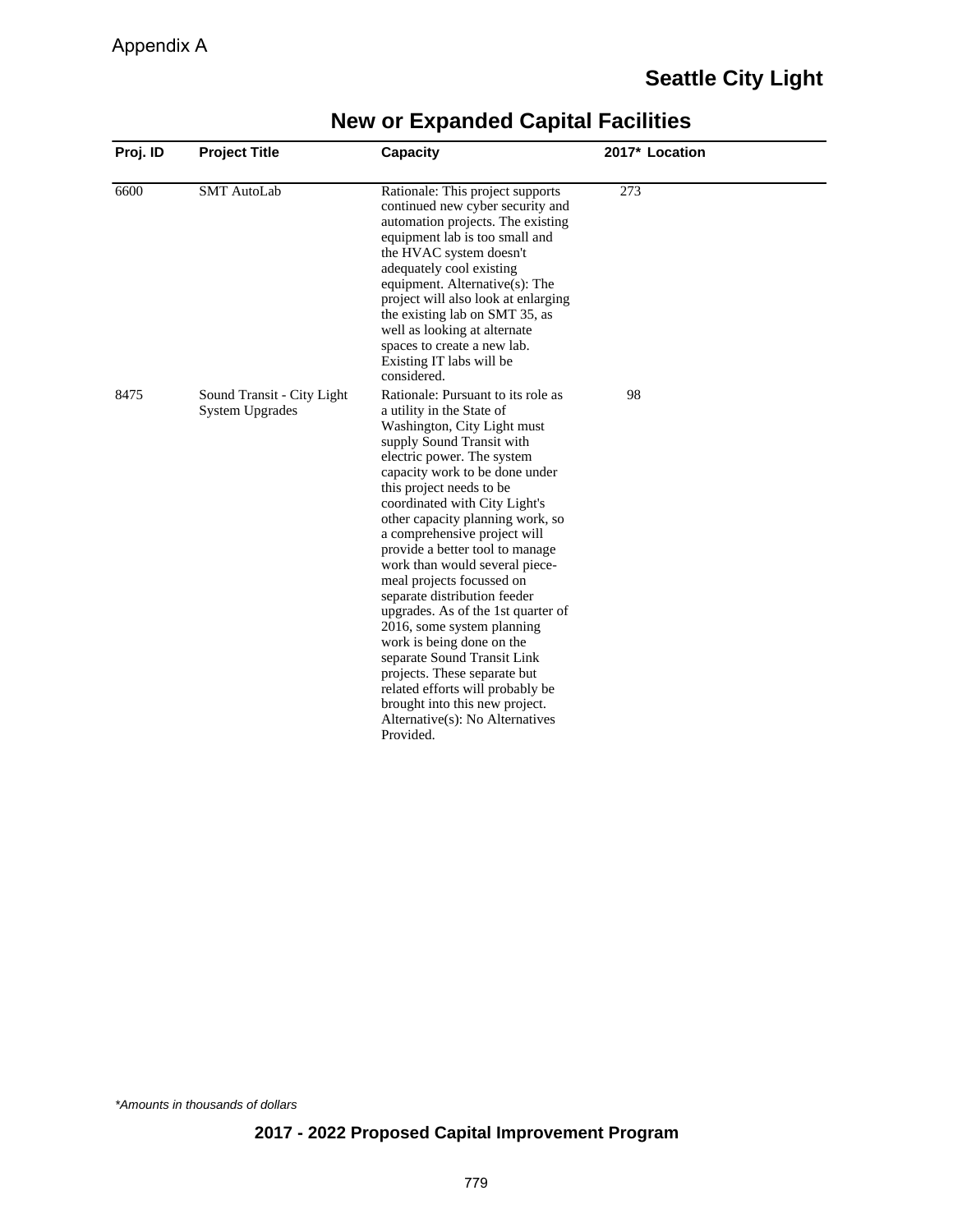| Appendix A |                                                    |                                                                                                                                                                                                                                                                                                                                                                                                                                                                                                                                                                                                                                                                                                                                                                                                                                                                                                                                                                                                                                                                                                                                                                                                                                                                                                                                                                                                                                                                                                                                                                                                                                                                                                                                                                                                                                                                                                                                                                                                                                                                                                                                                                          |                                                        |  |
|------------|----------------------------------------------------|--------------------------------------------------------------------------------------------------------------------------------------------------------------------------------------------------------------------------------------------------------------------------------------------------------------------------------------------------------------------------------------------------------------------------------------------------------------------------------------------------------------------------------------------------------------------------------------------------------------------------------------------------------------------------------------------------------------------------------------------------------------------------------------------------------------------------------------------------------------------------------------------------------------------------------------------------------------------------------------------------------------------------------------------------------------------------------------------------------------------------------------------------------------------------------------------------------------------------------------------------------------------------------------------------------------------------------------------------------------------------------------------------------------------------------------------------------------------------------------------------------------------------------------------------------------------------------------------------------------------------------------------------------------------------------------------------------------------------------------------------------------------------------------------------------------------------------------------------------------------------------------------------------------------------------------------------------------------------------------------------------------------------------------------------------------------------------------------------------------------------------------------------------------------------|--------------------------------------------------------|--|
| Proj. ID   | <b>Project Title</b>                               | <b>Capacity</b>                                                                                                                                                                                                                                                                                                                                                                                                                                                                                                                                                                                                                                                                                                                                                                                                                                                                                                                                                                                                                                                                                                                                                                                                                                                                                                                                                                                                                                                                                                                                                                                                                                                                                                                                                                                                                                                                                                                                                                                                                                                                                                                                                          | 2017* Location                                         |  |
| 8450       | Sound Transit Light Rail East<br>Link - City Light | Rationale: Sound Transit is in the<br>preliminary stages of planning a<br>light rail line running from<br>Seattle's International District<br>Station to the Bellevue Redmond<br>area. As of 2Q2010, final<br>decisions on the alignment to be<br>chosen have not been made by<br>Sound Transit and SCL has not<br>begun engineering. Per Sound<br>Transit's official<br>communications, the current plan<br>states that Sound Transit's board<br>will select the final alignment for<br>East LINK in 2011 after the EIS<br>is completed. As of 2Q2010, SCL<br>has pointed out that the main area<br>of potential concern with its<br>facilities is the possible crossing<br>under SCL's eastside<br>transmission lines in SE<br>Bellevue, depending on the<br>location chosen for the East<br>LINK alignment there. Until a<br>final alignment is chosen, SCL<br>anticipates that we will be acting<br>in an advisory role. So far,<br>discussions regarding the Seattle<br>section of the East LINK<br>alignment have proposed locating<br>a station somewhere in the<br>vicinity of the 23rd Ave E $\&$<br>Rainier Avenue S neighborhood.<br>Also, current plans are that the<br>line would not be underground<br>between the International District<br>Station and the I-90 Bridge,<br>although all plans are subject to<br>change ahead of the board's vote<br>next year. Sound Transit<br>estimates construction could then<br>start in late 2013 or early 2014<br>SCL will develop engineering<br>estimates and a complete budget,<br>working with Sound Transit's<br>project team, as more details of<br>the project move forward.<br>Depending on the final<br>alignment, SCL will revise our<br>FY2011 budget as needed to fit<br>Sound Transit's time lines. As<br>Sound Transit readies for the<br>board's vote on the alignment, we<br>will work with Sound Transit on<br>an MOA regarding SCL cost<br>reimbursement. It is anticipated<br>that the project will be 100%<br>reimbursable to SCL in keeping<br>with past work with Sound<br>Transit. Alternative(s): SCL<br>must, if possible, facilitate the<br>construction of this customer's<br>project. | 851 I-90/International District<br>Station/I-90 Bridge |  |

\*Amounts in thousands of dollars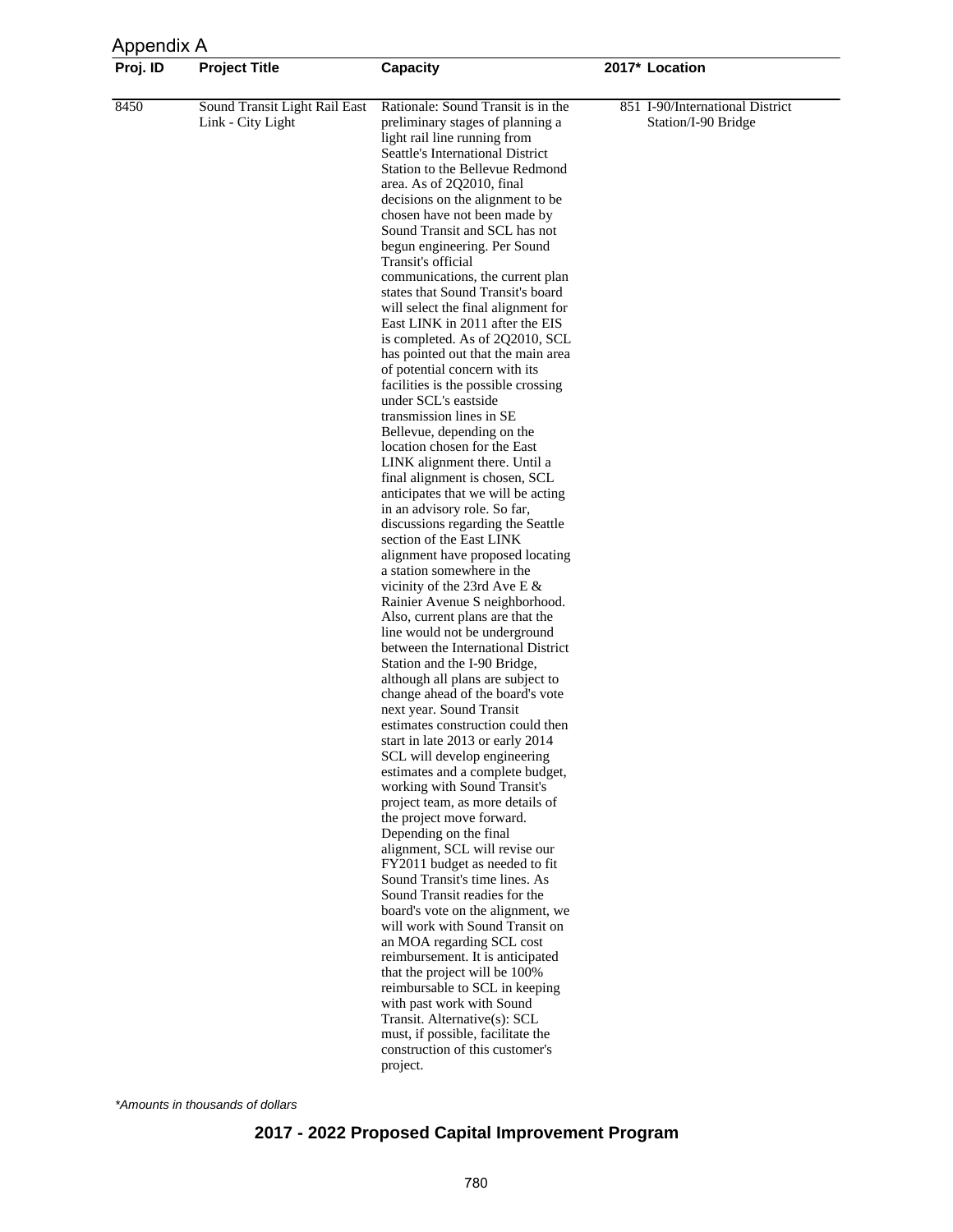#### **Proj. ID Project Title Capacity 2017\* Location** 8427 Sound Transit Northlink - City Rationale: Since Sound Transit's Light funding for North Link is a different package than that for the Initial Link, as are their contractual agreements, SCL as a key project participant needs to mirror Sound Transit's project management structure to best manage this project, hence the work has been managed under this PE#8427, even when the MOA's governing the project have not kept up with Sound Transit's requirements from us. The project will manage the relocations work & feeder construction needed for Sound Transit to build the North Link line. SCL's current assumption is, per the draft MOA, that the service connections at the sites would be arranged and paid for by Sound Transit's contractor, under a service CIP #, business as usual. The utility relocations and power service provided to Sound Transit will enable the agency to stay on its path according to schedule once the North Link light rail project begins. Alternative(s): For the coming year, given the level of effort so far identified, the do nothing option is not a possibility, as Sound Transit can not meet their proposed schedules without SCL's significant assistance. Sound Transit may wish to modify their schedule somewhat if SCL's engineering and planning for the project offer some possibility of cost savings. We do not know enough about the construction scope to determine this as of 1Q2012. 957 University District / Roosevelt / Northgate 7751 Substation Capacity Additions Rationale: We plan to design the feeder get-aways to carry power from substations as needed. Alternative(s): The alternatives to making capacity additions to existing substations are: 1. Accepting limitations on service to customers. 2. Successfully promoting voluntary power demand reductions. 3. Meeting capacity demand increases by new substations and transmission **lines**. 1,864 System Wide

### **New or Expanded Capital Facilities**

\*Amounts in thousands of dollars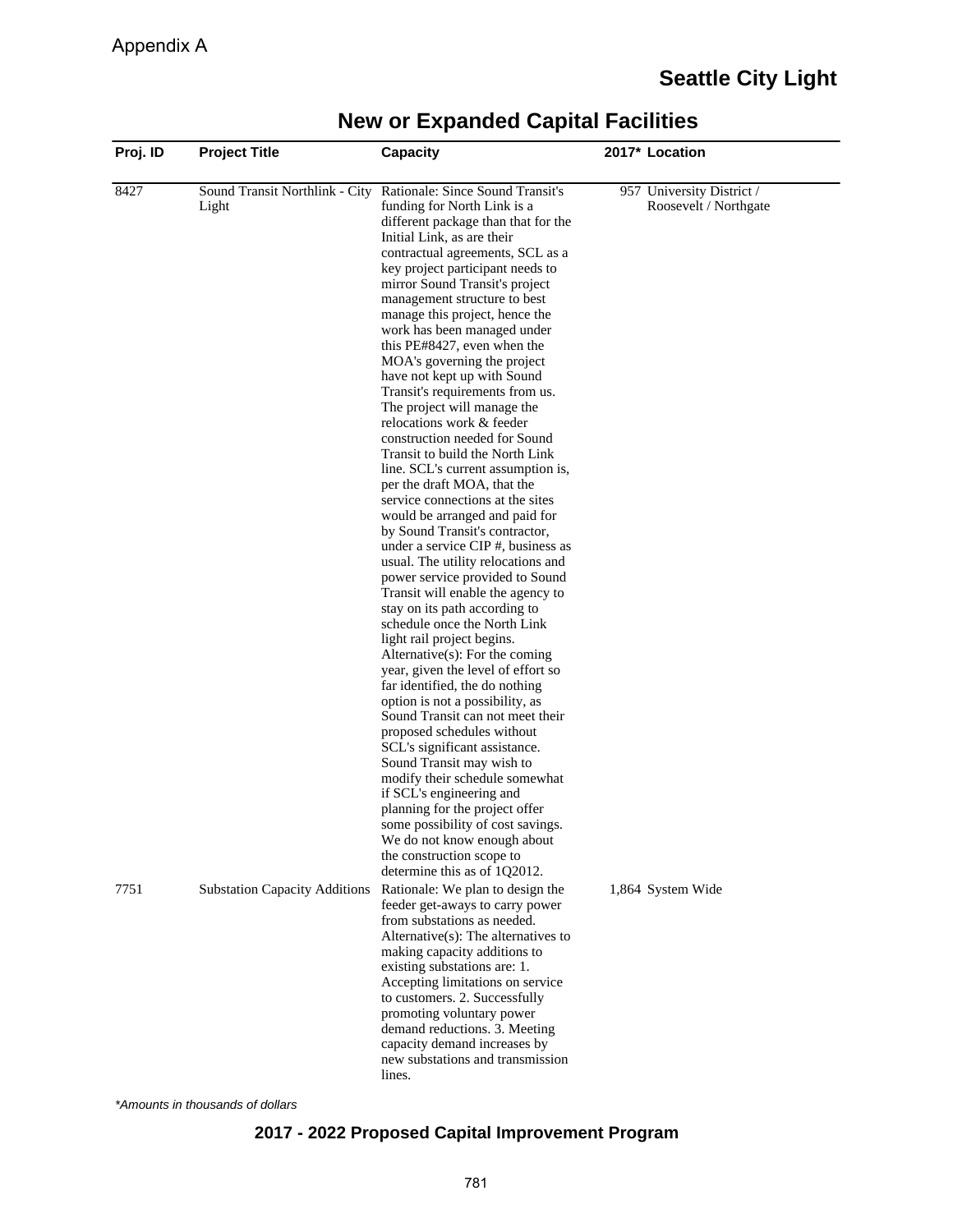| Proj. ID | <b>Project Title</b>                             | Capacity                                                                                                                                                                                                                                                                                                                                                                                                                                                                                                                                                                                                                                                                                                                                                 | 2017* Location  |  |
|----------|--------------------------------------------------|----------------------------------------------------------------------------------------------------------------------------------------------------------------------------------------------------------------------------------------------------------------------------------------------------------------------------------------------------------------------------------------------------------------------------------------------------------------------------------------------------------------------------------------------------------------------------------------------------------------------------------------------------------------------------------------------------------------------------------------------------------|-----------------|--|
| 9161     | <b>Substation Comprehensive</b><br>Improvements  | Rationale: 1. Reduce the risk to<br>communications equipment and<br>power network controls in order<br>to sustain City Light's historically<br>high system reliability. 2. Reduce<br>workplace complaints among<br>substation staff so that City Light<br>maintains its harmonious<br>relationship with electrical<br>workers. Alternative(s): 1. Fund<br>Program 9161. 2. Eliminate<br>Program 9161 and make limited<br>scope improvements in reaction<br>to critical situations. 3. Eliminate<br>Program 9161 and fund<br>substation improvements out of<br>other programs. 4. Make no<br>improvements and finance<br>increasing risk through insurance.<br>5. Eliminate Program 9161 and<br>complete substation<br>improvements as an O&M<br>expense. | 273 System Wide |  |
| 7755     | <b>Substations Demand Driven</b><br>Improvements | Rationale: Requests from other<br>agencies typically occur without<br>enough notice to be included in<br>the biennial budgeting process.<br>The Power Stations Division<br>budgets a nominal sum for each<br>year to cover requests and to<br>request spending authority.<br>Alternative $(s)$ : The alternative to<br>implementing regional demands<br>is failing to meet City<br>commitments to regional<br>agreements.                                                                                                                                                                                                                                                                                                                                | 6 System Wide   |  |

\*Amounts in thousands of dollars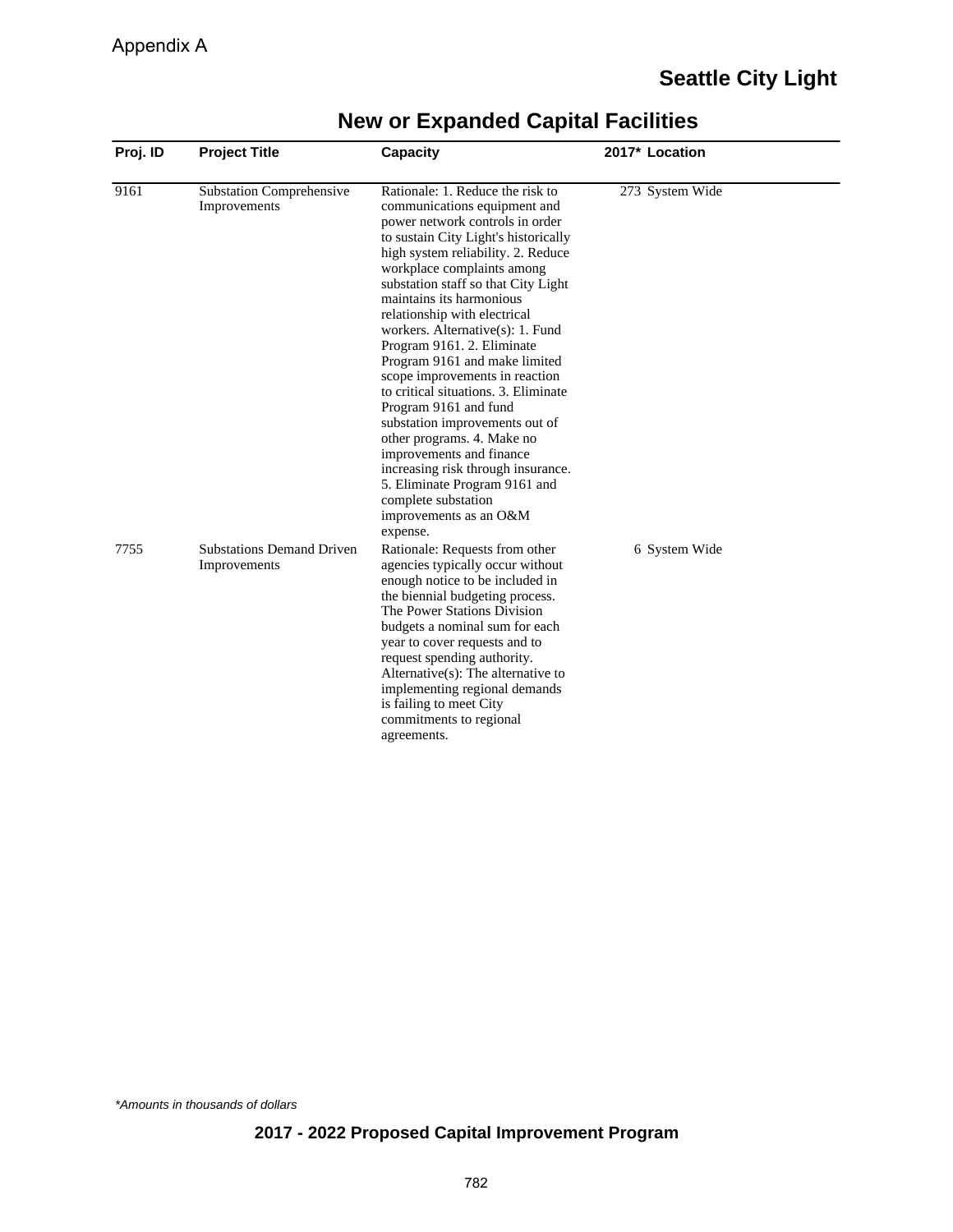| Proj. ID | <b>Project Title</b>                                                           | Capacity                                                                                                                                                                                                                                                                                                                                                                                                                                                                                                                                                                                                                                                                                                                                                                                                              | 2017* Location        |  |
|----------|--------------------------------------------------------------------------------|-----------------------------------------------------------------------------------------------------------------------------------------------------------------------------------------------------------------------------------------------------------------------------------------------------------------------------------------------------------------------------------------------------------------------------------------------------------------------------------------------------------------------------------------------------------------------------------------------------------------------------------------------------------------------------------------------------------------------------------------------------------------------------------------------------------------------|-----------------------|--|
| 9230     | <b>Technical Training Center</b><br>Development                                | Rationale: Seattle City Light<br>currently does not have a training<br>center and we currently deliver<br>our training in multiple disparate,<br>borrowed and shared spaces. A<br>technical training center will<br>enable us to ensure that our<br>workers receive essential training<br>to continue to be a high<br>performance workforce and<br>deliver the high quality of service<br>that our customers expect.<br>Alternative(s): Our alternatives<br>include either the status quo<br>option of delivering training at<br>disparate and borrowed locations<br>or purchasing land on which to<br>build a dedicated training center.<br>The preferred option utilizes a<br>vacant property that is owned by<br>City Light on which to build the<br>training center, which is the best<br>option for the utility. | 725 System Wide       |  |
| 9965     | <b>Tool Room Automation</b>                                                    | Rationale: Seattle City Light's<br>tool room budget is \$1.3M for<br>O&M and \$1M for capital per<br>year. This includes new tool<br>purchases, and maintenance,<br>testing reconditioning, and<br>calibration of existing tools; and<br>replacement of existing tools.<br>Alternative(s): No Alternatives<br>Provided.                                                                                                                                                                                                                                                                                                                                                                                                                                                                                               | 232                   |  |
| 8360     | Underground Customer Driven Rationale: This project adds<br>Capacity Additions | capacity to the distribution<br>system to accommodate<br>increased load from new services.<br>Alternative(s): The do nothing<br>alternative leaves the existing<br>system in place. New loads added<br>to the system will adversely<br>impact system reliability and<br>voltage stability. It may be<br>necessary, if the load increase is<br>significant, to deny new service<br>connections if the feeder capacity<br>is inadequate.                                                                                                                                                                                                                                                                                                                                                                                | 2,200 System Wide     |  |
| 8201     | <b>Union Street Substation</b><br><b>Networks</b>                              | Rationale: The Union Street<br><b>Substation Networks project</b><br>provides sufficient and reliable<br>electrical capacity for the<br>growing power needs of our<br>customers. It is a programmatic<br>approach for comprehensive<br>management of underground<br>network assets (electrical and in<br>some cases civil) serving<br>customers in the area bounded by                                                                                                                                                                                                                                                                                                                                                                                                                                                | 2,540 1312 Western AV |  |

\*Amounts in thousands of dollars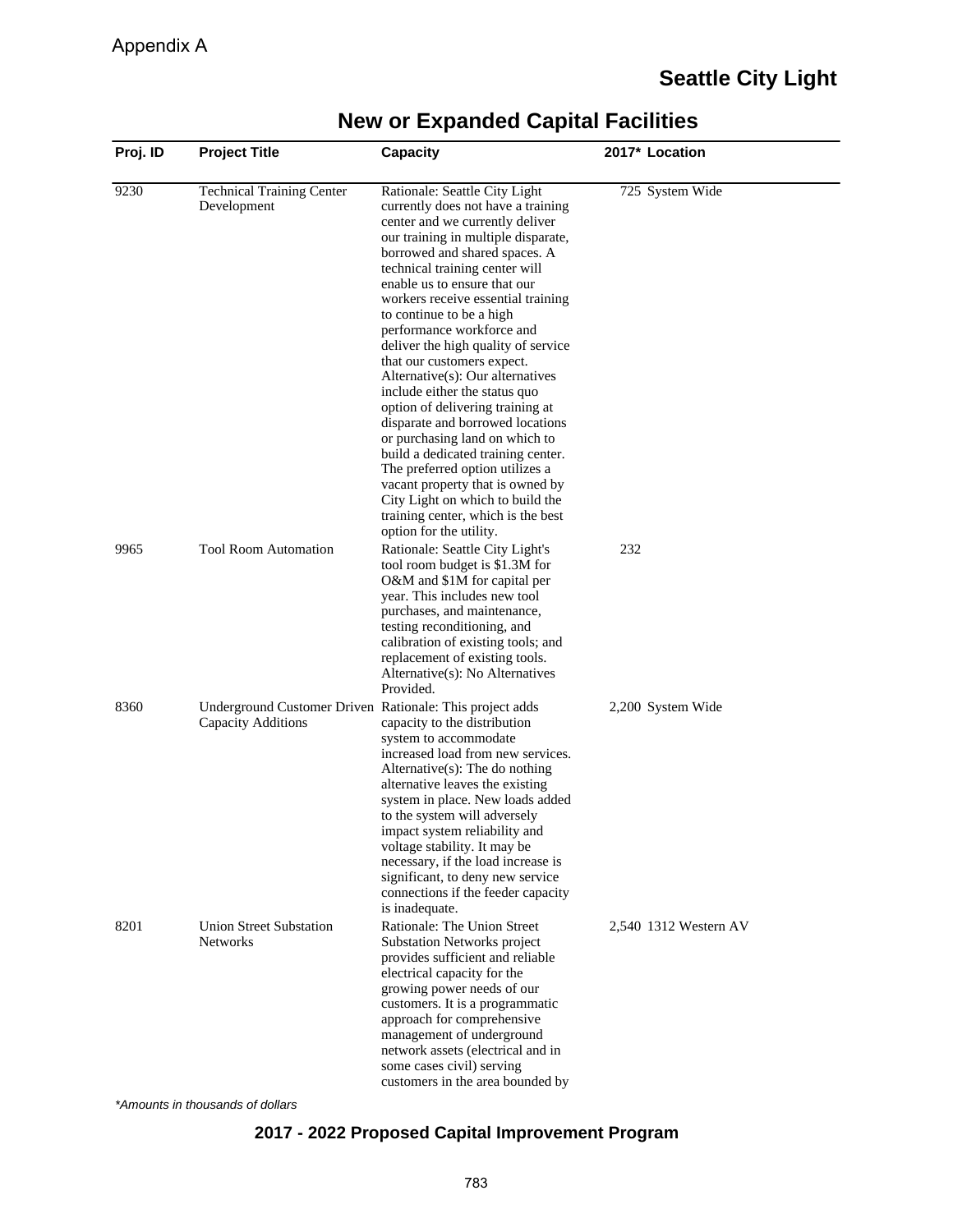Yesler Street, Alaska Way, Pike Street, 6th Avenue, Union Street, the Freeway, University Street, 3rd Avenue and the Waterfront area from Denny to Yesler. The project goal is to increase the capacity of present Union Street Substation network feeder cables to their ultimate service build out limit (an overall increase of 128 MVA) as determined by Union Substations transformer capacity, with allowances for feeder imbalances, feeder diversity and diversity among sub-networks. We will re-conductor and re-route four targeted service feeders by the end of 2008 and perform associated work such as feeder balancing. This includes the work in support of finishing the main stem build out and to address capacity issues in the branch portion of the feeder service cables as needed in response to specific service requests, as well as analyses of branch cable congested areas. Work in 2007 and 2008 as well as successive years is necessary to be able to pick up loads that will likely be transferred from Broad Street sub-networks in 5 years. To meet the projected new loads on the Waterfront and at specific downtown core sites we need to complete re-conductoring and rerouting of four targeted service feeders by the end of 2008 and perform associated work such as feeder balancing that will be transferred from Broad Street, and may be transferred from Massachusetts Street; build and energize a new network substation at least six years before all Downtown network capacity is used so that service cutovers can be done with minimal impact to our customers. This work is essential to meet near term load requirements of the SAM/WaMu and Four Seasons projects. This critical project Alternative(s): Alternatives include: 1. Do nothing. Make no improvements to system reliability or additions to feeder capacity. This would allow customer load to continue growing without commensurate additions to capacity of feeders serving this area, ultimately leading to multiple cable failures and extended customer outages. This would reduce the reliability

\*Amounts in thousands of dollars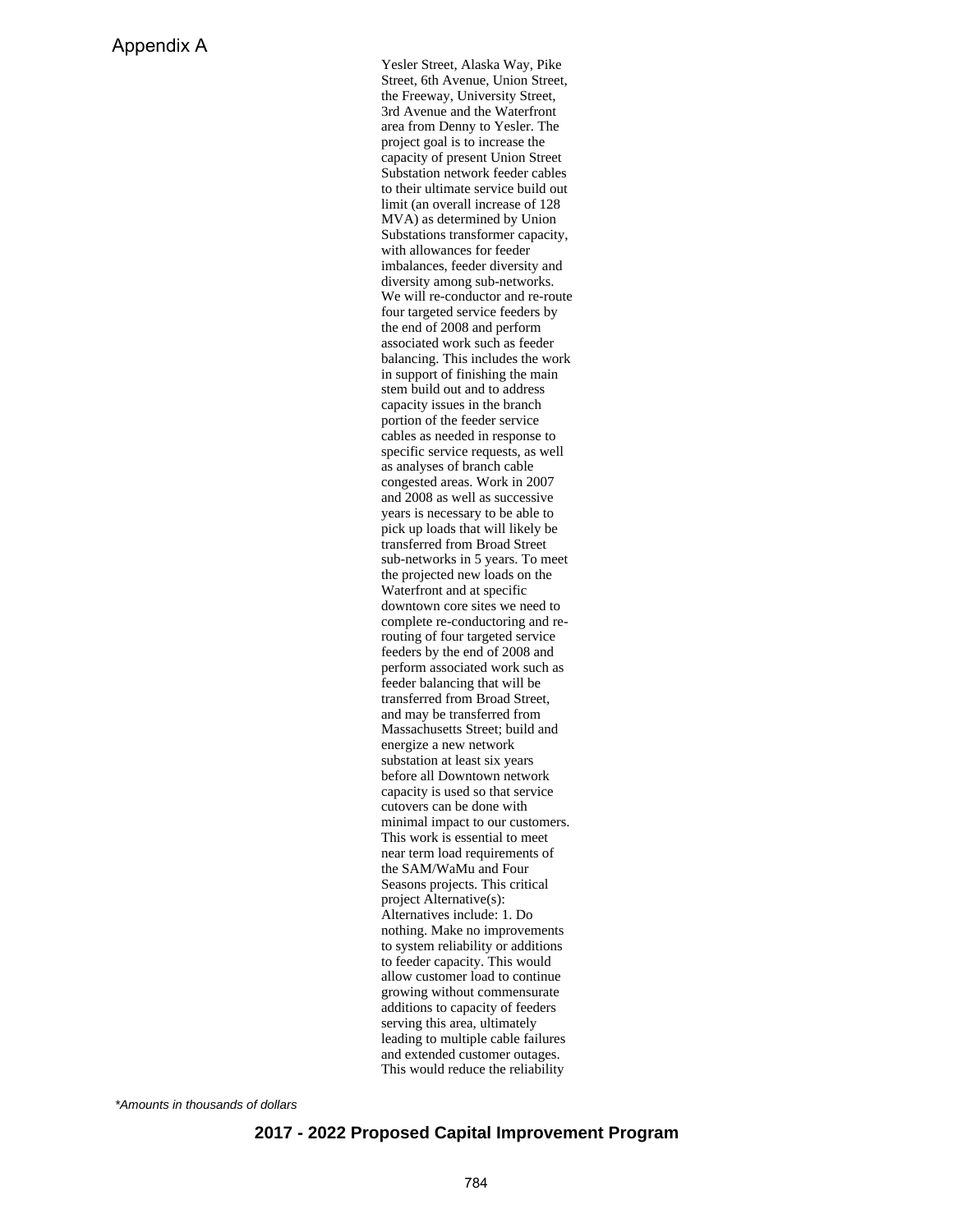### Appendix A

of the network system from its present level, subjecting it to more lengthy outages. 2. Reduce customer demand for more load with demand side management measures. This alternative was evaluated in the Network Strategic Systems Plan and found to have negligible ability to reduce customer demand in the network area. 3. Increase capacity of network feeders incrementally, as little as possible and as close to near-term load requirements as possible. This is no longer feasible as the next increment of feeder capacity additions reach their final capacity targets. 4. Increase capacity of network feeders to the full limit of the substations capability to deliver power. 5. Add measures that improve system reliability to mitigate the severity of any network event. 6. Add measures that improve customer reliability by preventing the chain of events leading to major customer impacts.

## **Seattle Public Utilities**

| Proj. ID          | <b>Project Title</b>                                                    | Capacity                                                                                                                                                                                                                | 2017* Location             |
|-------------------|-------------------------------------------------------------------------|-------------------------------------------------------------------------------------------------------------------------------------------------------------------------------------------------------------------------|----------------------------|
|                   | C4102-DWF Alaskan Way Viaduct &<br>Seawall Replacement Program<br>- DWF | This project will relocate, replace<br>and protect drainage and<br>wastewater facilities affected by<br>the replacement of the Alaskan<br>Way Viaduct and Seawall with a<br>new seawall and transportation<br>facility. | 7,321 SR 99 / Battery St   |
| C4102-WF          | Alaskan Way Viaduct &<br>Seawall Replacement Program<br>- WF            | This project will relocate, replace<br>and protect water facilities<br>affected by the replacement of the<br>Alaskan Way Viaduct and<br>Seawall with a new seawall and<br>transportation facility.                      | 3,891 SR 99 / Battery St   |
| C <sub>1606</sub> | <b>Ballard Locks Improvements</b>                                       | This project will fund the<br>planning, design, and<br>construction of freshwater<br>conservation and smolt passage<br>facilities at the Ballard Locks.                                                                 | 140 NW 54th St 30th Ave NW |
| C3313             | <b>Best Management Practice</b><br>Program                              | This program will provide water<br>quality improvement projects in<br>the Norfolk, South Park, and<br>Densmore drainage basins.                                                                                         | 0 Citywide                 |
|                   | C4119-DWF Bridging the Gap - DWF                                        | This program will fund projects<br>for drainage and wastewater<br>utility improvements and<br>relocations associated with<br>SDOT's "Bridging the Gap"<br>program.                                                      | 1,551 Various              |

### **New or Expanded Capital Facilities**

\*Amounts in thousands of dollars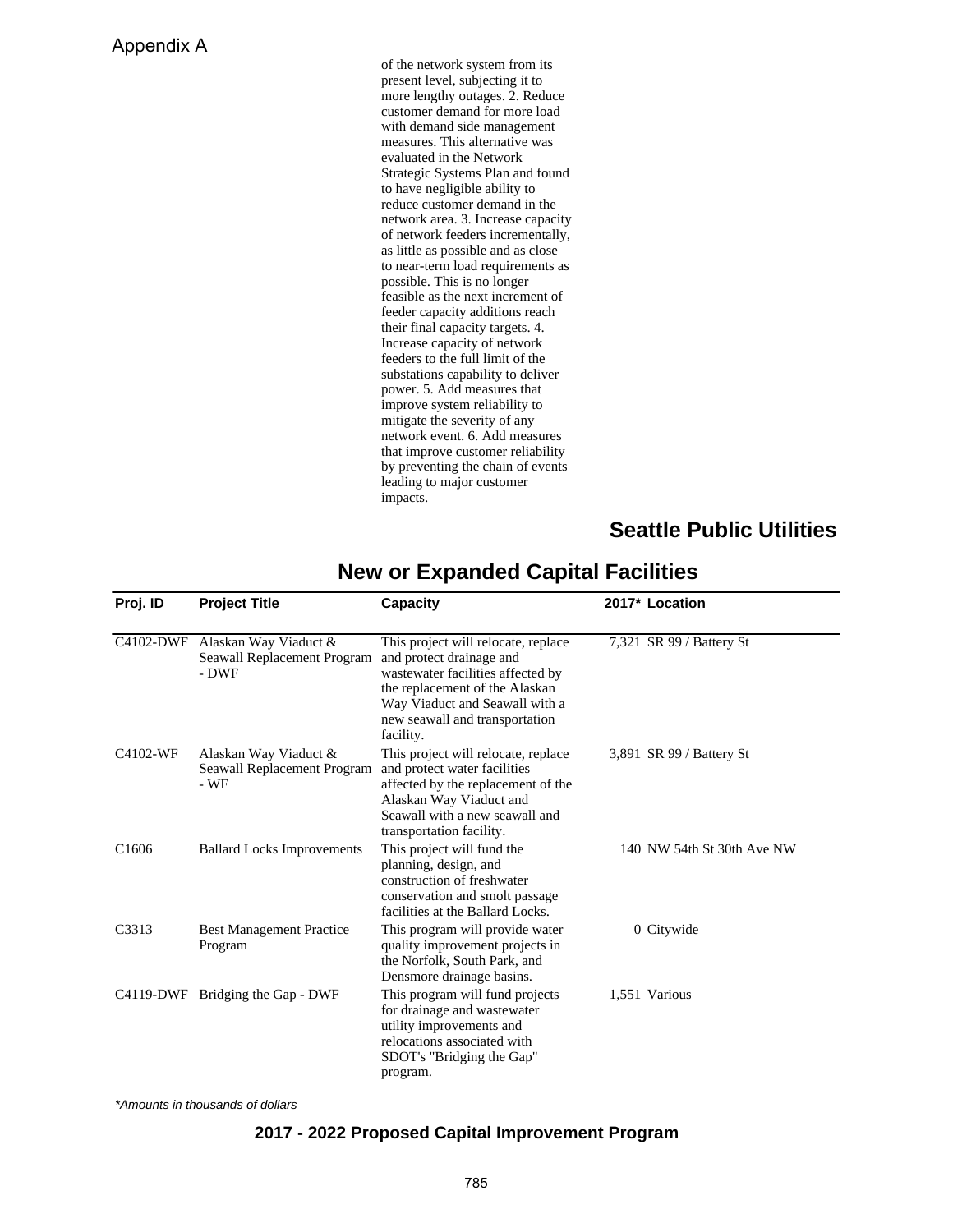| Proj. ID          | <b>Project Title</b>                                       | <b>Capacity</b>                                                                                                                                                                                                                  | 2017* Location                                             |
|-------------------|------------------------------------------------------------|----------------------------------------------------------------------------------------------------------------------------------------------------------------------------------------------------------------------------------|------------------------------------------------------------|
| C4119-WF          | Bridging the Gap - WF                                      | This program will fund projects<br>for water utility improvements<br>and relocations associated with<br>SDOT's "Bridging the Gap"<br>program.                                                                                    | 11,791 Various                                             |
| C <sub>1307</sub> | Cedar Bridges                                              | This project will replace<br>deteriorated bridges in the Cedar<br>River Watershed.                                                                                                                                               | 1 Cedar River Watershed                                    |
| C <sub>1605</sub> | Cedar Sockeye Hatchery                                     | This project will construct an<br>incubation facility capable of<br>producing 34 million "swim-up"<br>Sockeye fry.                                                                                                               | 0 Cedar River Watershed                                    |
| C3803             | Densmore Basin Drainage<br>Improvements                    | This project will install storm<br>drain improvements that meet the<br>drainage capacity standard of a<br>25-year storm.                                                                                                         | 0 Densmore Basin                                           |
| C1128             | Distribution System<br>Improvements                        | This project will improve the<br>distribution system to meet<br>customer service levels.                                                                                                                                         | 2,010 Citywide                                             |
| C3610             | Green Stormwater<br>Infrastructure Program                 | This project increases capacity to<br>convey combined sewer flows by<br>slowing stormwater flows and<br>reducing volumes entering the<br>combined system, this is<br>achieved by slowing, infiltrating<br>or reusing stormwater. | 2,600 Citywide                                             |
| C3802             | <b>Localized Flood Control</b><br>Program                  | This program will provide flood<br>control and local drainage and<br>wastewater projects in under-<br>served parts of Seattle to improve<br>system capacity or increase the<br>existing level of service.                        | 1,996 Various                                              |
| C3604             | Long Term Control Plan                                     | This project will determine size.<br>and location of all future CSO<br>control facilities within the City.                                                                                                                       | 500 Various                                                |
| C <sub>3805</sub> | Madison Valley Long Term<br>Solution                       | The project will provide an<br>estimated additional stormwater<br>storage capacity of 2.8 million<br>gallons.                                                                                                                    | 0 Various                                                  |
|                   | C4133-DWF Mercer Corridor Project West<br>Phase - DWF      | This project will provide<br>drainage and wastewater utility<br>improvements related to the<br>SDOT Mercer Corridor Project<br>West Phase.                                                                                       | 0 Mercer St Mercer St/Elliot<br>Ave W/Dexter Ave N         |
| C4133-WF          | Mercer Corridor Project West<br>Phase - WF                 | This project will provide water<br>utility improvements related to<br>the SDOT Mercer Corridor<br>Project West Phase.                                                                                                            | 11 Mercer ST Mercer ST/Elliot<br><b>AVE W/Dexter AVE N</b> |
| C4106-DWF         | <b>Operational Facility -</b><br><b>Construction - DWF</b> | This program will renovate,<br>rehabilitate, and replace existing<br>buildings and construct new<br>facilities at various locations to<br>address deficiencies and<br>functional changes in SPU's<br>Lines of Business.          | 9,510 Citywide                                             |

# **New or Expanded Capital Facilities**

\*Amounts in thousands of dollars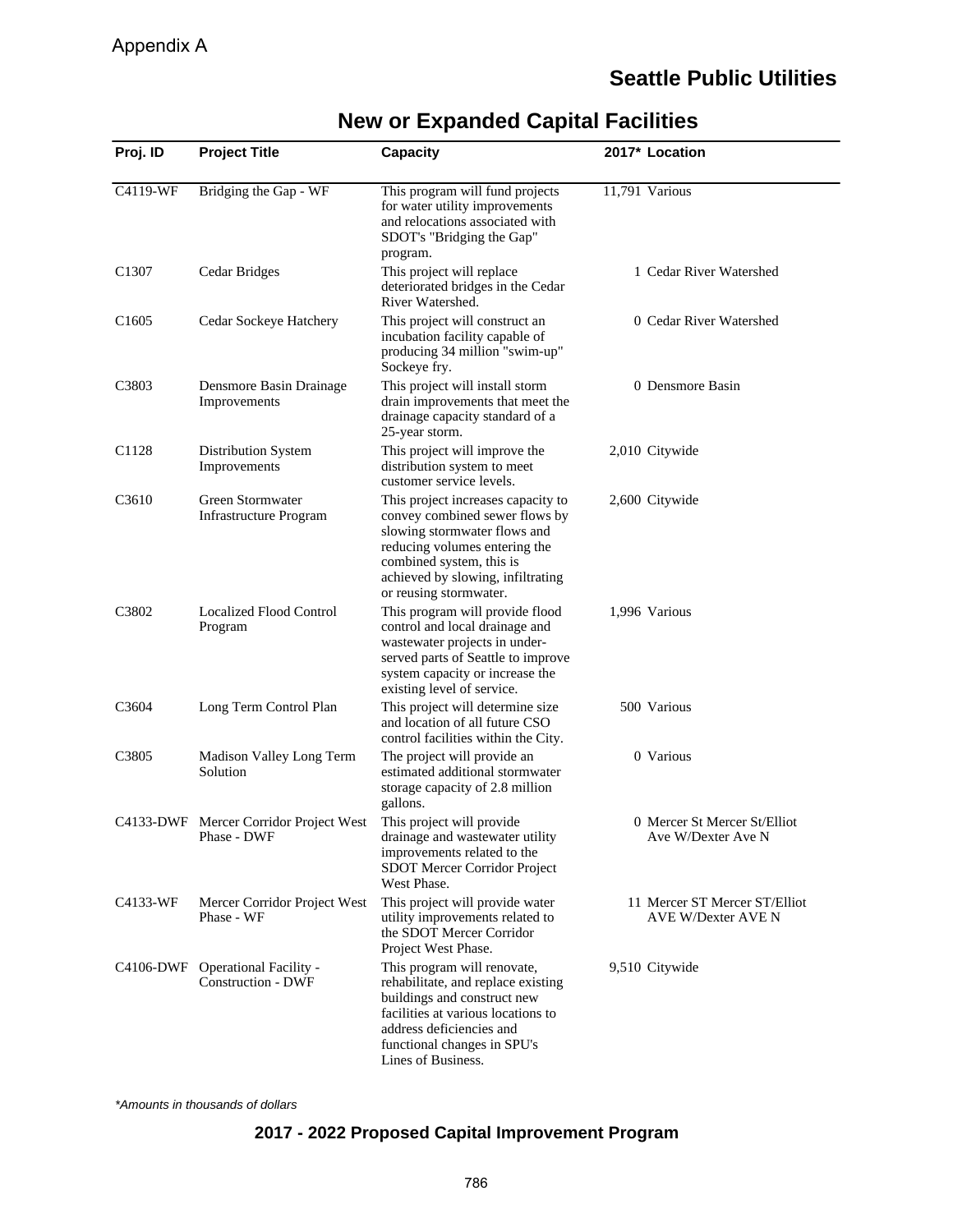| Proj. ID          | <b>Project Title</b>                                | <b>Capacity</b>                                                                                                                                                                                                               | 2017* Location                      |
|-------------------|-----------------------------------------------------|-------------------------------------------------------------------------------------------------------------------------------------------------------------------------------------------------------------------------------|-------------------------------------|
| C4106-SWF         | Operational Facility -<br><b>Construction - SWF</b> | This program will renovate,<br>rehabilitate, and replace existing<br>buildings and construct new<br>facilities at various locations to<br>address deficiencies and<br>functional changes in SPU's<br>Lines of Business.       | 1,197 Citywide                      |
| C4106-WF          | Operational Facility -<br>Construction - WF         | This program will renovate,<br>rehabilitate, and replace existing<br>buildings and construct new<br>facilities at various locations to<br>address deficiencies and<br>functional changes in SPU's<br>Lines of Business.       | 4,466 Citywide                      |
|                   | C4105-DWF Operations Control Center -<br><b>DWF</b> | This program will improve<br>facilities at the Operations<br>Control Center.                                                                                                                                                  | 182 2700 Airport Way S              |
| C4105-SWF         | Operations Control Center -<br><b>SWF</b>           | This program will improve<br>facilities at the Operations<br>Control Center.                                                                                                                                                  | 59 2700 Airport Way S               |
| C4105-WF          | Operations Control Center -<br>WF                   | This program will improve<br>facilities at the Operations<br>Control Center.                                                                                                                                                  | 670 2700 Airport Way S              |
| C3703             | Pump Station and Force Main<br>Improvements         | This program will provide<br>wastewater pump station<br>improvements, upgrades, repairs<br>and rehabilitation.                                                                                                                | 5,425 Various                       |
| C4107-WF          | Regional Facility - WF                              | This program will improve<br>facilities at SPU's regional sites.                                                                                                                                                              | 8,509 Various                       |
| C <sub>1504</sub> | <b>Regional Water Conservation</b><br>Program       | This project will extend SPU's<br>water supply by up to 11 MGD<br>using demand reduction from<br>customer upgrades in water-using<br>facilities and equipment to be<br>more water efficient.                                  | 1,406 Citywide and Regional         |
| C1411             | Reservoir Covering - Maple<br>Leaf                  | This project will underground<br>Maple Leaf Reservoir to protect<br>drinking water quality.                                                                                                                                   | 6 NE 86th St and Roosevelt<br>Wy NE |
| C <sub>1410</sub> | Reservoir Covering - Myrtle                         | This project will underground<br>Myrtle Reservoir to protect<br>drinking water quality.                                                                                                                                       | 0 SW Myrtle St and 35th Ave<br>SW   |
| C1409             | Reservoir Covering - West<br>Seattle                | This project will underground<br>West Seattle Reservoir to protect<br>drinking water quality.                                                                                                                                 | 0 SW Henderson St and 8th<br>Ave SW |
| C3608             | S Genesee Combined Sewer<br>Overflow                | This project will construct or<br>modify facililies to manage<br><b>Combined Sewer Overflow</b><br>control volumes totaling<br>approximately 3 to 5 million<br>gallons. Estimates are from the<br>Draft CSO 2010 Plan Update. | 0 S. Genesee St.                    |

## **New or Expanded Capital Facilities**

\*Amounts in thousands of dollars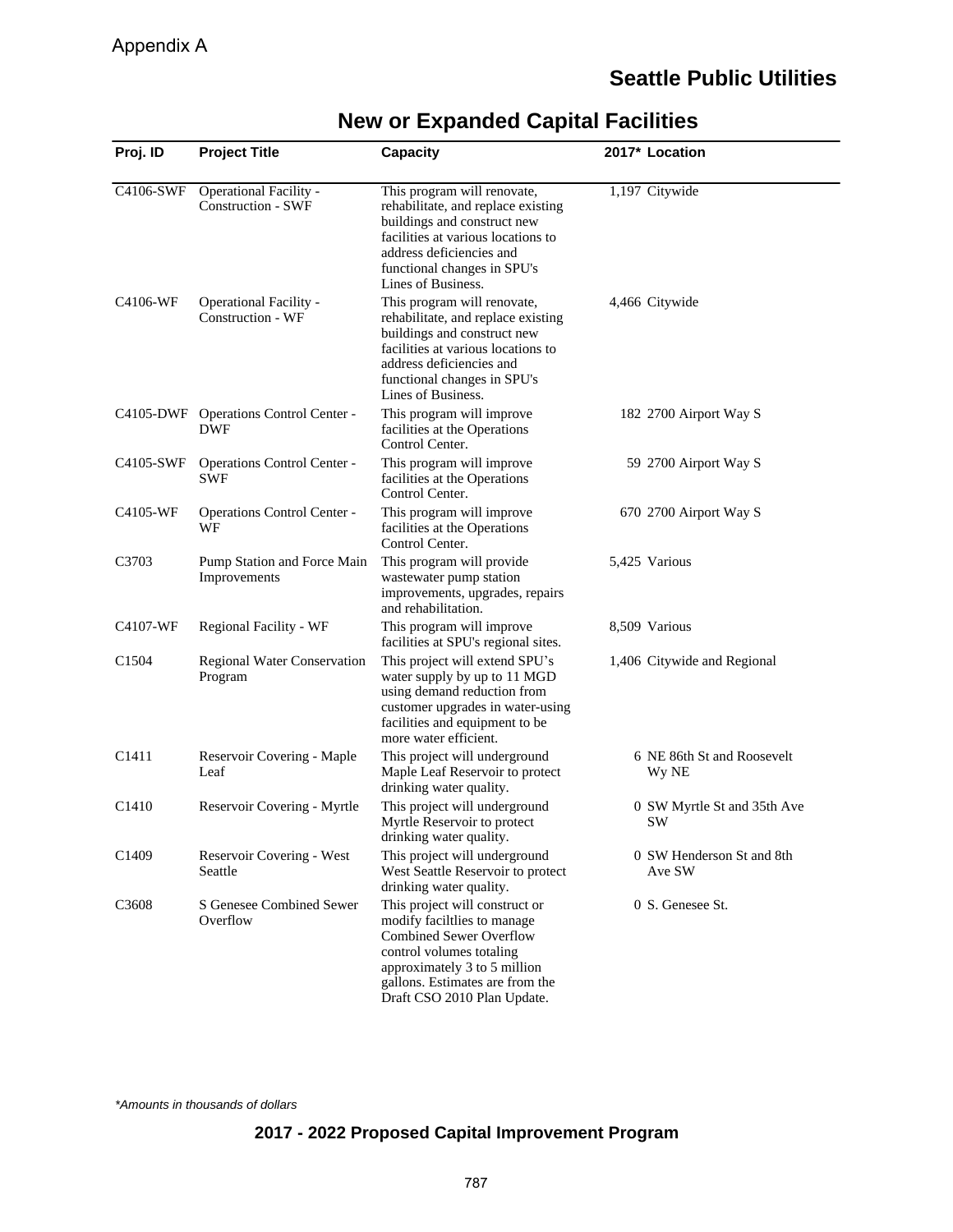| Proj. ID          | <b>Project Title</b>                                            | <b>Capacity</b>                                                                                                                                                                                                                                                                       | 2017* Location                            |
|-------------------|-----------------------------------------------------------------|---------------------------------------------------------------------------------------------------------------------------------------------------------------------------------------------------------------------------------------------------------------------------------------|-------------------------------------------|
| C3609             | S Henderson Combined Sewer<br><b>Overflow Storage</b>           | This project will construct or<br>modify facililies to manage<br><b>Combined Sewer Overflow</b><br>control volumes totaling<br>approximately 26 million gallons.<br>Estimates are from the Draft<br>CSO 2010 Plan Update.                                                             | 5,340 S Henderson St.                     |
| C1505             | <b>Seattle Direct Service</b><br><b>Additional Conservation</b> | This project will upgrade water-<br>using facilities to be more water<br>efficient and accelerate<br>conservation savings by 3 million<br>gallons per day in conjunction<br>with reservoir covering, other<br>system efficiencies, and upgrades<br>to low income customer facilities. | 697 Citywide and Direct Service           |
|                   | C4113-DWF Security Improvements - DWF This program will provide | increased security and protection<br>at SPU facilities.                                                                                                                                                                                                                               | 109 Citywide<br>Citywide                  |
| C4113-SWF         | Security Improvements - SWF                                     | This program will provide                                                                                                                                                                                                                                                             | 98 Citywide                               |
|                   |                                                                 | increased security and protection<br>at SPU facilities.                                                                                                                                                                                                                               | Citywide                                  |
|                   |                                                                 |                                                                                                                                                                                                                                                                                       | Citywide                                  |
| C4113-WF          | Security Improvements - WF                                      | This program will provide<br>increased security and water<br>quality protection at SPU<br>facilities.                                                                                                                                                                                 | 934 Citywide                              |
|                   |                                                                 |                                                                                                                                                                                                                                                                                       | Citywide $0/0/0$                          |
|                   |                                                                 |                                                                                                                                                                                                                                                                                       | Citywide                                  |
| C4135-DWF         | Sound Transit - North Link -<br><b>DWF</b>                      | N/A                                                                                                                                                                                                                                                                                   | 155 Various                               |
| C4135-WF          | Sound Transit - North Link -<br>WF                              | N/A                                                                                                                                                                                                                                                                                   | 192 Various                               |
| C4125             | Sound Transit - Water<br><b>Betterment</b>                      | This project will fund the<br>relocation or replacement of<br>water mains and other facilities<br>related to the development of<br>Sound Transit's Light Rail<br>system.                                                                                                              | 0 Central & South areas of<br>Seattle     |
|                   | C4122-DWF Sound Transit-East Link                               | This program will fund projects<br>for utility improvements and<br>relocations associated with the<br>development of Sound Transit's<br>Light Rail system.                                                                                                                            | 105 Various                               |
| C4122-WF          | Sound Transit-East Link                                         | This program will fund projects<br>for utility improvements and<br>relocations associated with the<br>development of Sound Transit's<br>Light Rail system.                                                                                                                            | 155 Various                               |
| C <sub>3806</sub> | South Park Pump Station                                         | New Pump Station with capacity<br>of 44 cubic feet per sec, an<br>associated stormwater filtration<br>facility will treat flows up to 11<br>CFS, with the balance of higher<br>flows bypassing filtration and<br>pumped directly to the river.                                        | 5,267 698 S Riverside<br>DR/Holden/Austin |

## **New or Expanded Capital Facilities**

\*Amounts in thousands of dollars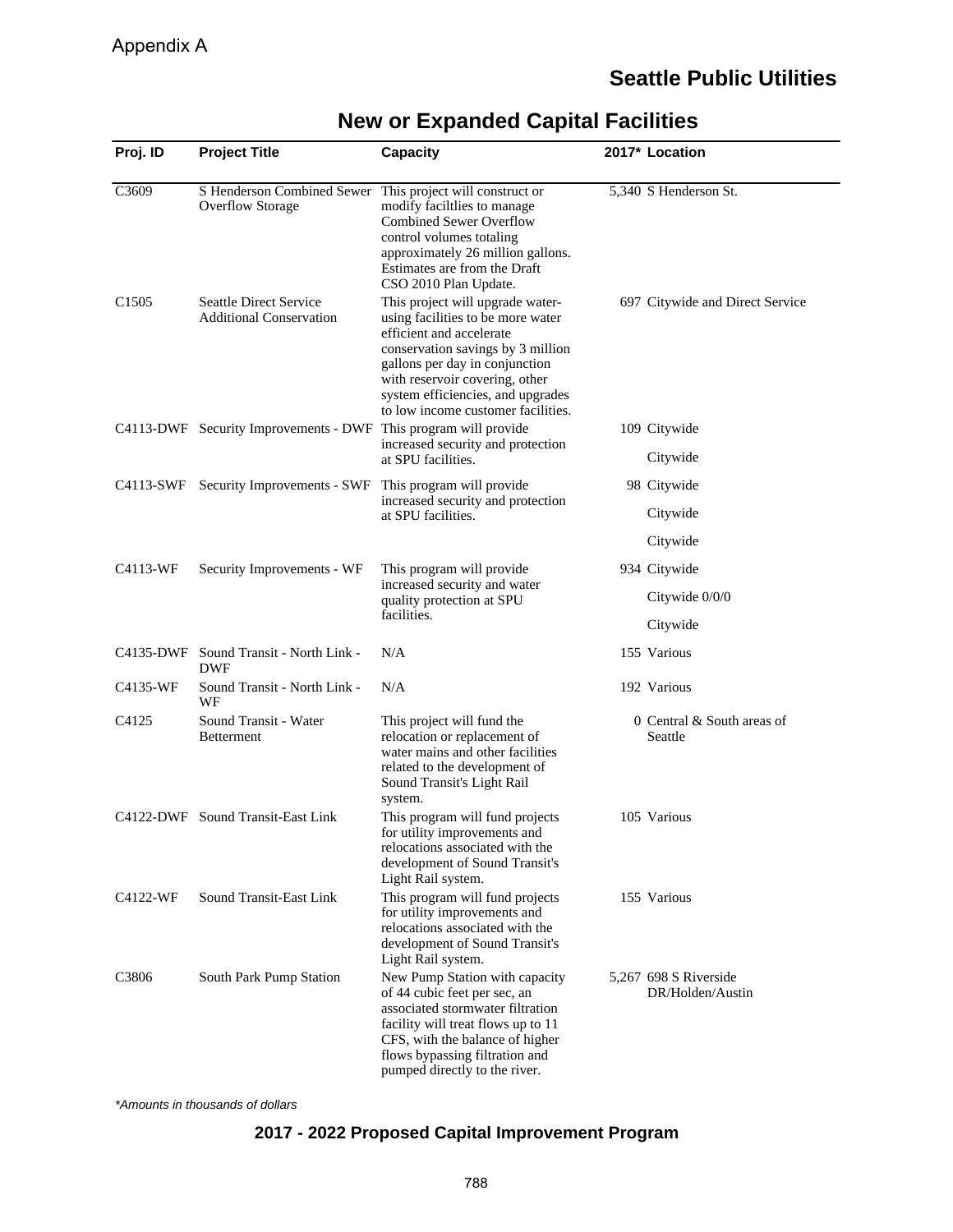| Proj. ID          | <b>Project Title</b>                                         | Capacity                                                                                                                                            | 2017* Location                          |
|-------------------|--------------------------------------------------------------|-----------------------------------------------------------------------------------------------------------------------------------------------------|-----------------------------------------|
| C <sub>2302</sub> | South Transfer Station Rebuild This project will replace the | existing facility to increase the<br>capacity to recycle more solid<br>waste and improve the transfer<br>capability of non-recyclable<br>materials. | 5,125 8100 2nd AVE S                    |
| C <sub>3811</sub> | <b>Thornton Confluence</b><br>Improvement                    | This project will increase<br>floodplain capacity at the<br>Thornton Creek confluence.                                                              | 0 Thornton Creek                        |
| C <sub>1112</sub> | Water Infrastructure - New<br><b>Hydrants</b>                | This project will improve fire.<br>protection by increasing the<br>number of fire hydrants in the<br>city.                                          | 13 Citywide                             |
| C <sub>1113</sub> | Water Infrastructure - New<br>Taps                           | This project will install approx.<br>800 new taps per year to<br>domestic, commercial, and fire<br>protection systems.                              | 8,843 Citywide                          |
| C1111             | Water Infrastructure -<br><b>Watermain Extensions</b>        | This project will install<br>approximately 8,000 feet of new<br>watermains per year.                                                                | 845 Citywide                            |
| C3605             | Windermere Combined Sewer<br><b>Overflow Storage</b>         | This project will construct<br>approximately 2,000,000 gallons<br>of Combined Sewer Overflow<br>storage capacity.                                   | 86 NE 65th St. and Sand Point<br>Way NE |

## **New or Expanded Capital Facilities**

## **Seattle Center**

## **New or Expanded Capital Facilities**

| Proi. ID | <b>Project Title</b> | Capacity                                             | 2017* Location            |
|----------|----------------------|------------------------------------------------------|---------------------------|
| S0501    | Lot 2 Development    | This project adds a 10,500 square<br>foot skatepark. | 0 5th Ave N/Republican St |

#### \*Amounts in thousands of dollars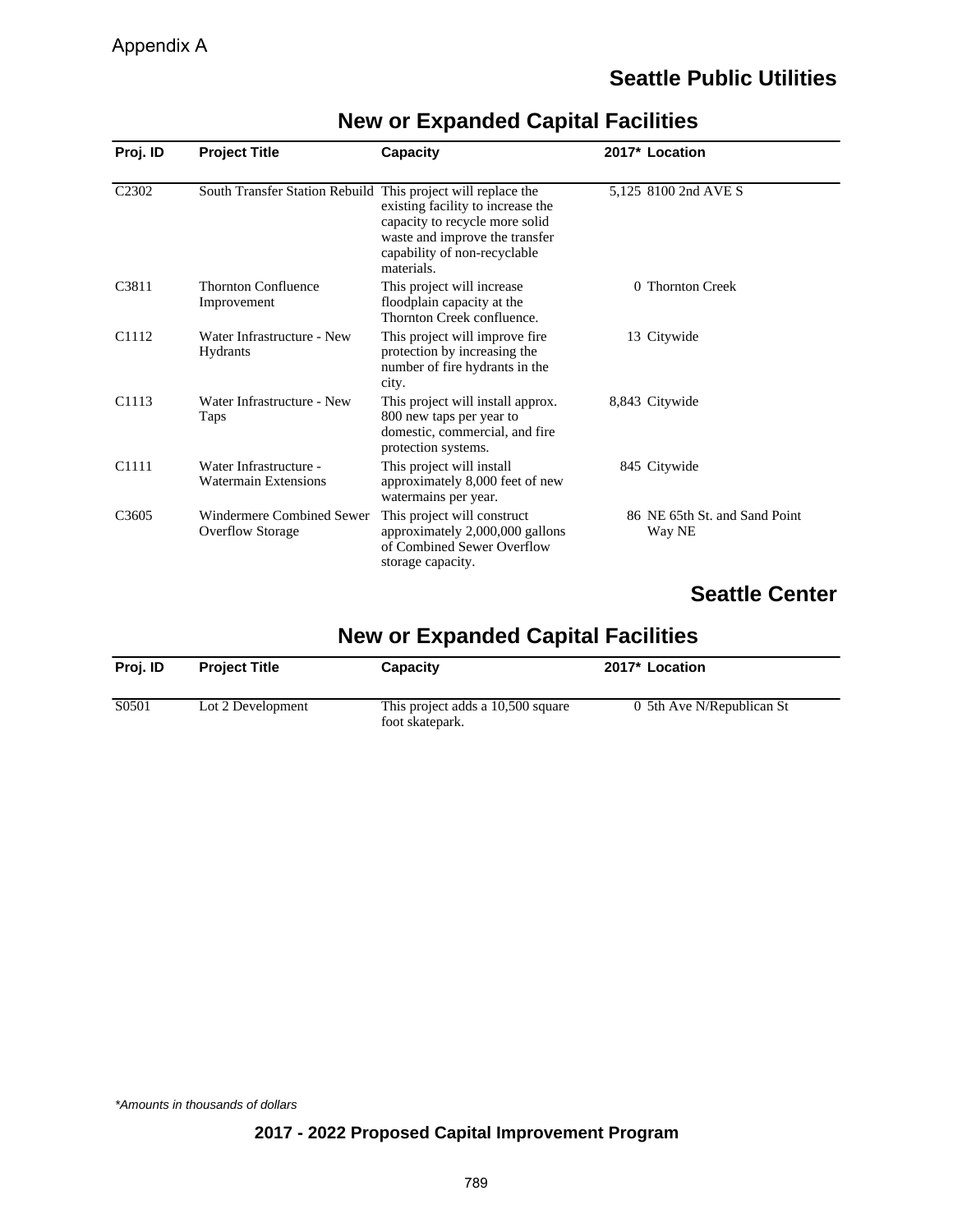Capital Projects passing the \$5 million threshold with the 2017 allocations (as Proposed in the 2017 Proposed Budget)

| <b>Project</b><br>ID  | <b>Project Title</b>                            | <b>Project Description</b>                                                                                                                                                                                                                                                                                                                                                                                                                                                                                                                                                                                                                                                                                          | 2017<br>(000's) | <b>Location</b>       |
|-----------------------|-------------------------------------------------|---------------------------------------------------------------------------------------------------------------------------------------------------------------------------------------------------------------------------------------------------------------------------------------------------------------------------------------------------------------------------------------------------------------------------------------------------------------------------------------------------------------------------------------------------------------------------------------------------------------------------------------------------------------------------------------------------------------------|-----------------|-----------------------|
| <b>Seattle Center</b> |                                                 |                                                                                                                                                                                                                                                                                                                                                                                                                                                                                                                                                                                                                                                                                                                     |                 |                       |
| S0702                 | Monorail<br><b>Improvements</b> Debt<br>Service | This project provides for the payment of<br>debt service on 10-year LTGO bonds<br>issued in 2007 to fund rehabilitation work<br>on the Seattle Center monorail. LTGO<br>bonds are one fund source for the work<br>described in the Department's Monorail<br>Improvements project (S9403).                                                                                                                                                                                                                                                                                                                                                                                                                           | \$549           | <b>Seattle Center</b> |
| S9901                 | KeyArena<br>Improvements $&$<br>Repairs         | This ongoing project provides for major<br>maintenance and improvements to<br>KeyArena. Improvements may include,<br>but are not limited to, lighting upgrades,<br>mechanical and electrical upgrades,<br>renovation or replacement of the<br>basketball floor and other event systems,<br>concessions area improvements, creation<br>of special seating sections and partial<br>house configurations, technology<br>upgrades, seating improvements, and<br>funding of concept plans for future facility<br>upgrades. These improvements both<br>maintain basic building operations and<br>facility integrity and enhance KeyArena's<br>position in the highly competitive sports<br>and entertainment marketplace. | \$2,141         | Seattle Center        |
|                       | <b>Department of Parks and Recreation</b>       |                                                                                                                                                                                                                                                                                                                                                                                                                                                                                                                                                                                                                                                                                                                     |                 |                       |
| K730122               | Seattle Asian Art<br>Museum<br>Renovation       | This project provides 2008 Parks Levy<br>funds to support the renovation of the city-<br>owned Seattle Asian Art Museum in<br>Volunteer Park in partnership with the<br>Seattle Art Museum. Levy funds, which<br>are anticipated to cover approximately 40<br>percent of the total renovation costs, will<br>not be released until future Council action<br>by ordinance.                                                                                                                                                                                                                                                                                                                                           | \$14,000        | <b>Volunteer Park</b> |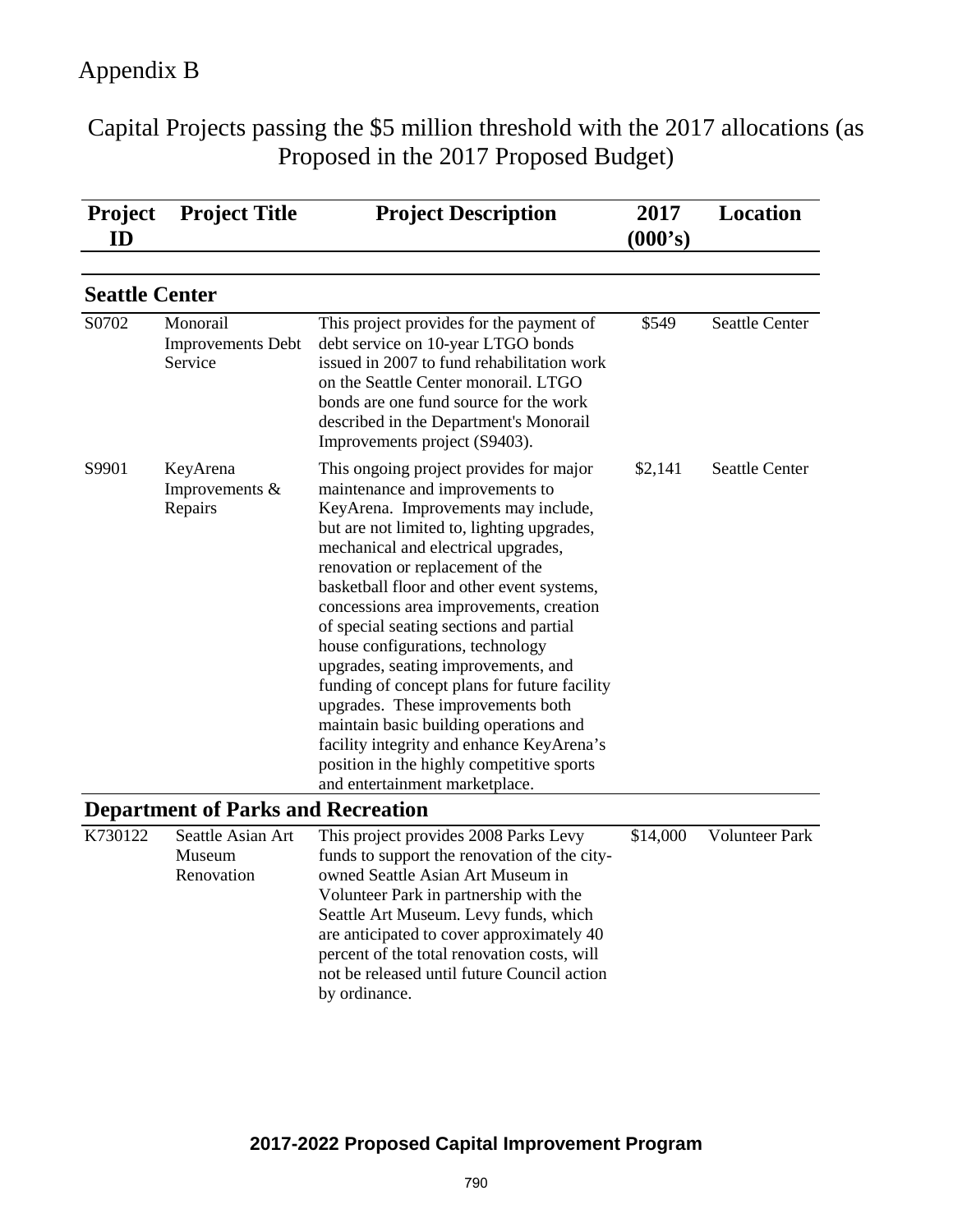Capital Projects passing the \$5 million threshold with the 2017 allocations (as Proposed in the 2017 Proposed Budget)

| <b>Project</b><br>ID | <b>Project Title</b>                                       | <b>Project Description</b>                                                                                                                                                                                                                                                                                                                                                                                                                                                                                                                                                                                                                                                                                                                                                                                                                                                                                                                           | 2017<br>(000's) | <b>Location</b> |
|----------------------|------------------------------------------------------------|------------------------------------------------------------------------------------------------------------------------------------------------------------------------------------------------------------------------------------------------------------------------------------------------------------------------------------------------------------------------------------------------------------------------------------------------------------------------------------------------------------------------------------------------------------------------------------------------------------------------------------------------------------------------------------------------------------------------------------------------------------------------------------------------------------------------------------------------------------------------------------------------------------------------------------------------------|-----------------|-----------------|
| K730301              | <b>Community Center</b><br>Rehabilitation &<br>Development | This ongoing project provides funding for<br>improvements at 26 community centers,<br>the oldest of which is 103 years old.<br>Typical improvements include renovation,<br>upgrades, or replacement of major<br>building systems, roof and building<br>envelopes, seismic upgrades, painting,<br>energy efficient lighting and other<br>environmentally sustainable building<br>components, Americans with Disabilities<br>(ADA) access improvements, and related<br>work. In some instances, facilities will be<br>replaced or remodeled to improve<br>programming space. The individual<br>projects will address health and safety<br>codes, extend the life of the asset, improve<br>access for all, reduce energy costs,<br>improve the overall community center<br>experience for the public, and meet today's<br>and future recreation needs. This project<br>is part of the Metropolitan Parks District<br>measure put before voters in 2014. | \$3,072         | Citywide        |
| K730306              | Park Land<br>Acquisition and<br>Leverage Fund              | This ongoing project provides funds for<br>land acquisition, leveraging capital<br>projects, pre-acquisition activities<br>(including planning, title searches,<br>appraisals, negotiations, and community<br>involvement), associated with acquisitions<br>of specified real property, and related<br>work. The project also serves as a match<br>to leverage other funding sources such as<br>King County Conservation Futures. The<br>City is growing and there is a need to add<br>parkland to meet park and open space<br>goals and improve the quality of life for<br>Seattle residents. This project is part of<br>the Metropolitan Parks District measure<br>put before voters in 2014.                                                                                                                                                                                                                                                      | \$3,550         | Citywide        |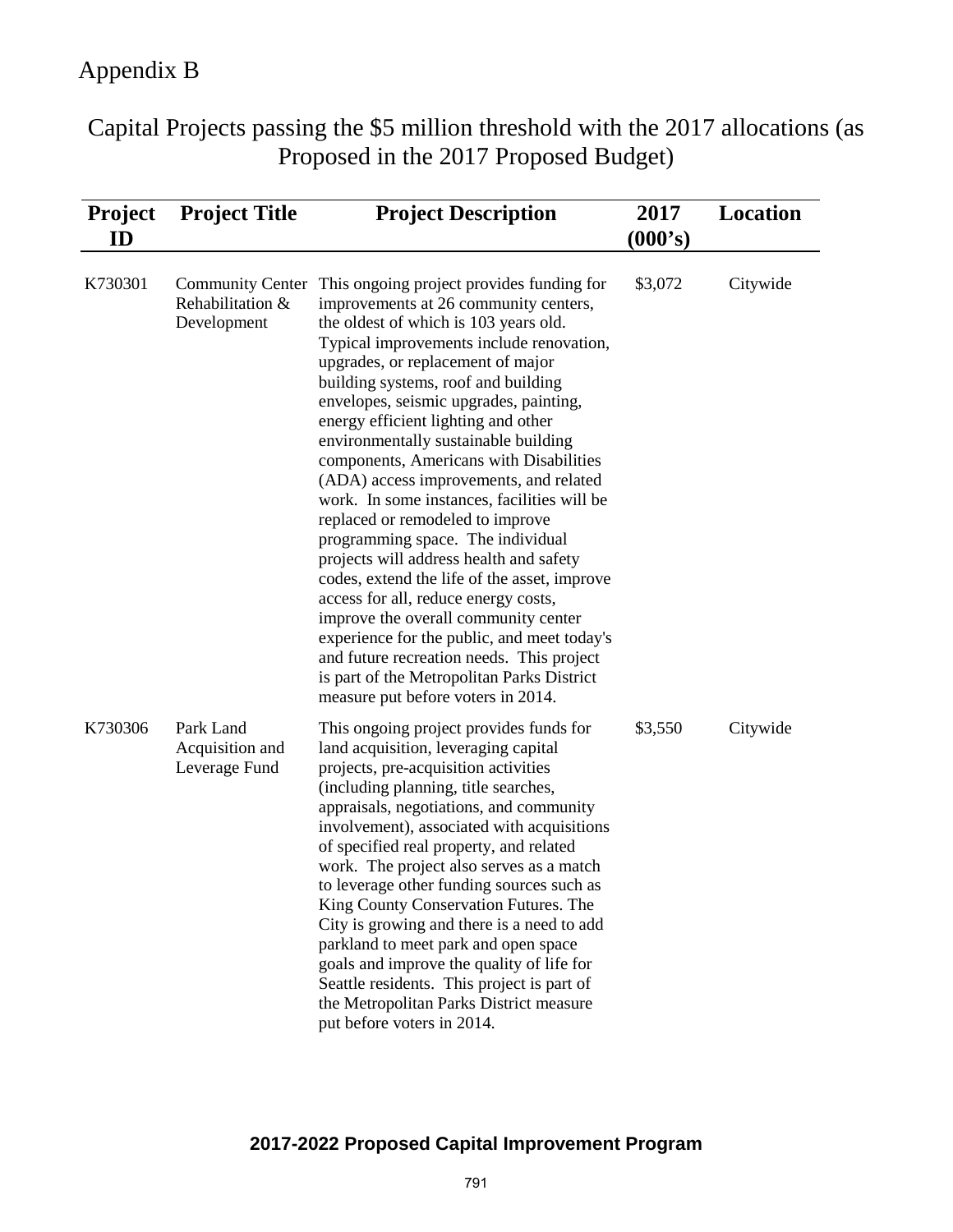Capital Projects passing the \$5 million threshold with the 2017 allocations (as Proposed in the 2017 Proposed Budget)

| <b>Project</b><br>ID | <b>Project Title</b>                                    | <b>Project Description</b>                                                                                                                                                                                                                                                                                                                                                                                                                                                                                                                                                                                                                                                                                                                          | 2017<br>(000's) | <b>Location</b> |
|----------------------|---------------------------------------------------------|-----------------------------------------------------------------------------------------------------------------------------------------------------------------------------------------------------------------------------------------------------------------------------------------------------------------------------------------------------------------------------------------------------------------------------------------------------------------------------------------------------------------------------------------------------------------------------------------------------------------------------------------------------------------------------------------------------------------------------------------------------|-----------------|-----------------|
| K730308              | Develop 14 New<br>Parks at Land-<br><b>Banked Sites</b> | This ongoing project develops 14 new<br>parks on land-banked sites that were<br>acquired under prior levies. Depending on<br>the size, location, and type of park, new<br>elements could include trees and<br>landscaping, paths, plazas, a play area, site<br>furniture, lighting, and related<br>improvements. Each newly developed<br>park will improve the neighborhood and<br>contribute to improved health for park<br>users, and will have environmental<br>benefits. This project is part of the<br>Metropolitan Parks District measure put<br>before voters in 2014.                                                                                                                                                                       | \$5,299         | Citywide        |
| K732336              | Utility<br>Conservation<br>Program                      | This ongoing project implements energy<br>conservation projects in collaboration with<br>Seattle City Light, Seattle Public Utilities,<br>and Puget Sound Energy. Projects may<br>include lighting, heating, and water use<br>renovations at various facilities throughout<br>the Parks system. These projects result in<br>energy savings and better air and water<br>quality, and support the Climate Protection<br>Initiative by reducing greenhouse gas<br>emissions. The cost of these projects is<br>expected to be recovered within<br>approximately five years through reduced<br>utility costs and rebates from the three<br>utilities. Rebates and other additional<br>resources will be pursued to fund future<br>conservation projects. | \$355           | Citywide        |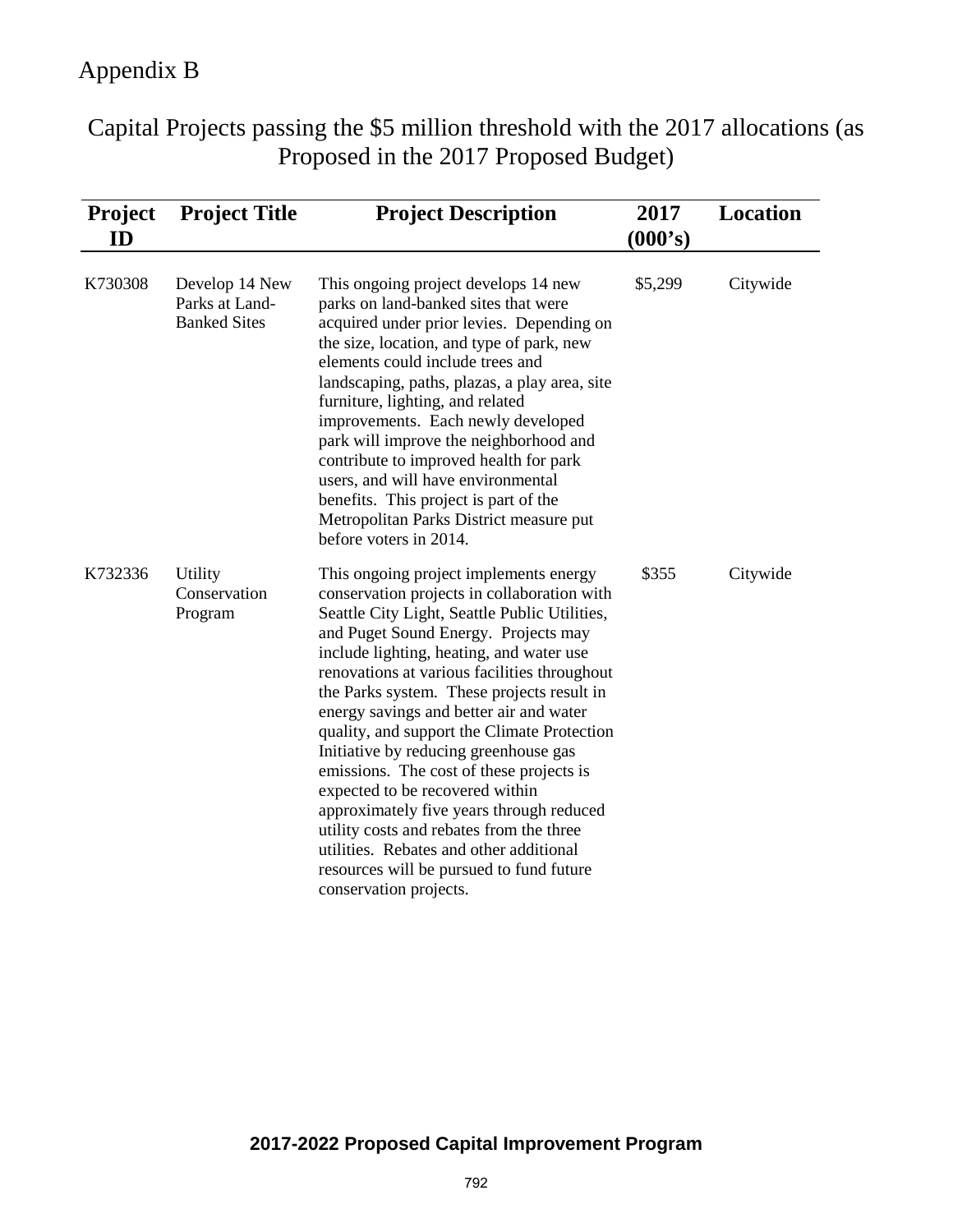Capital Projects passing the \$5 million threshold with the 2017 allocations (as Proposed in the 2017 Proposed Budget)

| <b>Project</b><br>ID | <b>Project Title</b>     | <b>Project Description</b>                                                                                                                                                                                                                                                                                                                                                                                                                                                                                                                                                                                                                                                                                                                                                                                                                                                                                                                                                                                                     | 2017<br>(000's) | <b>Location</b> |
|----------------------|--------------------------|--------------------------------------------------------------------------------------------------------------------------------------------------------------------------------------------------------------------------------------------------------------------------------------------------------------------------------------------------------------------------------------------------------------------------------------------------------------------------------------------------------------------------------------------------------------------------------------------------------------------------------------------------------------------------------------------------------------------------------------------------------------------------------------------------------------------------------------------------------------------------------------------------------------------------------------------------------------------------------------------------------------------------------|-----------------|-----------------|
| K732422              | Parks Upgrade<br>Program | This ongoing program provides minor<br>capital improvements to low-income area<br>parks throughout the City. Conservation<br>Corps Program staff perform this work,<br>providing training opportunities for low-<br>income, homeless, and other at-risk<br>community members. Program elements<br>include provision of ADA improvements<br>to parks and park restrooms, accessible<br>drinking fountain installation, basketball<br>court construction, bench and picnic table<br>installation, tree purchase and planting,<br>and other small-scale capital projects.<br>Funding is also targeted to projects that<br>can be integrated with other community-<br>identified amenities. This project was<br>formerly project number K73861. A new<br>project number has been created for this<br>project to comply with new accounting<br>procedures, therefore life to date amounts<br>do not appear in the table below. For<br>2013-2014, this program is funded with<br>federal Community Development Block<br>Grant funds. | \$808           | Citywide        |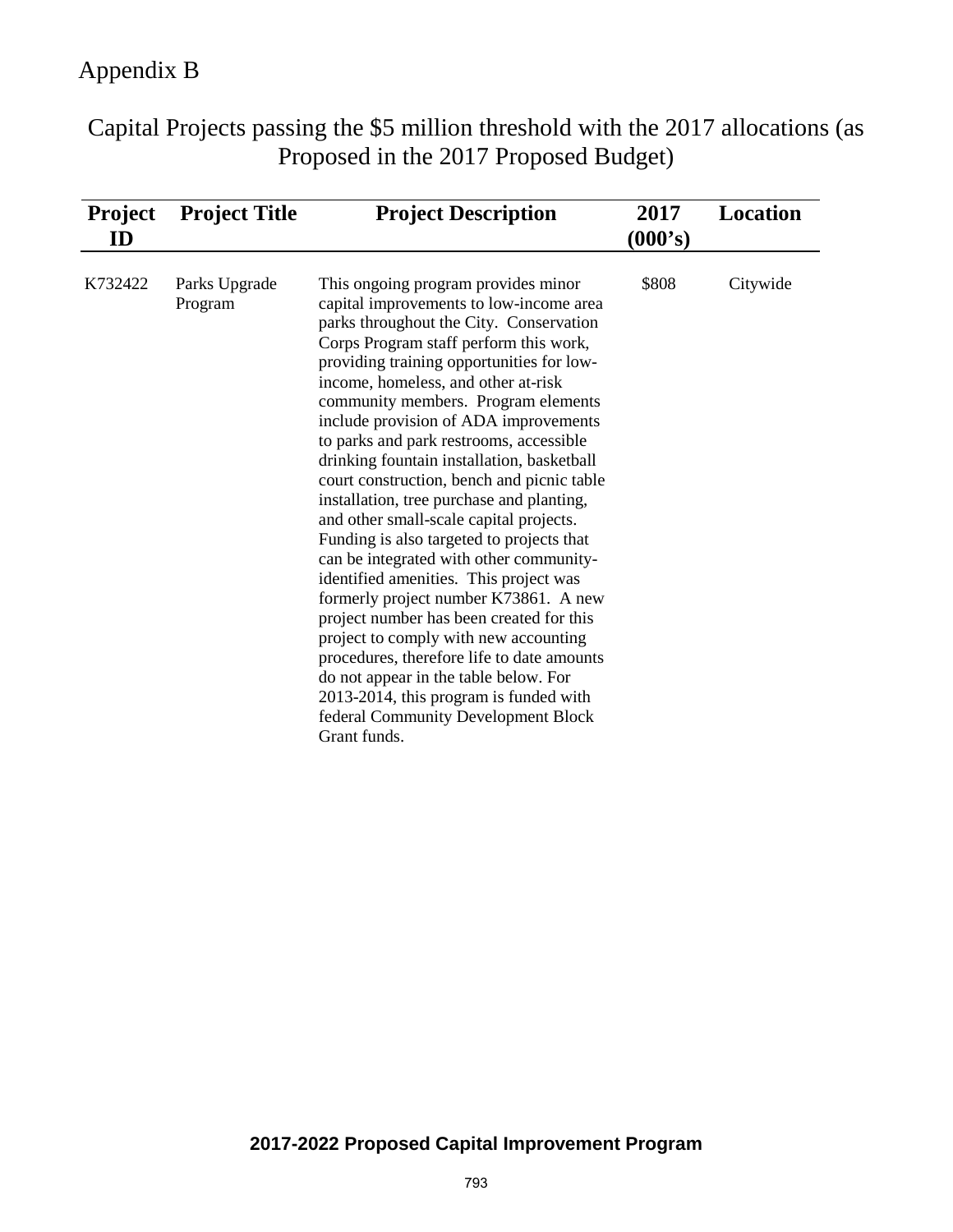Capital Projects passing the \$5 million threshold with the 2017 allocations (as Proposed in the 2017 Proposed Budget)

| <b>Project</b><br>ID | <b>Project Title</b> | <b>Project Description</b>                                                                                                                                                                                                                                                                                                                                                                                                                                                                                                                                   | 2017<br>(000's) | <b>Location</b> |
|----------------------|----------------------|--------------------------------------------------------------------------------------------------------------------------------------------------------------------------------------------------------------------------------------------------------------------------------------------------------------------------------------------------------------------------------------------------------------------------------------------------------------------------------------------------------------------------------------------------------------|-----------------|-----------------|
| K732434              | Parks                | ADA Compliance - This project provides for ADA<br>improvements at a number of parks<br>facilities. Work will be focused on<br>selected community centers (e.g., Bitter<br>Lake, Delridge, Garfield, Jefferson,<br>Meadowbrook, Miller and others) and will<br>consist of adjustments to signage, door<br>closures, restroom fixtures, and other<br>features. Signage will be added where<br>needed as well. Similar work will be<br>undertaken at Discovery Park<br>Environmental Learning Center and other<br>facilities to the degree that funding allows. | \$2,141         | Citywide        |

# **Department of Finance and Administration**

| A1EXT02 Energy Efficiency<br>for Municipal | This project funds energy efficiency work<br>across City facilities, managed by the | \$2,500 | Citywide |
|--------------------------------------------|-------------------------------------------------------------------------------------|---------|----------|
|                                            |                                                                                     |         |          |
| <b>Buildings</b>                           | Office of Sustainability and Environment                                            |         |          |
|                                            | (OSE), in support the City's goal to                                                |         |          |
|                                            | achieve a 20% reduction in building                                                 |         |          |
|                                            | energy use by the year 2020. OSE will                                               |         |          |
|                                            | implement a package of energy efficiency                                            |         |          |
|                                            | projects, as well as continue a suite of                                            |         |          |
|                                            | O&M improvements, program                                                           |         |          |
|                                            | management, measurement and tracking,                                               |         |          |
|                                            | and building assessments. The energy                                                |         |          |
|                                            | efficiency upgrades are expected to                                                 |         |          |
|                                            | generate utility rebates paid by Seattle                                            |         |          |
|                                            | City Light and Puget Sound Energy, to be                                            |         |          |
|                                            | deposited into the General Subfund and                                              |         |          |
|                                            | shown here as future General Subfund                                                |         |          |
|                                            | revenue. Work may include but is not                                                |         |          |
|                                            |                                                                                     |         |          |
|                                            | limited to, building tune-ups, facility                                             |         |          |
|                                            | improvements, building energy upgrades,                                             |         |          |
|                                            | and energy efficiency measures.                                                     |         |          |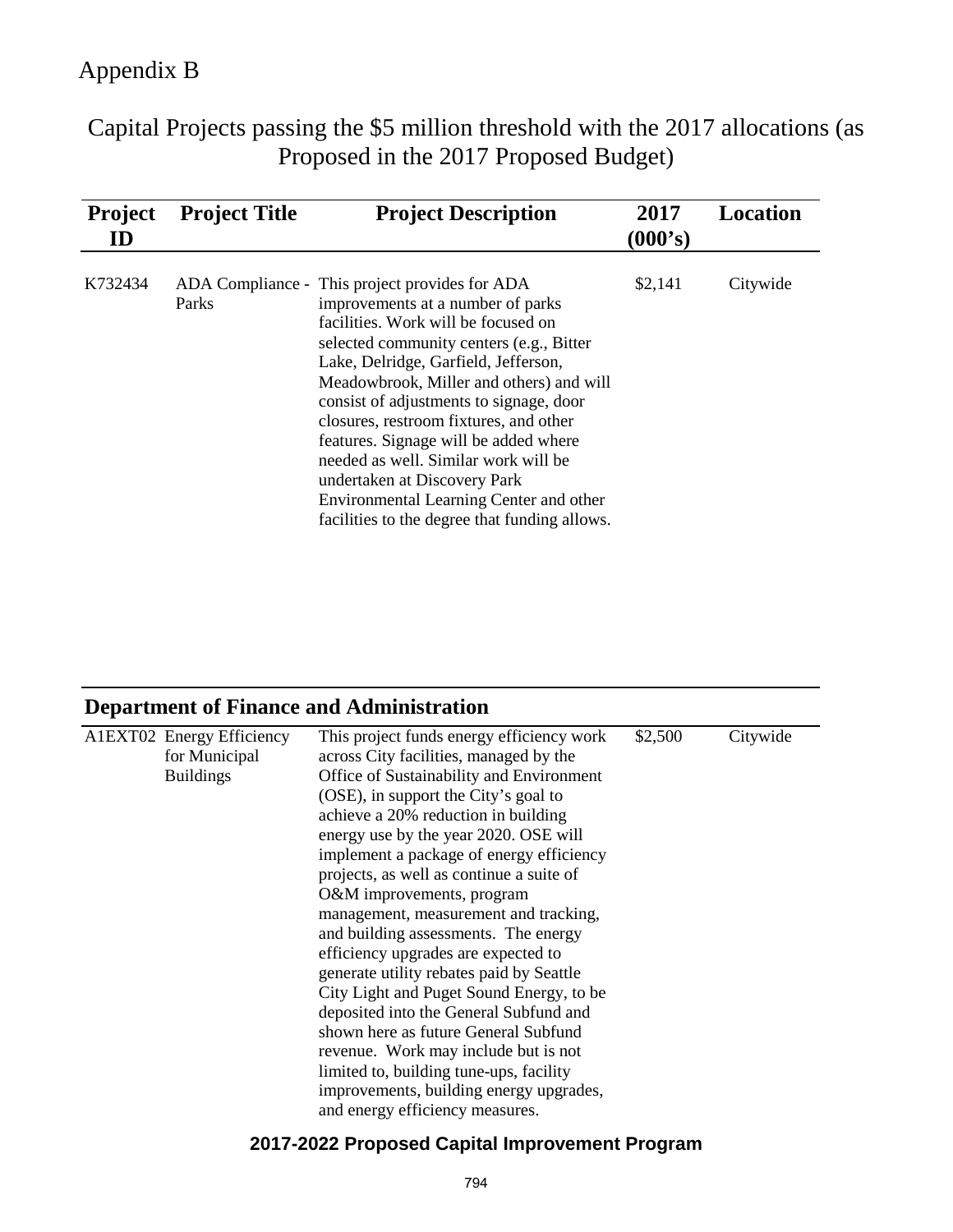Capital Projects passing the \$5 million threshold with the 2017 allocations (as Proposed in the 2017 Proposed Budget)

| <b>Project</b><br>ID | <b>Project Title</b>                                                 | <b>Project Description</b>                                                                                                                                                                                                                                                                                                                                                                                                                                                                                                                            | 2017<br>(000's) | Location                      |
|----------------------|----------------------------------------------------------------------|-------------------------------------------------------------------------------------------------------------------------------------------------------------------------------------------------------------------------------------------------------------------------------------------------------------------------------------------------------------------------------------------------------------------------------------------------------------------------------------------------------------------------------------------------------|-----------------|-------------------------------|
| A1IT06               | Summit Re-<br>Implementation -<br>Department Capital<br><b>Needs</b> | This Citywide project is a funding<br>mechanism to reimburse operating<br>departments for non-technical capital<br>expenditures they incur during the Summit<br>Re-Implementation project. Non-technical<br>capital department-specific costs include<br>project management work within the<br>department to implement the new Summit<br>system, among other capital expenditures.<br>Appropriations for each department are<br>included in their operating budget.                                                                                   | \$2,329         | Downtown                      |
| A1PS205              | Fire Station 5                                                       | This project, located on the downtown<br>Seattle waterfront, provides a seismic and<br>safety upgrade for Fire Station 5 and<br>makes functional improvements to the<br>facility and building systems. The project<br>renovates the fire station to protect fire<br>fighters in the event of an earthquake and<br>allows them to provide high-quality<br>marine and land-based emergency service.<br>The project is timed to coincide with the<br>Seawall replacement project as this facility<br>is physically attached to the Seawall<br>structure. | \$5,566         | Downtown                      |
|                      | <b>Seattle City Light</b>                                            |                                                                                                                                                                                                                                                                                                                                                                                                                                                                                                                                                       |                 |                               |
| 6562                 | Ross - Governors                                                     | This project replaces Governors and<br>Exciters on all four of the Ross<br>Powerhouse generating units.                                                                                                                                                                                                                                                                                                                                                                                                                                               | \$3,579         | <b>Outside City</b><br>Limits |
| 7125                 | Denny Substation<br><b>Transmission Lines</b>                        | This project designs and constructs<br>transmission lines to support the new<br>Denny Substation. These transmission<br>lines are created by dividing the existing<br>Pine to Broad Street transmission line into<br>two transmission lines. The remaining new<br>lines will come from the Canal and<br>Massachusetts substations. This project<br>also provides for undergrounding the                                                                                                                                                               | \$8,096         | Citywide                      |

### **2017-2022 Proposed Capital Improvement Program**

transmission lines.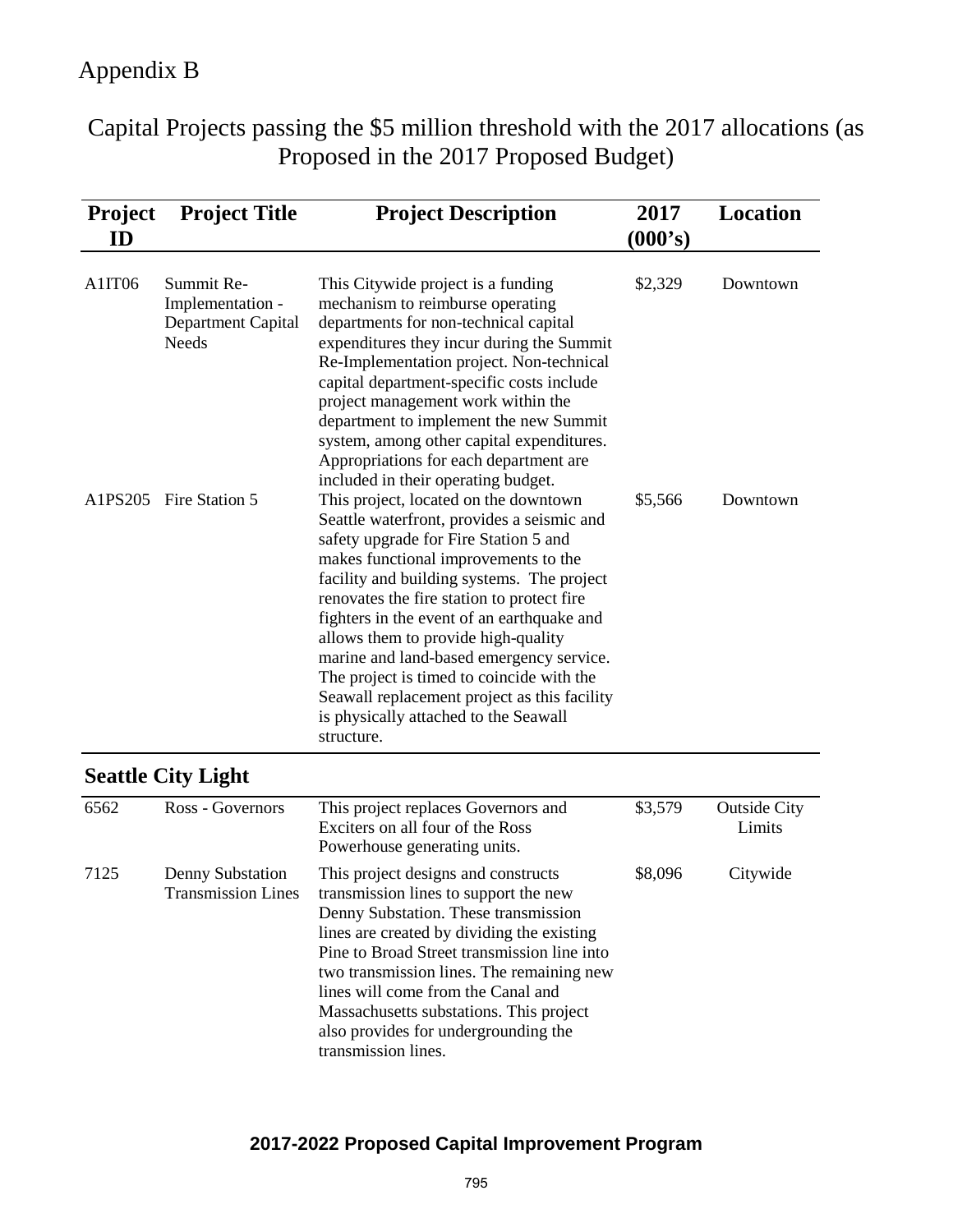Capital Projects passing the \$5 million threshold with the 2017 allocations (as Proposed in the 2017 Proposed Budget)

| <b>Project</b><br>ID | <b>Project Title</b>                              | <b>Project Description</b>                                                                                                                                                                                                                                                                                                                                                               | 2017<br>(000's) | <b>Location</b> |
|----------------------|---------------------------------------------------|------------------------------------------------------------------------------------------------------------------------------------------------------------------------------------------------------------------------------------------------------------------------------------------------------------------------------------------------------------------------------------------|-----------------|-----------------|
| 9235                 | Denny Substation<br><b>Tenant</b><br>Improvements | This ongoing project provides program,<br>design, and construction of interior<br>improvements within two building shell<br>spaces within the Denny Substation. The<br>two spaces are a southwest shell space<br>which may house a community center or<br>similar public amenity and a southeast<br>shell space which may house a learning<br>resource center or similar public amenity. | \$1,995         | Citywide        |

| <b>Seattle Department of Transportation</b> |
|---------------------------------------------|
|---------------------------------------------|

| TC365850 Freight Spot | This project includes small scale mobility  | \$1,500 | Citywide |
|-----------------------|---------------------------------------------|---------|----------|
| Improvement           | improvements to the City's street system    |         |          |
| Program               | to improve connections between port         |         |          |
|                       | facilities, railroad intermodal yards,      |         |          |
|                       | industrial businesses, the regional highway |         |          |
|                       | system, and the first and last miles in the |         |          |
|                       | supply chain. Project types include         |         |          |
|                       | turning radius adjustments, channelization  |         |          |
|                       | changes, left-turn improvements, and        |         |          |
|                       | signage to direct freight to destinations   |         |          |
|                       | and alert drivers to steep grades or sharp  |         |          |
|                       | turns                                       |         |          |
|                       |                                             |         |          |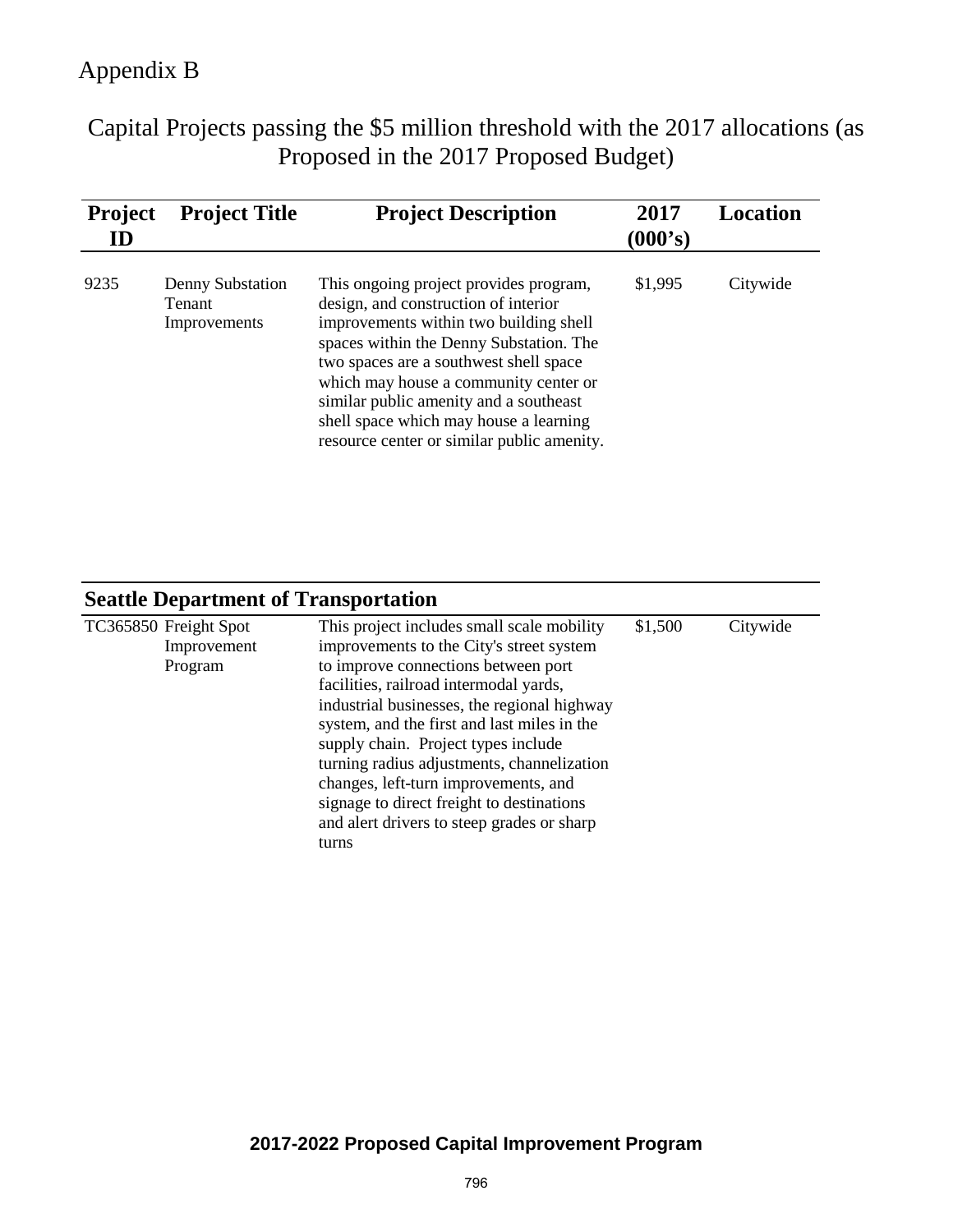Capital Projects passing the \$5 million threshold with the 2017 allocations (as Proposed in the 2017 Proposed Budget)

| <b>Project</b><br>ID | <b>Project Title</b> | <b>Project Description</b>                                                                                                                                                                                                                                                                                                                                                                                                                                                                                                                                                                                                                                                                                                                                                                                                                                                                                                                                              | 2017<br>(000's) | Location |
|----------------------|----------------------|-------------------------------------------------------------------------------------------------------------------------------------------------------------------------------------------------------------------------------------------------------------------------------------------------------------------------------------------------------------------------------------------------------------------------------------------------------------------------------------------------------------------------------------------------------------------------------------------------------------------------------------------------------------------------------------------------------------------------------------------------------------------------------------------------------------------------------------------------------------------------------------------------------------------------------------------------------------------------|-----------------|----------|
|                      | TC367520 Vision Zero | Vision Zero is an approach to traffic<br>safety, with the ultimate goal of ending<br>traffic deaths and serious injuries. At the<br>core of Vision Zero is the belief that death<br>and injury on city streets is preventable.<br>Collisions are often the result of poor<br>behaviors and unforgiving roadway<br>designs. This project approaches the<br>problem from the angle of creating street<br>designs that emphasize safety,<br>predictability, and the potential for human<br>error, and will complete 12-15 corridor<br>safety projects over 9 years to improve<br>safety for all travelers on our highest-crash<br>streets. Corridors identified as part of the<br>Move Seattle Levy include: Rainier Ave<br>S, 35th Ave SW, SW Roxbury St,<br>Greenwood/Phinney, 1st Ave/1st Ave S,<br>12th Ave/12th Ave E, Aurora Ave N,<br>Lake City Way, Sand Point Way, E<br>Marginal Way, Airport Way, 35th Ave<br>NE, 15th Ave NE, MLK Jr. Way S, and<br>5th Ave NE. | \$3,250         | Citywide |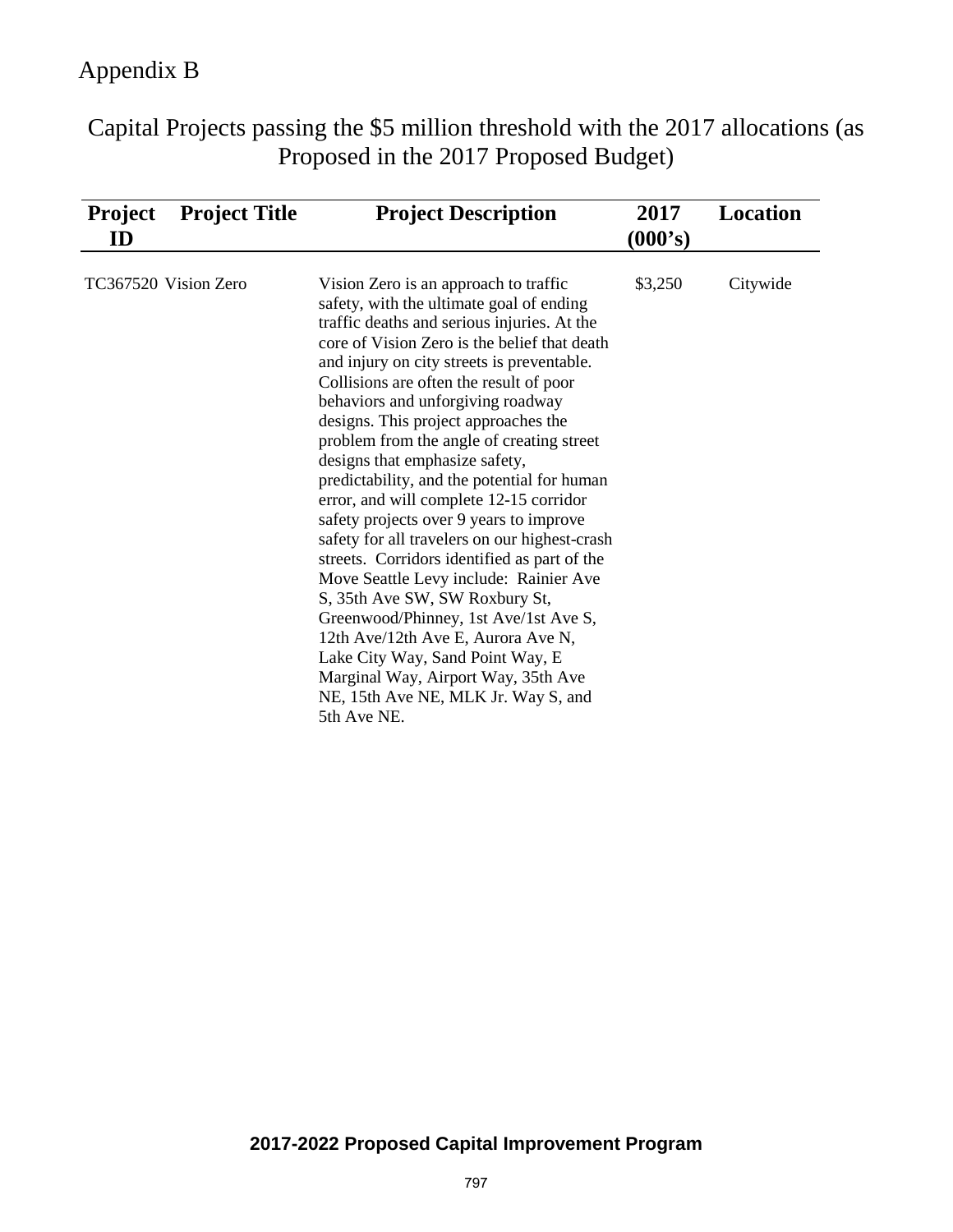Capital Projects passing the \$5 million threshold with the 2017 allocations (as Proposed in the 2017 Proposed Budget)

| <b>Project</b><br>ID | <b>Project Title</b>                                                  | <b>Project Description</b>                                                                                                                                                                                                                                                                                                                                                                                                                                                                                                                                                                                                                                                                                                                                                                                                                                                                                                                                                                                                                                   | 2017<br>(000's) | Location |
|----------------------|-----------------------------------------------------------------------|--------------------------------------------------------------------------------------------------------------------------------------------------------------------------------------------------------------------------------------------------------------------------------------------------------------------------------------------------------------------------------------------------------------------------------------------------------------------------------------------------------------------------------------------------------------------------------------------------------------------------------------------------------------------------------------------------------------------------------------------------------------------------------------------------------------------------------------------------------------------------------------------------------------------------------------------------------------------------------------------------------------------------------------------------------------|-----------------|----------|
|                      | TC367630 Overlook Walk and<br>East-West<br><b>Connections Project</b> | Removing the Alaskan Way Viaduct<br>provides the opportunity for the City to<br>improve key connections between the<br>downtown core and the waterfront. The<br>specific east/west streets targeted for<br>improving connections include: Bell<br>Street, Union Street, Pike Street, Pine<br>Street, Main Street, Washington Street,<br>and Railroad Way. In addition to these<br>east/west street connections, the<br>waterfront improvement program also<br>includes Overlook Walk, which would<br>provide a pedestrian oriented connection<br>between the waterfront, the Aquarium and<br>Pike Place Market with ADA access,<br>views, and public open spaces. This<br>project is part of the overall waterfront<br>improvement program. Expenditures to<br>the Local Improvement District Bonds<br>revenue source that occur prior to 2019<br>represent anticipated future bond sales.<br>This funding is currently supported<br>through the Central Waterfront<br>Improvement Fund's interfund loan,<br>which Council approved via Ordinance<br>124345. | \$6,322         | Downtown |

### **Seattle Public Utilities**

| C1110 | Water Infrastructure | This ongoing project renews or replaces                      | \$212 | Citywide |
|-------|----------------------|--------------------------------------------------------------|-------|----------|
|       | - Hydrant            | existing hydrants in the City's water                        |       |          |
|       |                      | Replacement/Relocat distribution system. In general, hydrant |       |          |
|       | ion                  | renewal or replacement may occur as a                        |       |          |
|       |                      | result of hydrant malfunction, catastrophic                  |       |          |
|       |                      | failure due to vehicle damage, or to meet                    |       |          |
|       |                      | SPU criticality criteria such as spacing,                    |       |          |
|       |                      | location, cost, opportunity projects, or                     |       |          |
|       |                      | flow and pressure problems. This project                     |       |          |
|       |                      | improves access to fire hydrants for the                     |       |          |
|       |                      | Seattle Fire Department (SFD) and helps                      |       |          |
|       |                      | to reduce the damage as a result of fire by                  |       |          |
|       |                      | locating fire hydrants in alternate or                       |       |          |
|       |                      | additional locations.                                        |       |          |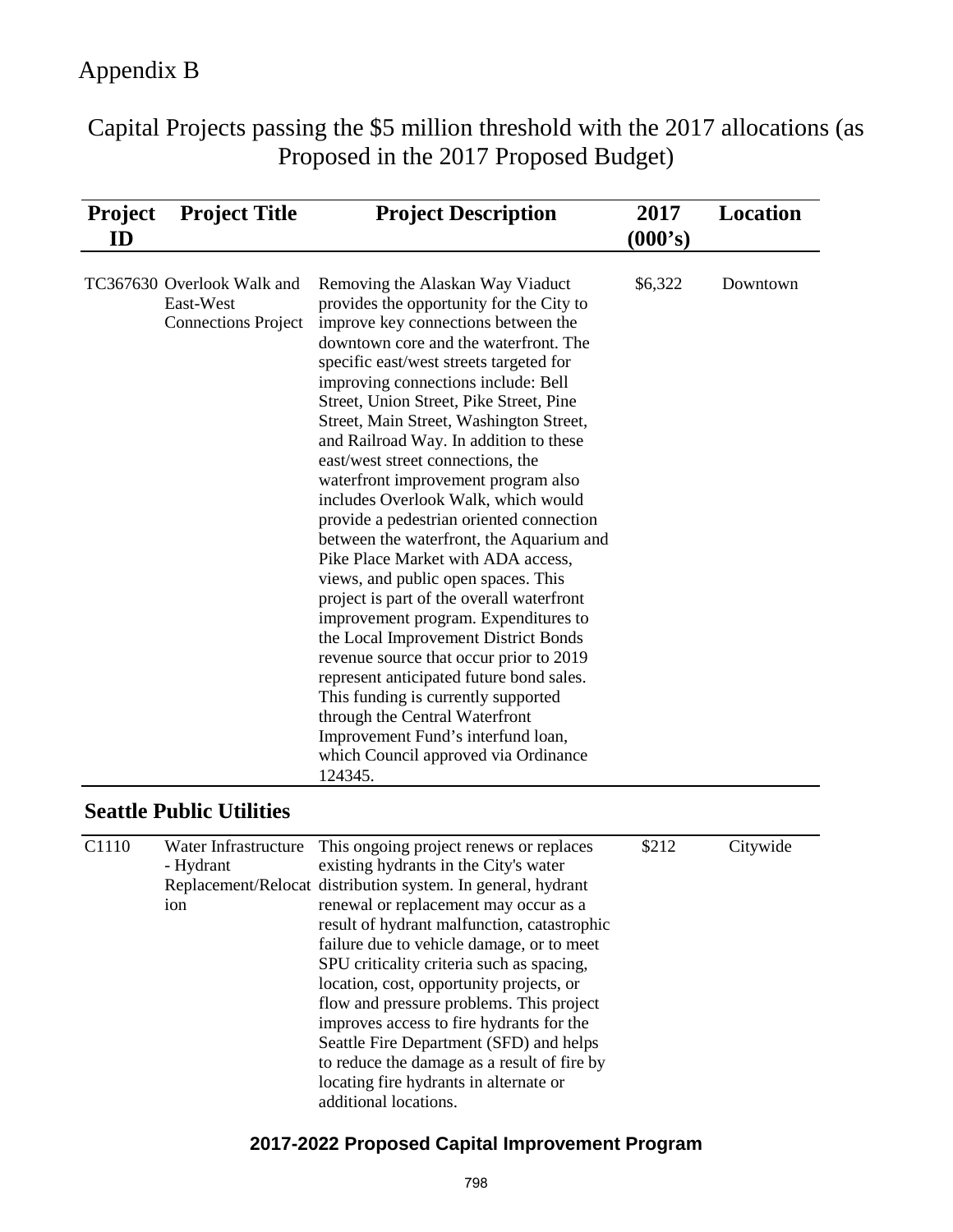Capital Projects passing the \$5 million threshold with the 2017 allocations (as Proposed in the 2017 Proposed Budget)

| <b>Project</b><br>ID | <b>Project Title</b>                    | <b>Project Description</b>                                                                                                                                                                                                                                                                                                                                                                                                                                                                                                                                          | 2017<br>(000's) | Location           |
|----------------------|-----------------------------------------|---------------------------------------------------------------------------------------------------------------------------------------------------------------------------------------------------------------------------------------------------------------------------------------------------------------------------------------------------------------------------------------------------------------------------------------------------------------------------------------------------------------------------------------------------------------------|-----------------|--------------------|
| C1408                | Beacon                                  | Reservoir Covering - This project includes Seismic Retrofits at<br>Beacon Reservoir using the Soil-Structure<br>Interaction Seismic Analysis approach for<br>design to determine its seismic<br>performance during ground shaking and to<br>assess whether or not a seismic deficiency<br>exists.                                                                                                                                                                                                                                                                   | \$8,153         | <b>Beacon Hill</b> |
| C3314                | Creek Culvert<br>Replacement<br>Program | This ongoing project provides for the<br>repair and replacement of stream culverts<br>that are part of SPU's critical drainage<br>infrastructure. Culverts will be repaired or<br>replaced based on risks and benefits of the<br>project, including flooding, risk of failure,<br>operations and maintenance needs and<br>benefits and importance for addressing<br>fish passage. Replacements and significant<br>repairs will be addressed as part of this<br>capital project, while retrofits will be<br>covered within the Operations and<br>Maintenance budget. | \$2,811         | Citywide           |
| C3708                | Outfall<br>Rehabilitation<br>Program    | This ongoing project provides<br>rehabilitation of outfalls throughout<br>Seattle Public Utilities service area.<br>Typical improvements may include, but<br>are not limited to, repair, rehabilitation or<br>replacement of outfall structures. This<br>project will investigate the condition of<br>each of the outfalls and complete an<br>options analysis, followed by design,<br>construction, and closeout activities.                                                                                                                                       | \$1,550         | Citywide           |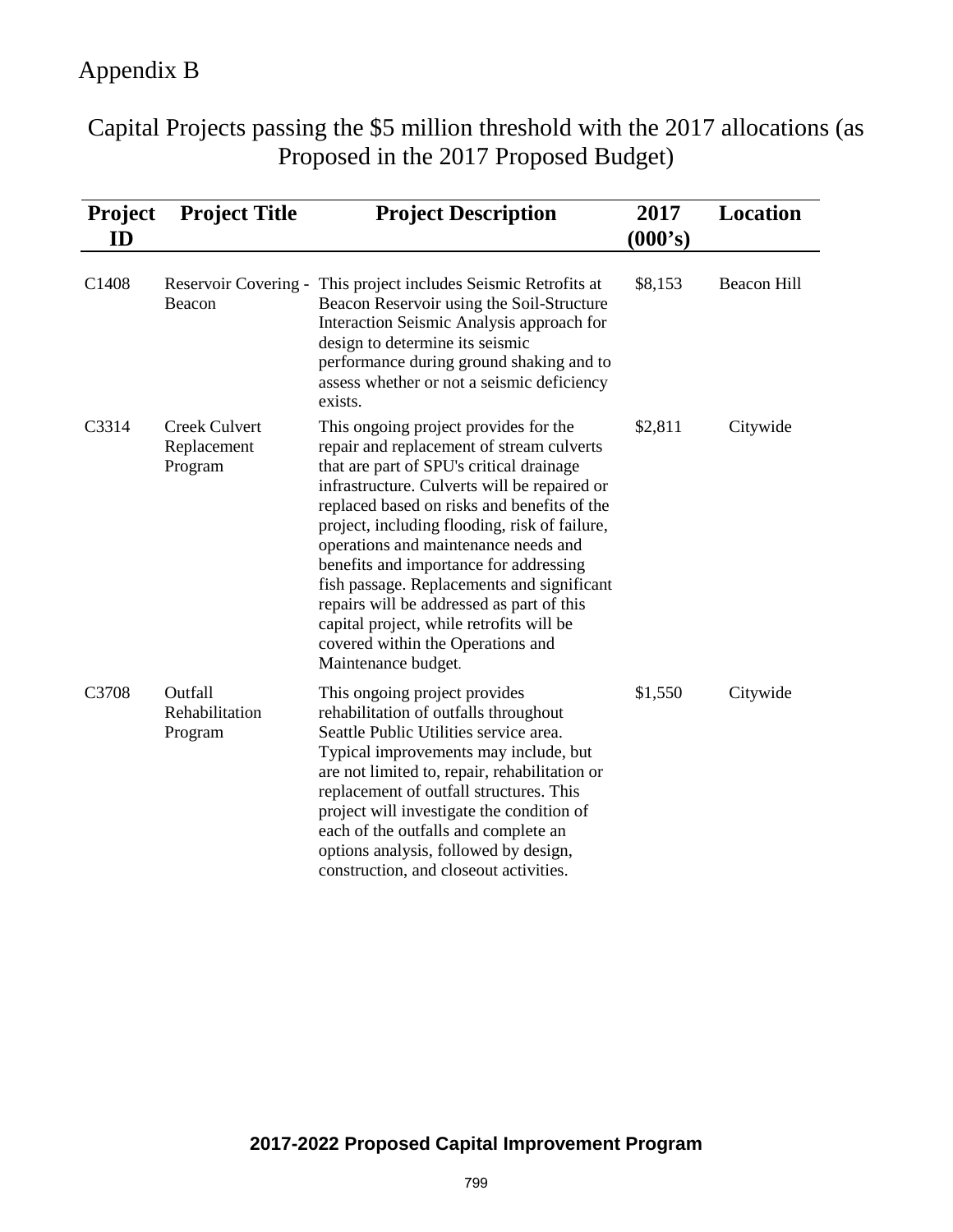Capital Projects passing the \$5 million threshold with the 2017 allocations (as Proposed in the 2017 Proposed Budget)

| <b>Project</b><br>ID | <b>Project Title</b>                   | <b>Project Description</b>                                                                                                                                                                                                                                                                                                                                                                                                                                                                                                                                                                                                                                                                                                            | 2017<br>(000's) | Location |
|----------------------|----------------------------------------|---------------------------------------------------------------------------------------------------------------------------------------------------------------------------------------------------------------------------------------------------------------------------------------------------------------------------------------------------------------------------------------------------------------------------------------------------------------------------------------------------------------------------------------------------------------------------------------------------------------------------------------------------------------------------------------------------------------------------------------|-----------------|----------|
| C4106-<br>WF         | <b>Construction - WF</b>               | Operational Facility - This ongoing facilities project renovates,<br>rehabilitates, and replaces existing<br>buildings and constructs new facilities at<br>various locations within the city limits to<br>address deficiencies, failures, and<br>functional changes in the SPU Lines of<br>Business. Typical improvements include,<br>but are not limited to, roof replacements,<br>exterior wall or cladding replacements,<br>and improvements to administrative office<br>space, crew and shop space, lighting,<br>heating and ventilation systems, and<br>facilities structures. These improvements<br>increase the useful life of the facilities,<br>preserve the value of the assets, and<br>provide a safe working environment. | \$4,466         | Citywide |
| C5407                | <b>Asset Information</b><br>Management | This ongoing project provides<br>applications, upgrades and data<br>management tools in support of SPU's<br>work and asset management projects.<br>Several new and updated technology<br>solutions designed to enhance the<br>efficiency and effectiveness of drinking<br>water, sewer, drainage, and solid waste<br>operations are planned. These include the<br>development of an Asset Data Register in<br>support of performance analytics, and<br>dispatch and emergency response systems.<br>Other related, but as yet undetermined<br>projects will be undertaken to further<br>enhance safety and improve<br>responsiveness of SPU's utility operations.                                                                      | \$1,709         | Citywide |